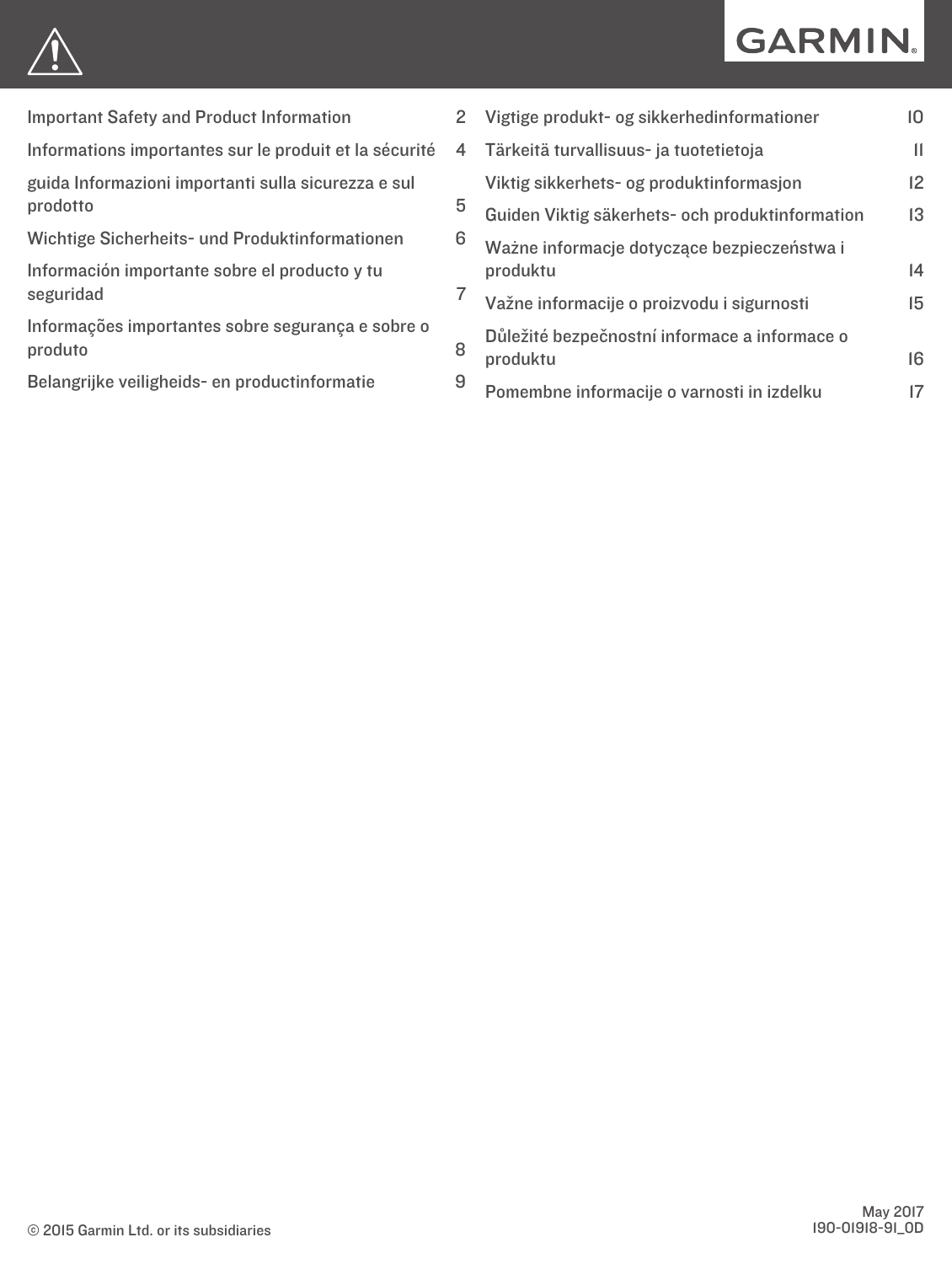### **IMPORTANT SAFETY AND PRODUCT INFORMATION**

<span id="page-1-0"></span> **WARNING** Failure to heed the following warnings could result in an accident or medical event resulting in death or serious injury.

**Distraction Warning**<br>This device is intended to enhance the situational awareness when used properly. If used improperly,<br>you could become distracted by the display, which could lead to an accident causing serious persona injury or death. Only access the information displayed on the device with a glance. Always maintain awareness of your surroundings and do not stare at the display or become distracted by the display. Focusing on the display could cause you to miss obstacles or hazards. Use the device at your own risk.

**Battery Warnings** A lithium-ion battery can be used in this device. Coin cell batteries can be used in the accessory. If these guidelines are not followed, batteries may experience a shortened life span or may present a<br>risk of damage to the device, fire, chemical burn, electrolyte leak, and/or injury.<br>▪ Do not disassemble, modify, reman

- 
- Do not remove or attempt to remove the non-user-replaceable battery.
- Do not expose the device or batteries to fire, explosion, or other hazard.
- 

• Do not use a sharp object to remove the removable batteries.<br>• △ KEEP BATTERIES AWAY FROM CHILDREN.<br>● NEVER PUT BATTERIES IN MOUTH. Swallowing can lead to chemical burns, perforation of soft<br>tissue, and death. Severe bu

- immediately. If using an external battery charger, only use the Garmin® accessory approved for your product.
- Only replace batteries with correct replacement batteries. Using other batteries presents a risk of fire or explosion. To purchase replacement batteries, see your Garmin dealer or the Garmin website. **Health Warnings**

- Always consult your physician before beginning or modifying any exercise program.<br>• The Garmin device, accessories, and related data are intended to be used only for recreational<br>• purposes and not for medical pu
- prevent any disease or condition.

- **Bicycle Warnings**<br>• Always use your best judgement, and operate the bicycle in a safe manner.<br>• Make sure your bicycle and hardware are properly maintained and that all parts are correctly
- installed.

# **Off-Road Navigation Warnings**

- If your Garmin device is able to suggest off-road routes for various outdoor activities, such as biking,<br>hiking, and all-terrain vehicles, follow these guidelines to ensure safe off-road navigation.<br>• Always use your bes decisions. The Garmin device is designed to provide route suggestions only. It is not a replacement<br>for attentiveness and proper preparation for outdoor activities. Do not follow the route suggestions if
- they suggest an illegal course or would put you in an unsafe situation.<br>• Always carefully compare information displayed on the device to all available navigation sources,<br>including trail signs, trail conditions, weather c
- posted signs and conditions. Always be mindful of the effects of the environment and the inherent risks of the activity before embarking on off-road activities, especially the impact that weather and weather-related trail conditions can have on the safety of your activity. Ensure that you have the proper gear and supplies for your activity before navigating along unfamiliar paths and trails.

# *NOTICE*

### Failure to heed the following notice could result in personal or property damage, or negatively impact the device functionality.

### **Battery Notices**

- Do not immerse the device or batteries in water or other liquids.
- Do not leave the device exposed to a heat source or in a high-temperature location, such as in the sun in an unattended vehicle. To prevent the possibility of damage, remove the device from the
- vehicle or store it out of direct sunlight, such as in the glove box. • Do not operate the device outside of the temperature ranges specified in the printed manual in the
- product packaging. When storing the device for an extended time period, store within the temperature ranges specified in
- the printed manual in the product packaging. Do not use a power and/or data cable that is not approved or supplied by Garmin.
- 
- Replaceable coin cell batteries may contain perchlorate material. Special handling may apply. See<br>- [www.dtsc.ca.gov/hazardouswaste/perchlorate](http://www.dtsc.ca.gov/hazardouswaste/perchlorate).<br>• Contact your local waste disposal department to dispose of the device/bat applicable local laws and regulations.

# **Legal Restrictions IT IS THE USER'S RESPONSIBILITY TO MOUNT AND OPERATE THE DEVICE IN COMPLIANCE**

**WITH ALL APPLICABLE LAWS AND ORDINANCES.** Garmin does not assume any responsibility for any fines, penalties, or damages that may be incurred as a result of any state or local law or ordinance relating to the use of your Garmin device.

**Camera Legal Notice** In some jurisdictions it could be considered an invasion of privacy rights to take or publicly display photographs or videos of people or their vehicles using this product. It is your responsibility to know and<br>comply with applicable laws and rights to privacy in your jurisdiction.

**Product Environmental Programs** Information about the Garmin product recycling program and WEEE, RoHS, REACH, and other compliance programs can be found at [www.garmin.com/aboutGarmin/environment](http://www.garmin.com/aboutGarmin/environment). **Declaration of Conformity**

Hereby, Garmin declares that this product is in compliance with the Directive 2014/53/EU. The full text of the EU declaration of conformity is available at the following internet address: [www.garmin.com](http://www.garmin.com/compliance) [/compliance](http://www.garmin.com/compliance).

**Innovation, Science and Economic Development Canada Compliance**<br>This device complies with Innovation, Science and Economic Development Canada license-exempt<br>RSS standard(s). Operation is subject to the following two condi interference, and (2) this device must accept any interference, including interference that may cause undesired operation of the device.

**Radio Frequency Radiation Exposure** This device is a portable transmitter and receiver that uses an internal antenna to send and receive low levels of radio frequency (RF) energy for data communications. The device emits RF energy below the published limits when operating in its maximum output power mode and when used with Garmin<br>authorized accessories. To comply with RF exposure compliance requirements, the device should be<br>installed and operated with a mini device should not be used in other configurations. This device must not be co-located or operated in conjunction with any other transmitter or antenna.

### **FCC Compliance**

This device complies with part 15 of the FCC Rules. Operation is subject to the following two<br>conditions: (1) this device may not cause harmful interference, and (2) this device must accept any<br>interference received, inclu This equipment has been tested and found to comply with the limits for a Class B digital device,<br>pursuant to part 15 of the FCC rules. These limits are designed to provide reasonable protection against harmful interference in a residential installation. This equipment generates, uses, and can<br>radiate radio frequency energy and may cause harmful interference to radio communications if not<br>installed and used in acc television reception, which can be determined by turning the equipment off and on, the user is encouraged to try to correct the interference by one of the following measures:

- 
- 
- Reorient or relocate the receiving antenna.<br>• Increase the separation between the equipment and the receiver.<br>• Connect the equipment into an outlet that is on a different circuit from the GPS device.
- Consult the dealer or an experienced radio/TV technician for help.

This product does not contain any user-serviceable parts. Repairs should only be made by an authorized Garmin service center. Unauthorized repairs or modifications could result in permanent damage to the equipment, and void your warranty and your authority to operate this device under Part 15 regulations.

**Software License Agreement**<br>BY USING THE DEVICE, YOU AGREE TO BE BOUND BY THE TERMS AND CONDITIONS OF THE<br>FOLLOWING SOFTWARE LICENSE AGREEMENT. PLEASE READ THIS AGREEMENT

CAREFULLY. Garmin Ltd. and its subsidiaries ("Garmin") grant you a limited license to use the software embedded in this device (the "Software") in binary executable form in the normal operation of the product. Title,

ownership rights, and intellectual property rights in and to the Software remain in Garmin and/or its<br>third-party providers.<br>You acknowledge that the Software is the property of Garmin and/or its third-party providers and not provided, are valuable trade secrets of Garmin and/or its third-party providers and that the Software in source code form remains a valuable trade secret of Garmin and/or its third-party providers. You agree not to decompile, disassemble, modify, reverse assemble, reverse engineer, or reduce to human readable form the Software or any part thereof or create any derivative works based on the Software. You agree not to export or re-export the Software to any country in violation of the export control laws of the United States of America or the export control laws of any other applicable country.

**Third-Party Software License Agreement** This product may include software distributed by Texas Instruments™under the following license: Copyright © 2014, Texas Instruments Incorporated. All rights reserved. Redistribution and use in source and binary forms, with or without modification, are permitted provided

that the following conditions are met: • Redistributions of source code must retain the above copyright notice, this list of conditions and the

- 
- following disclaimer.<br>
 Redistributions in binary form must reproduce the above copyright notice, this list of conditions and<br>
the following disclaimer in the documentation and/or other materials provided with the distrib

THIS SOFTWARE IS PROVIDED BY THE COPYRIGHT HOLDERS AND CONTRIBUTORS "AS IS"<br>AND ANY EXPRESS OR IMPLIED WARRANTIES, INCLUDING, BUT NOT LIMITED TO, THE<br>IMPLIED WARRANTIES OF MERCHANTABILITY AND FITNESS FOR A PARTICULAR PURPO LIABLE FOR ANY DIRECT, INDIRECT, INCIDENTAL, SPECIAL, EXEMPLARY, OR<br>CONSEQUENTIAL DAMAGES (INCLUDING, BUT NOT LIMITED TO, PROCUREMENT OF<br>SUBSTITUTE GOODS OR SERVICES; LOSS OF USE, DATA, OR PROFITS; OR BUSINESS<br>INTERRUPTION OF SUCH DAMAGE.

**Limited Warranty**<br>THIS LIMITED WARRANTY GIVES YOU SPECIFIC LEGAL RIGHTS, AND YOU MAY HAVE OTHER<br>LEGAL RIGHTS, WHICH VARY FROM STATE TO STATE (OR BY COUNTRY OR PROVINCE).<br>GARMIN DOES NOT EXCLUDE, LIMIT OR SUSPEND OTHER LEG UNDER THE LAWS OF YOUR STATE (OR COUNTRY OR PROVINCE). FOR A FULL UNDERSTANDING OF YOUR RIGHTS YOU SHOULD CONSULT THE LAWS OF YOUR STATE, COUNTRY OR PROVINCE.

Non-aviation products are warranted to be free from defects in materials or workmanship for one year from the date of purchase. Within this period, Garmin will, at its sole option, repair or replace any components that fail in normal use. Such repairs or replacement will be made at no charge to the customer for parts or labor, provided that the customer shall be responsible for any transportation cost.<br>This Limited Warranty does not apply to: (i) cosmetic damage, such as scratches, nicks and dents; (ii)<br>consumable pa nature or external causes; (iv) damage caused by service performed by anyone who is not an authorized service provider of Garmin; (v) damage to a product that has been modified or altered without the written permission of Garmin, or (vi) damage to a product that has been connected to power<br>and/or data cables that are not supplied by Garmin. In addition, Garmin reserves the right to refuse<br>warranty claims ag of any country. Garmin navigation products are intended to be used only as a travel aid and must not

be used for any purpose requiring precise measurement of direction, distance, location or topography.<br>Garmin makes no warranty as to the accuracy or completeness of map dat.<br>This Limited Warranty also does not apply to, an

GARMIN EXPRESSLY DISCLAIMS, ALL OTHER WARRANTIES AND REMEDIES, WHETHER<br>EXPRESS, IMPLIED, STATUTORY, OR OTHERWISE, INCLUDING WITHOUT LIMITATION ANY<br>IMPLIED WARRANTY OF MERCHANTABILITY OR FITNESS FOR A PARTICULAR PURPOSE,<br>ST STATE AND FROM COUNTRY TO COUNTRY. IF IMPLIED WARRANTIES CANNOT BE<br>DISCLAIMED UNDER THE LAWS OF YOUR STATE OR COUNTRY, THEN SUCH WARRANTIES<br>ARE LIMITED IN DURATION TO THE DURATION OF THIS LIMITED WARRANTY. SOME STATES<br>(AND WARRANTY LASTS, SO THE ABOVE LIMITATION MAY NOT APPLY TO YOU. IN NO EVENT SHALL GARMIN BE LIABLE IN A CLAIM FOR BREACH OF WARRANTY FOR ANY

INCIDENTAL, SPECIAL, INDIRECT OR CONSEQUENTIAL DAMAGES, WHETHER RESULTING<br>FROM THE USE, MISUSE OR INABILITY TO USE THIS PRODUCT OR FROM DEFECTS IN THE<br>PRODUCT. SOME STATES (AND COUNTRIES AND PROVINCES) DO NOT ALLOW THE<br>EXC MAY NOT APPLY TO YOU. If during the warranty period you submit a claim for warranty service in accordance with this Limited

Warranty, then Garmin will, at its option: (i) repair the device using new parts or previously used parts<br>that satisfy Garmin's quality standards, (ii) replace the device with a new device or a refurbished device<br>that meet whichever is longer.

Before seeking warranty service, please access and review the online help resources available on [support.garmin.com.](http://www.support.garmin.com) If your device is still not functioning properly after making use of these resources, contact a Garmin Authorized service facility in the original country of purchase or follow the instructions<br>on [support.garmin.com](http://www.support.garmin.com) to obtain warranty service. If you are in the United States, you can also call<br>1-800-800-102

If you seek warranty service outside of the original country of purchase, Garmin cannot guarantee that the parts and products needed to repair or replace your product will be available due to differences in product offerings and applicable standards, laws and regulations. In that case, Garmin may, in its sole discretion and subject to applicable laws, repair or replace your product with comparable Garmin<br>products and parts, or require you to ship your product to a Garmin Authorized service facility in the<br>country of original pu service your product, in which case you will be responsible for complying with all applicable import and<br>export laws and regulations and for paying all custom duties, V.A.T., shipping fees and other<br>associated taxes and ch other special offers from Garmin warranty coverage. Online auction confirmations are not accepted for warranty verification. To obtain warranty service, an original or copy of the sales receipt from the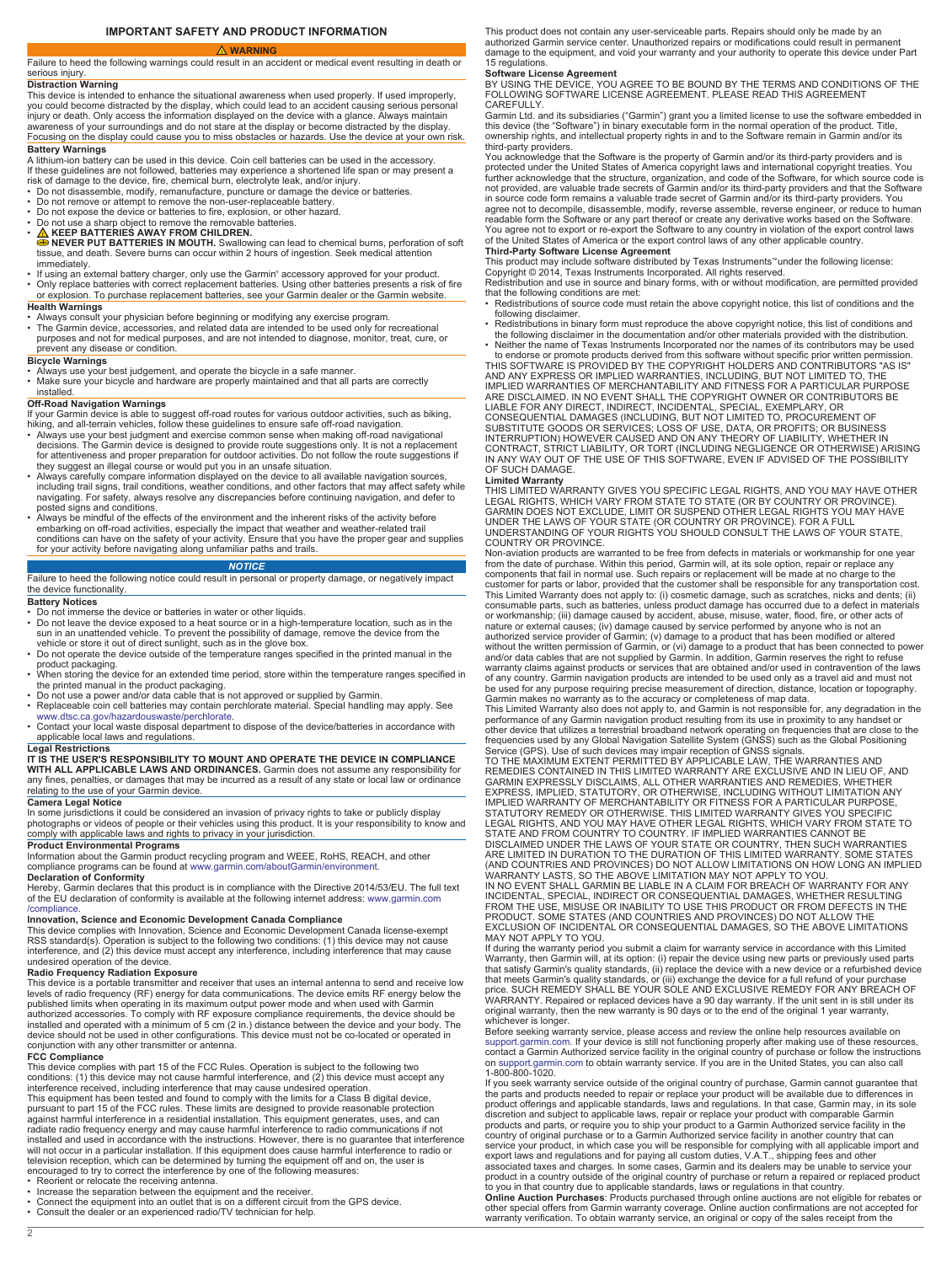original retailer is required. Garmin will not replace missing components from any package purchased through an online auction.

International Purchases: A separate warranty may be provided by international distributors for<br>devices purchased outside the United States depending on the country. If applicable, this warranty is<br>provided by the local in-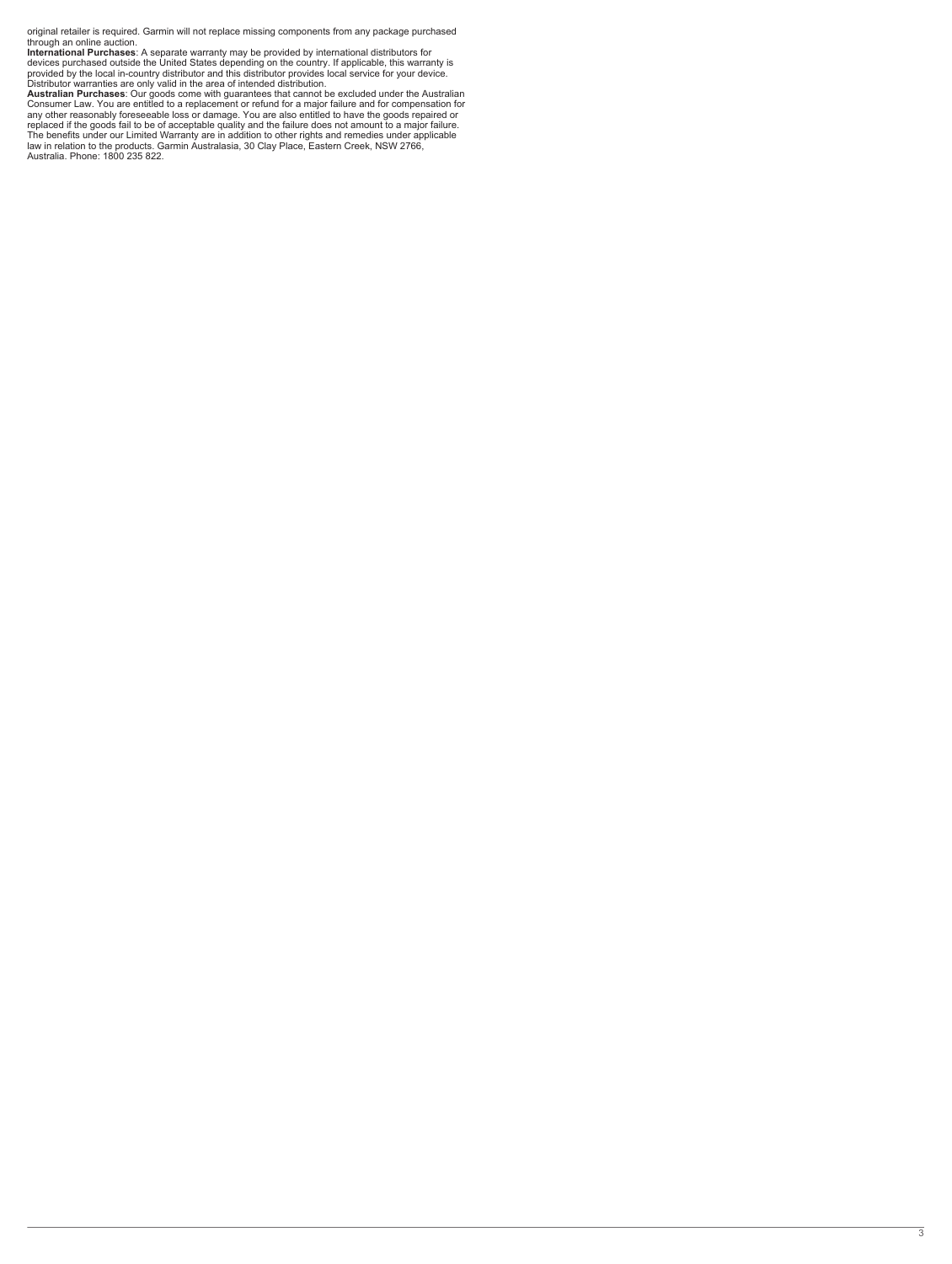## **INFORMATIONS IMPORTANTES SUR LE PRODUIT ET LA SÉCURITÉ**

 **AVERTISSEMENT**

<span id="page-3-0"></span>Si vous ne respectez pas les avertissements suivants, vous risquez un accident ou un problème médical pouvant entraîner des blessures graves, voire mortelles. **Avertissement lié au risque de distraction**

Lorsqu'il est utilisé correctement, cet appareil est conçu pour augmenter la vigilance de l'utilisateur. Si vous ne l'utilisez pas correctement, vous pourriez être distrait par l'écran et vous risquez un accident pouvant causer des blessures graves, voire mortelles. Consultez toujours brièvement les informations affichées sur l'écran. Restez toujours attentif à votre environnement. Ne fixez pas l'écran et ne vous laissez pas distraire par celui-ci. Si vous vous concentrez uniquement sur l'écran, vous risquez de ne pas voir certains obstacles ou zones dangereuses. Vous assumez l'entière responsabilité de votre utilisation de l'appareil.

### **Avertissements relatifs à la batterie**

Une batterie lithium-ion peut être utilisée dans cet appareil. Des piles boutons peuvent être utilisées dans cet accessoire.

Le non-respect de ces consignes peut causer une diminution de la durée de vie des batteries,

endommager l'appareil ou présenter un risque d'incendie, de brûlure chimique, de fuite d'électrolyte et/ou de blessure. • Ne démontez pas l'appareil ni les batteries, ne les modifiez pas, ne les refabriquez pas, ne les

percez pas, ne les endommagez pas.

- 
- N'essayez pas de retirer la batterie non remplaçable par l'utilisateur.<br>• N'exposez pas l'appareil ou les batteries au feu, à une explosion ou à d'autres dangers.<br>• N'utilisez pas d'objet pointu pour retirer les batt
- **A TENEZ LES BATTERIES HORS DE PORTEE DES ENFANTS**
- **NE METTEZ JAMAIS LES BATTERIES DANS LA BOUCHE.** L'inhalation peut provoquer des

brûlures chimiques, une perforation des muqueuses voire entraîner la mort. De graves brûlures<br>peuvent apparaitre 2 heures après ingestion. Faites immédiatement appel à un médecin.<br>• Si vous utilisez un chargeur de batteri

- votre produit.
- Remplacez les batteries uniquement par les batteries de remplacement adéquates. L'utilisation d'autres batteries peut présenter un risque d'incendie ou d'explosion. Pour acheter des batteries de remplacement, rapprochez-vous de votre revendeur Garmin ou consultez le site Web Garmin.

### **Avertissements relatifs à la santé**

• Consultez toujours votre médecin avant de commencer ou de modifier tout programme d'exercice physique.

• Les appareils et les accessoires Garmin ainsi que les données qui y sont associées ne doivent être utilisés qu'à des fins indicatives. Ils ne doivent pas être utilisées à des fins médicales, ni pour poser un diagnostic, surveiller, soigner, traiter ou éviter quelque maladie que ce soit.

### **Avertissements relatifs au vélo**

• Faites preuve de bon sens et conduisez toujours de la manière la plus sûre possible.

• Assurez-vous que votre vélo et votre matériel sont en bon état et que tous les composants sont correctement installés.

# **Avertissements relatifs à la navigation à vol d'oiseau**

Si votre appareil Garmin est capable de vous suggérer des itinéraires à vol d'oiseau pour diverses activités de plein air, comme le cyclisme, la randonnée ou la conduite de véhicules tout-terrain, suivez ces recommandations pour garantir une navigation à vol d'oiseau en toute sécurité.

- Faites preuve de bon sens et soyez toujours raisonnable lorsque vous prenez des décisions relatives à la navigation à vol d'oiseau. L'appareil Garmin est uniquement conçu pour vous proposer des<br>suggestions d'itinéraires. Il ne vous dispense pas de faire preuve de vigilance et de vous préparer<br>correctement pour les activi
- indiquent un parcours illégal ou pourraient vous mettre en danger.<br>▪ Comparez toujours attentivement les informations affichées sur l'appareil aux autres sources<br>d'informations, notamment les indications présentes sur les les conditions météorologiques et tous les autres facteurs susceptibles de nuire à votre sécurité lors de la navigation. Pour votre sécurité, cherchez à résoudre tout problème avant de poursuivre la
- navigation. Respectez les panneaux de signalisation et adaptez-vous aux conditions extérieures. Tenez toujours compte des effets de l'environnement et des risques liés à l'activité avant de vous lancer dans des activités de plein air. Notamment, la météo et ses conséquences sur l'état des pistes<br>de randonnée peuvent compromettre la sécurité de votre activité. Assurez-vous que vous disposez de l'équipement et du ravitaillement adaptés avant de naviguer sur des chemins et des pistes de randonnée.

## *AVIS*

Si vous ignorez cette notice, vous risquez de vous blesser, d'endommager votre bien ou d'affecter négativement les fonctionnalités de l'appareil.

### **Avis concernant la batterie**

• N'immergez pas l'appareil ni les batteries dans de l'eau ou dans d'autres liquides.

- Ne laissez pas l'appareil à proximité d'une source de chaleur ou dans un lieu où la température est<br>très élevée, par exemple dans un véhicule sans surveillance stationné en plein soleil. Pour éviter tout<br>dommage, sortez
- à gants. N'utilisez pas l'appareil si la température n'est pas comprise entre les plages de température
- indiquées dans le manuel imprimé fourni avec le produit.<br>• Si vous devez ranger l'appareil pour une période prolongée, assurez-vous que la température<br>ambiante du lieu de stockage est toujours comprise entre les plages de
- 
- N'utilisez pas de câble d'alimentation ou de données non approuvé ou fourni par Garmin. Les piles boutons remplaçables peuvent contenir du perchlorate. Une manipulation spéciale peut
- être nécessaire. Consultez la page [www.dtsc.ca.gov/hazardouswaste/perchlorate](http://www.dtsc.ca.gov/hazardouswaste/perchlorate). Contactez la déchetterie locale pour plus d'informations sur la mise au rebut de l'appareil ou des batteries dans le respect des lois et réglementations locales applicables.

### **Restrictions légales**

**IL INCOMBE A L'UTILISATEUR DE MONTER L'APPAREIL EN SE CONFORMANT A TOUTES LES LOIS ET TOUS LES ARRETES EN VIGUEUR.** Garmin décline toute responsabilité en cas de

contravention, d'amende, de sanction pénale ou de dommages éventuels résultant du non-respect de toute loi ou tout arrêté en vigueur dans un Etat concernant l'utilisation de l'appareil Garmin. **Mention légale concernant la caméra**

Dans certaines juridictions, prendre des photos ou des vidéos de personnes dans leurs véhicules ou<br>les partager au public peut être considérer comme une atteinte à la vie privée. Il est de votre<br>responsabilité de connaître sujet.

**Programmes environnementaux** Des informations relatives au programme Garmin de recyclage des produits ainsi qu'aux directives DEEE et RoHS, à la réglementation REACH et aux autres programmes de conformité sont disponibles à l'adresse [www.garmin.com/aboutGarmin/environment.](http://www.garmin.com/aboutGarmin/environment)

### **Déclaration de conformité**

Par la présente, Garmin déclare que son produit est conforme à la Directive 2014/53/EU. Le texte de la déclaration de conformité UE dans sa version intégrale est disponible sur la page Web suivante : [www.garmin.com/compliance](http://www.garmin.com/compliance).

**Innovation, Sciences et Développement économique Canada – Conformité**<br>Cet appareil est conforme aux normes RSS sans licence du ministère Innovation, Sciences et Développement économique Canada. Son fonctionnement est soumis aux deux conditions suivantes : (1) ce périphérique ne doit pas causer d'interférences et (2) doit accepter toute interférence, y compris les interférences pouvant entraîner un fonctionnement indésirable de l'appareil.

**Exposition aux rayonnements à fréquence radioélectrique**<br>Cet appareil est un émetteur/récepteur portable qui utilise une antenne interne pour envoyer et recevoir<br>des radiofréquences de faible puissance lors des communicat radiofréquences émis par l'appareil lorsqu'il fonctionne au maximum de sa puissance et qu'il est utilisé avec des accessoires approuvés par Garmin ne dépassent pas les limites fixées par la réglementation. Pour être conforme aux exigences d'exposition aux radiofréquences, l'appareil doit être installé et utilisé en respectant une distance minimale de 5 cm (2 po) entre l'appareil et votre corps. L'appareil ne

doit être utilisé dans aucune autre configuration. Cet appareil ne doit pas être placé ou utilisé en conjonction avec d'autres antennes ou émetteurs.

**Contrat de licence du logiciel** EN UTILISANT CE PRODUIT, VOUS RECONNAISSEZ ETRE LIE PAR LES TERMES DU PRESENT CONTRAT DE LICENCE DE LOGICIEL. LISEZ ATTENTIVEMENT CE CONTRAT DE LICENCE. Garmin Ltd. et ses filiales (« Garmin ») vous concèdent une licence limitée pour l'utilisation du logiciel intégré à cet appareil (le « Logiciel ») sous la forme d'un programme binaire exécutable, dans le cadre<br>du fonctionnement normal du produit. Tout titre, droit de propriété ou droit de propriété intellectuelle<br>dans le Logic Vous reconnaissez que le Logiciel est la propriété de Garmin et/ou de ses fournisseurs tiers et qu'il est protégé par les lois en vigueur aux Etats-Unis d'Amérique et par les traités internationaux relatifs aux<br>droits d'auteur. Vous reconnaissez également que la structure, l'organisation et le code du Logiciel,<br>dont le code so ses fournisseurs tiers, et que le code source du Logiciel demeure un important secret de fabrication de Garmin et/ou de ses fournisseurs tiers. Vous acceptez de ne pas décompiler, désassembler, modifier, assembler à rebours, étudier par rétro-ingénierie ou transcrire en langage humain intelligible le Logiciel<br>ou toute partie du Logiciel, ou créer toute œuvre dérivée du Logiciel. Vous acceptez de ne pas exporter<br>ni de réexp

### **Garantie limitée**

LA PRÉSENTE GARANTIE VOUS OCTROIE DES DROITS PARTICULIERS ET VOUS BÉNÉFICIEZ PEUT-ÉTRE D'AUTRES DROITS QUI PEUVENT VARIER D'UN ÉTAT, PAYS, OU PROVINCE À<br>L'AUTRE. GARMIN N'EXCLUT PAS, NI NE LIMITE OU SUSPEND, LES AUTRES DROITS LÉGAUX<br>DONT VOUS BÉNÉFICIEZ EN VERTU DU DROIT DE VOTRE ÉTAT, PAYS OU PROV PAYS OU PROVINCE

Les produits non aéronautiques sont garantis contre tout défaut de matériel et de fabrication pendant un an à compter de leur date d'achat. Durant cette période, Garmin pourra, à son entière discrétion,<br>réparer ou remplacer tout composant qui s'avérerait défectueux dans le cadre d'un usage normal. Ce<br>type de réparation ou (ii) les consommables, comme les piles, à moins que le dommage ne soit dû à un défaut matériel ou de<br>fabrication ; (iii) les dommages provoqués par un accident, une utilisation abusive, une mauvaise<br>utilisation, l'eau, une dommages sur un produit ayant été modifié sans l'autorisation écrite de Garmin ; ou (vi) les dommages sur un produit raccordé à des câbles d'alimentation et/ou des câbles de données non fournis par Garmin. En outre, Garmin se réserve le droit de refuser toute demande de service sous garantie relative à un produit ou service obtenu et/ou utilisé en violation des lois de tout pays.Les produits de navigation Garmin constituent uniquement une aide à la navigation et ne doivent pas être utilisés à des fins exigeant l'évaluation précise de la direction, de la distance, de la position ou de la topographie. Garmin n'offre aucune garantie quant à l'exactitude ou à l'exhaustivité des données cartographiques.<br>La présente garantie limitée ne couvre pas, et Garmin n'est pas responsable de, toute dégradation des<br>performances d'un p

proches de celles utilisées par tout système de positionnement par satellites (GNSS), comme le GPS.<br>L'utilisation de tels appareils peut altérer la réception des signaux GNSS.<br>DANS LES LIMITES PRÉVUES PAR LA LOI, LES GARAN PRÉSENTE GARANTIE LIMITÉE SONT EXCLUSIFS ET REMPLACENT, ET GARMIN EXCLUT EXPLICITEMENT, TOUTE AUTRE GARANTIE ET RECOURS EXPRÉS, IMPLICITES, LÉGAUX OU<br>AUTRES, Y COMPRIS, MAIS DE MANIÈRE NON LIMITATIVE, TOUTE GARANTIE IMPLICITE<br>AMARCHANDE OU D'ADÉQUATION À UN USAGE PARTICULIER, TOUT RECOURS LÉGAL

EN AUCUN CAS, LA SOCIÉTÉ GARMIN NE SAURAIT ÉTRE TENUE POUR RESPONSABLE EN<br>CAS DE RUPTURE DE LA GARANTIE DE TOUT DOMMAGE ACCESSOIRE, SPÉCIAL, INDIRECT<br>OU CONSÉCUTIF RÉSULTANT DE L'UTILISATION, DE LA MAUVAISE UTILISATION OU CERTAINS ÉTATS, PAYS ET PROVINCES INTERDISANT L'EXCLUSION OU LA RESTRICTION DES DOMMAGES PARTICULIERS OU ACCESSOIRES, LES RESTRICTIONS SUSMENTIONNÉES

PEUVENT NE PAS VOUS CONCERNER.<br>Si, pendant la durée de la garantie, vous faites une demande de services de garantie conformément à<br>la présente Garantie limitée, Garmin peut, à sa discrétion : (i) réparer l'appareil à l'aid l'appareil par un appareil neuf ou par un appareil remis à neuf qui remplit les critères de qualité de<br>Garmin ou (iii) rembourser l'appareil au prix où vous l'avez acheté. CE TYPE DE RECOURS SERA<br>VOTRE RECOURS UNIQUE ET EX réparés ou remplacés bénéficient d'une garantie de 90 jours. Si l'unité envoyée est toujours couverte<br>par la garantie d'origine, cette nouvelle garantie dure 90 jours ou jusqu'à la fin de la période de garantie<br>d'origine q

Avant de demander des services de garantie, merci de consulter les ressources d'aide en ligne<br>disponibles sur support garmin.com. Si votre appareil ne fonctionne toujours pas correctement après<br>avoir appliqué les consignes dans le pays où vous avez acheté l'appareil ou suivez les instructions disponibles sur le site [support.garmin.com](http://www.support.garmin.com) pour obtenir des services de garantie. Si vous vous trouvez aux États-Unis, vous

pouvez aussi appeler le 1-800-800-1020.<br>Si vous demandez des services de garantie en dehors du pays où vous avez acheté l'appareil, Garmin<br>ne peut pas garantir que les pièces et produits nécessaires à la réparation ou au r selon les pays. Dans ce cas, Garmin peut, à sa seule discrétion et conformément au droit applicable,<br>réparer votre produit à l'aide de pièces comparables ou remplacer votre produit par un produit Garmin comparable, ou vous demander d'envoyer votre produit vers un centre de service autorisé par Garmin<br>dans le pays où vous avez acheté le produit ou vers un centre de service autorisé par Garmin d'un<br>autre pays où votre produ droit et les réglementations en matière d'importation et d'exportation et vous acquitter seul des droits de douane, de la TVA, des frais d'expédition ainsi que de tous autres taxes et frais. Dans certains cas,<br>Garmin et ses revendeurs ne peuvent ni réparer votre produit dans un autre pays que celui où vous<br>avez acheté le prod

des normes, lois et réglementations du pays en question. **Achats dans le cadre d'enchères en ligne** : les produits achetés au cours d'enchères en ligne ne peuvent faire l'objet de rabais ou d'autres offres spéciales proposés par la garantie de Garmin. Les<br>confirmations de vente aux enchères en ligne ne sont pas acceptées dans le cadre d'une vérification<br>sous garantie. Pour b

composant manquant sur tout produit acheté dans le cadre d'enchères en ligne.<br>**Achats internationau**x : selon les pays, une garantie distincte peut être accordée par les distributeurs<br>internationaux pour les appareils ache fournie par le distributeur du pays d'achat et ledit distributeur prend en charge les services locaux nécessaires pour votre appareil. Les garanties distributeur sont valides uniquement dans les zones de distribution visées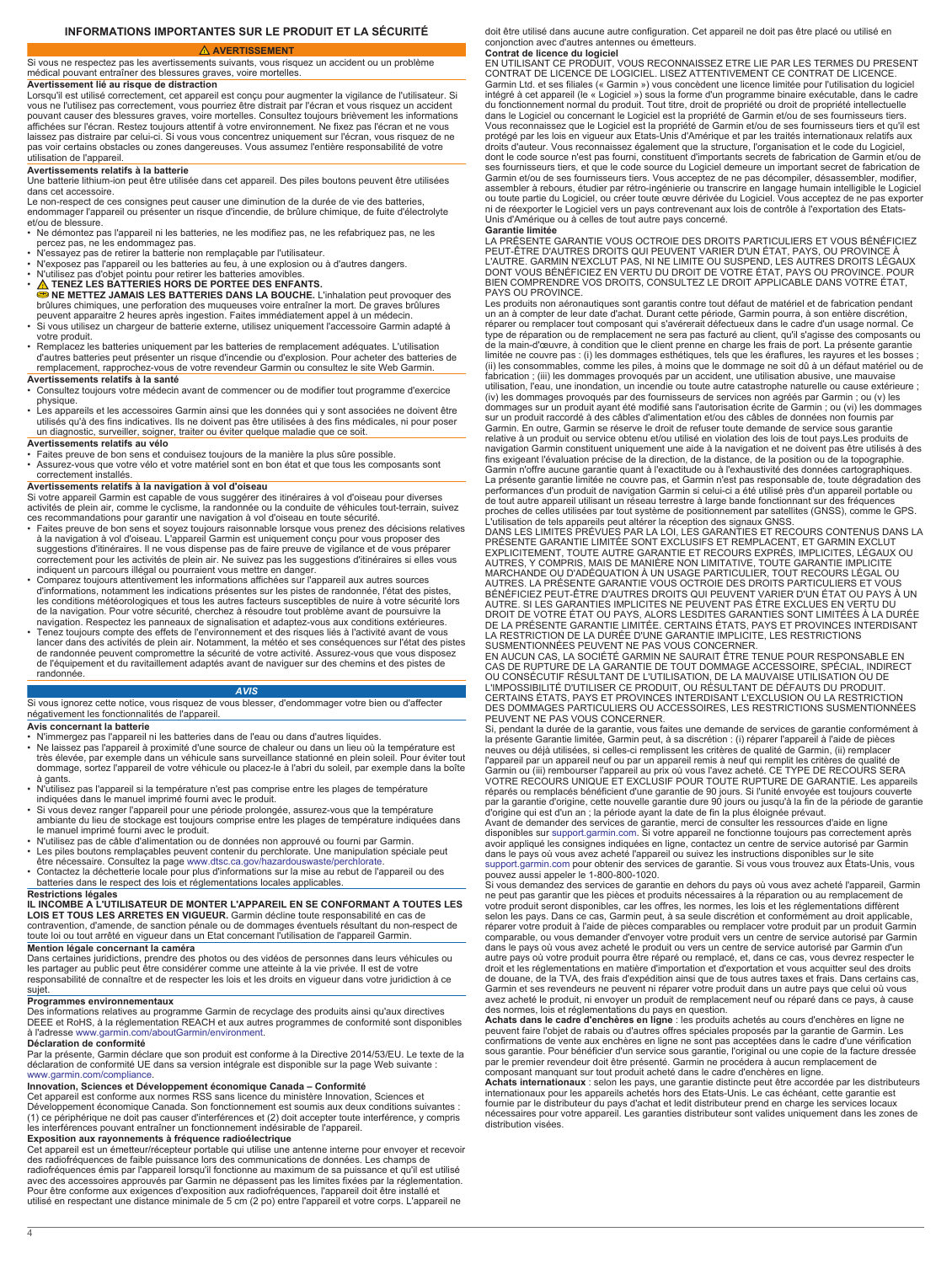**AVVERTENZA**

<span id="page-4-0"></span>Il mancato rispetto delle indicazioni fornite di seguito potrebbe causare incidenti e lesioni gravi o

### **Avviso distrazione**

mortali

Questo dispositivo è concepito per aumentare la sicurezza se utilizzato correttamente. Se utilizzato in modo errato, l'utente può distrarsi visualizzando lo schermo e ciò può causare incidenti con lesioni personali o morte. Le informazioni sul dispositivo devono essere visualizzate in un colpo d'occhio. Mantenere sempre l'attenzione sull'ambiente circostante e non guardare fisso lo schermo onde evitare distrazioni. Se ci si concentra sullo schermo si potrebbero non notare ostacoli o pericoli. L'utilizzo del dispositivo è a proprio rischio.

# **Avvertenze sulla batteria**

In questo dispositivo è possibile utilizzare una batteria agli ioni di litio. In questo accessorio, è possibile utilizzare una batteria a bottone. Il mancato rispetto delle seguenti linee guida potrebbe compromettere la durata delle batterie,

- danneggiare il dispositivo e causare incendi, combustioni chimiche, perdita di elettroliti e/o lesioni.
- Non disassemblare, modificare, riprodurre, forare o danneggiare il dispositivo o le batterie.<br>▪ Non rimuovere o cercare di rimuovere la batteria presente all'interno dello strumento.<br>▪ Non esporre il dispositivo o le ba
- 
- 
- 
- Non utilizzare oggetti acuminati per rimuovere le batterie.<br>● NON METTERE LONTANO DALLA PORTATA DEI BAMBINI.<br>● NON METTERE MAI LE BATTERIE IN BOCCA. Ingerire le batterie causa bruciature chimiche,<br>perforazione di tessut
- dall'ingestione. Avvisare immediatamente il medico. Se si utilizza un caricabatteria esterno, utilizzare esclusivamente l'accessorio Garmin approvato per il
- prodotto in uso. Sostituire le batterie solo con batterie di ricambio corrette, onde evitare il rischio di incendi o esplosioni. Per acquistare una batteria di ricambio, rivolgersi al rivenditore Garmin o vistare il sito Web Garmin.

# **Avvertenze sulla salute**

- 
- Consultare sempre il medico prima di iniziare o modificare un programma di allenamento.<br>▪ Il dispositivo Garmin, gli accessori e i dati correlati sono concepiti ai soli scopi ricreativi e non devono<br>▪ essere utilizzati malattie

### **Avvisi sulla bicicletta**

• Seguire sempre il buon senso e utilizzare la bicicletta con prudenza. • Accertarsi che la bicicletta e l'hardware siano stati conservati integri e che tutti i componenti siano

installati correttamente.

**Avvisi sulla navigazione in linea retta**<br>Se il dispositivo Garmin è in grado di suggerire percorsi in linea retta per varie attività all'aperto, ad esempio il ciclismo, l'escursionismo e per gli ATV, attenersi alle presenti linee guida per usufruire di una navigazione in linea retta sicura.

- Seguire sempre il buon senso nel prendere decisioni per la navigazione in linea retta. Il dispositivo Garmin è progettato per fornire esclusivamente suggerimenti sui percorsi, ma non esonera il conducente dal prestare la massima attenzione e da una preparazione adeguata durante le attività all'aperto. Non seguire i suggerimenti sul percorso nel caso in cui suggeriscano un'infrazione al codice della strada, oppure nel caso in cui il conducente possa essere messo in una situazione
- pericolosa. Confrontare sempre attentamente le informazioni visualizzate sul dispositivo con tutte le informazioni per la navigazione disponibili, inclusi segnali e condizioni del percorso, condizioni meteo e altri fattori<br>che possono influire sulla sicurezza durante la navigazione. Per motivi di sicurezza, risolvere<br>eventuali incongru condizioni.
- Prestare sempre attenzione alle conseguenze per l'ambiente e ai rischi dell'attività prima di praticarla, in particolare all'impatto del meteo e delle condizioni di viaggio correlate al meteo sulla sicurezza dell'attività. Assicurarsi di disporre di tutto l'occorrente necessario per l'attività prima di inoltrarsi in percorsi e sentieri sconosciuti.

### *AVVISO*

Il mancato rispetto dell'avviso fornito di seguito potrebbe causare danni personali o alle proprietà oppure incidere in modo negativo sulla funzionalità del dispositivo. **Avvisi sulla batteria**

- Non immergere il dispositivo o le batterie in acqua o in altri liquidi.
- Evitare l'esposizione del dispositivo a fonti di calore o temperature elevate, ad esempio in un veicolo incustodito parcheggiato al sole. Per evitare possibili danni, rimuovere il dispositivo dal veicolo o riporlo lontano dai raggi diretti del sole, ad esempio nella custodia. • Non utilizzare il dispositivo a temperature fuori dall'intervallo specificato nel manuale stampato nella
- confezione del prodotto. Quando non si utilizza il dispositivo per un periodo di tempo prolungato, conservarlo nell'intervallo di
- temperature specificato nel manuale stampato nella confezione del prodotto.<br>• Non utilizzare un cavo di alimentazione e/o dati non approvato o fornito da Garmin.<br>• Le batterie a pila di ricambio possono contenere material
- 
- richiesto un trattamento speciale. Visitare il sito Web [www.dtsc.ca.gov/hazardouswaste/perchlorate.](http://www.dtsc.ca.gov/hazardouswaste/perchlorate) Per un corretto smaltimento del dispositivo/batterie in conformità alle leggi e disposizioni locali, contattare le autorità locali preposte.

### **Limitazioni legali**

**È RESPONSABILITÀ DELL'UTENTE INSTALLARE E UTILIZZARE IL DISPOSITIVO** 

**RISPETTANDO TUTTE LE LEGGI E LE NORMATIVE APPLICABILI.** Garmin declina ogni responsabilità per multe, sanzioni o danni imputabili alla mancata osservanza delle normative e disposizioni statali o locali relative all'uso del dispositivo Garmin.

**Nota legale relativa alla fotocamera**

In alcune giurisdizioni, scattare o pubblicare fotografie o video delle persone o dei relativi veicoli con questo prodotto potrebbe essere considerato violazione della privacy. È responsabilità dell'utente conoscere e allinearsi alle leggi e ai diritti alla privacy nella propria giurisdizione.

**Programmi ambientali per i prodotti**<br>Le informazioni sul programma di riciclo dei prodotti Garmin, sulle direttive WEEE, RoHS, REACH e su<br>altri programmi di conformità sono reperibili sul sito Web www.garmin.com/aboutGarm

**Dichiarazione di conformità**<br>Con il presente documento, Garmin dichiara che questo prodotto è conforme alla Direttiva 2014/53/UE.<br>Il testo completo della dichiarazione UE di conformità è disponibile al seguente indirizzo [www.garmin.com/compliance](http://www.garmin.com/compliance).

### **Contratto di licenza software**

L'USO DEL DISPOSITIVO IMPLICA L'ACCETTAZIONE DEI TERMINI E DELLE CONDIZIONI<br>SPECIFICATI NEL SEGUENTE CONTRATTO DI LICENZA SOFTWARE. LEGGERE<br>ATTENTAMENTE IL PRESENTE CONTRATTO.

Garmin Ltd. e sue affiliate ("Garmin") concedono una licenza limitata per l'utilizzo del software integrato in questo dispositivo (il "Software") in forma binaria eseguibile per il normale funzionamento del prodotto. Il titolo, i diritti di proprietà e di proprietà intellettuale relativi al Software sono esclusivi di Garmin e/o dei rispettivi fornitori di terze parti.

L'utente prende atto che il Software è di proprietà di Garmin e/o dei rispettivi fornitori di terze parti ed è protetto dalle leggi sul copyright in vigore negli Stati Uniti d'America e dai trattati internazionali sul copyright. L'utente riconosce inoltre che la struttura, l'organizzazione e il codice del Software, di cui non viene fornito il codice sorgente, sono considerati segreti commerciali di Garmin e/o dei rispettivi fornitori<br>di terze parti e che il Software in formato sorgente resta un segreto commerciale di Garmin e/o dei<br>rispettivi f decodificare o convertire in formato leggibile il Software o parte di esso né di creare altri prodotti basati sul Software. L'utente accetta di non esportare o riesportare il Software in qualsiasi Paese in violazione delle leggi sul controllo delle esportazioni in vigore negli Stati Uniti d'America o delle norme per il controllo delle esportazioni da qualsiasi altro Paese.

**Garanzia**

### **La garanzia è prestata dal Venditore:**

• al Consumatore ossia, ai sensi dell'art. 3, D.Lgs. 6 ottobre 2005, alla "persona fisica che agisce per<br>scopi estranei all'attività imprenditoriale o professionale eventualmente svolta", sulla base della<br>medesima norma is garanzia è di 24 mesi decorrenti dalla data di consegna del prodotto al Consumatore. La garanzia copre solo i difetti di conformità o d'origine, cioè preesistenti alla consegna del bene al Consumatore e

non copre i difetti legati ad un'errata installazione o ad errato uso dello stesso;<br>• al Professionista, ossia ai sensi del citato art. 3 206/05, alla "persona fisica o giuridica che agisce<br>nell'esercizio della propria att

**Garanzia Prodotto** Il Prodotto, a cui è riferita la presente garanzia, è garantito esente da difetti originari di conformità per un periodo di 24 mesi dalla data di consegna all'utente finale, conformemente a quanto previsto dal D.Lgs. 206/05.

La preghiamo, prima di prendere possesso del prodotto, di verificare, assieme al Venditore, se il prodotto è conforme alle Sue aspettative. Laddove il Venditore si occupi anche della installazione del<br>Prodotto, La preghiamo, inoltre, di verificarne il corretto funzionamento, eventualmente eseguendo una<br>prova d'uso real

### **Procedura**

Qualora intenda avvalersi dei diritti di cui alle presenti condizioni di garanzia, la preghiamo di visitare il<br>sito web di Garmin Italia [\(www.garmin.it](http://www.garmin.it)) onde ottenere le informazioni circa l'esatta modalità di consegna o spedizione dei prodotti.

Con le limitazioni specificate in seguito, e qualora sussistano le condizioni per riconoscere la garanzia<br>ai sensi del D.Lgs. 206/05, il prodotto verrà riparato senza nessun costo relativo alle spese<br>strettamente necessari

Resta fermo quanto disposto dall'art. 130, D.Lgs. 206/05 in particolare quanto all'oggettiva impossibilità o l'eccessiva onerosità della riparazione.

Per i prodotti in garanzia il Consumatore nulla deve al Venditore a titolo di contributo spese di trasporto o di gestione. Laddove il prodotto dovesse essere inviato nonostante il periodo di garanzia sia scaduto<br>ovvero risulti che trattasi di difetto non coperto dalla Garanzia, ovvero il prodotto sia privo di difetti,<br>Garmin Ita

Limiti nel caso di intervento in garanzia<br>La garanzia di Garmin Italia non copre i difetti originari manifestatisi oltre il termine di durata della<br>garanzia, i difetti che non preesistevano alla consegna del prodotto, i gu corrosione o per strumenti in cui il numero di matricola sia stato in qualche modo alterato o cancellato. Garmin Italia non può essere ritenuta responsabile per danni causati durante l'installazione o come conseguenza di un'installazione scorretta. La presente Garanzia non copre i controlli periodici, gli allineamenti e le calibrazioni originarie e successive, prove in mare o su terra, o spiegazioni pratiche sull'uso del prodotto a meno che non siano specificatamente necessari per il ripristino funzionale della

parte sostituita coperta dalla garanzia. La garanzia non copre altresì difetti derivanti da incidenti, calamità naturali od altre cause fra le quali, a titolo meramente esemplificativo, pioggia, grandine o fulmini.

La garanzia non copre i danni conseguenti a sovraccarichi di corrente dovuti alla rete cui il prodotto dovesse essere collegato o causati da altre apparecchiature, sistemi o componenti in occasione di impropria connessione o uso non autorizzato o permesso del prodotto ivi compreso nel caso di eventuale utilizzo di un caricabatteria di modello differente rispetto a quello fornito con il prodotto. I materiali soggetti ad usura (inclusi fusibili, batterie, cinghie, ventole o le parti meccaniche connesse) sono specificata-mente esclusi dalla presente Garanzia.

L'eventuale rottura di sigilli o la precedente manomissione del prodotto escludono la possibilità di avvalersi della Garanzia.

La presente Garanzia non copre le ore di lavoro straordinario. La Garanzia Garmin Italia non copre eventuali differenze di colorazione, di materiale o aspetto sussistenti tra quanto a titolo indicativo, illustrato nella pubblicità, nei cataloghi o su Internet, che non siano state oggetto di specifico reclamo al momento della consegna del prodotto. Tutti i prodotti Garmin Italia sono considerati ausili allo svolgimento dell'attività a cui sono destinati. È

quindi esclusivamente responsabilità dell'utente usare la prudenza e il giudizio necessari durante il loro utilizzo.

Garmin Italia non risponderà dell'eventuale inosservanza delle normali regole di diligenza e prudenza<br>ed altresì, nel caso di utilizzo a bordo di autoveicoli, velivoli, natanti o di altri mezzi di trasporto non<br>risponderà

### **Assistenza oltre i termini di garanzia**

Qualora il prodotto in Suo possesso manifestasse problemi di funzionamento oltre i termini di garanzia,<br>ovvero per quanto entro i 24 mesi di vita fosse stato danneggiato o abbisognasse comunque di<br>interventi tecnici per ca contattare telefonicamente il Customer Care Garmin al numero indicato sul sito [www.garmin.it](http://www.garmin.it) al fine di concordare la modalità di invio dello strumento per riparazione o verifica.

Ricordiamo che in caso di assistenza fuori garanzia le spese di trasporto sono a carico del Consumatore, come pure i costi di riparazione, verifica, aggiornamento software o eventuale reset delle apparecchiature.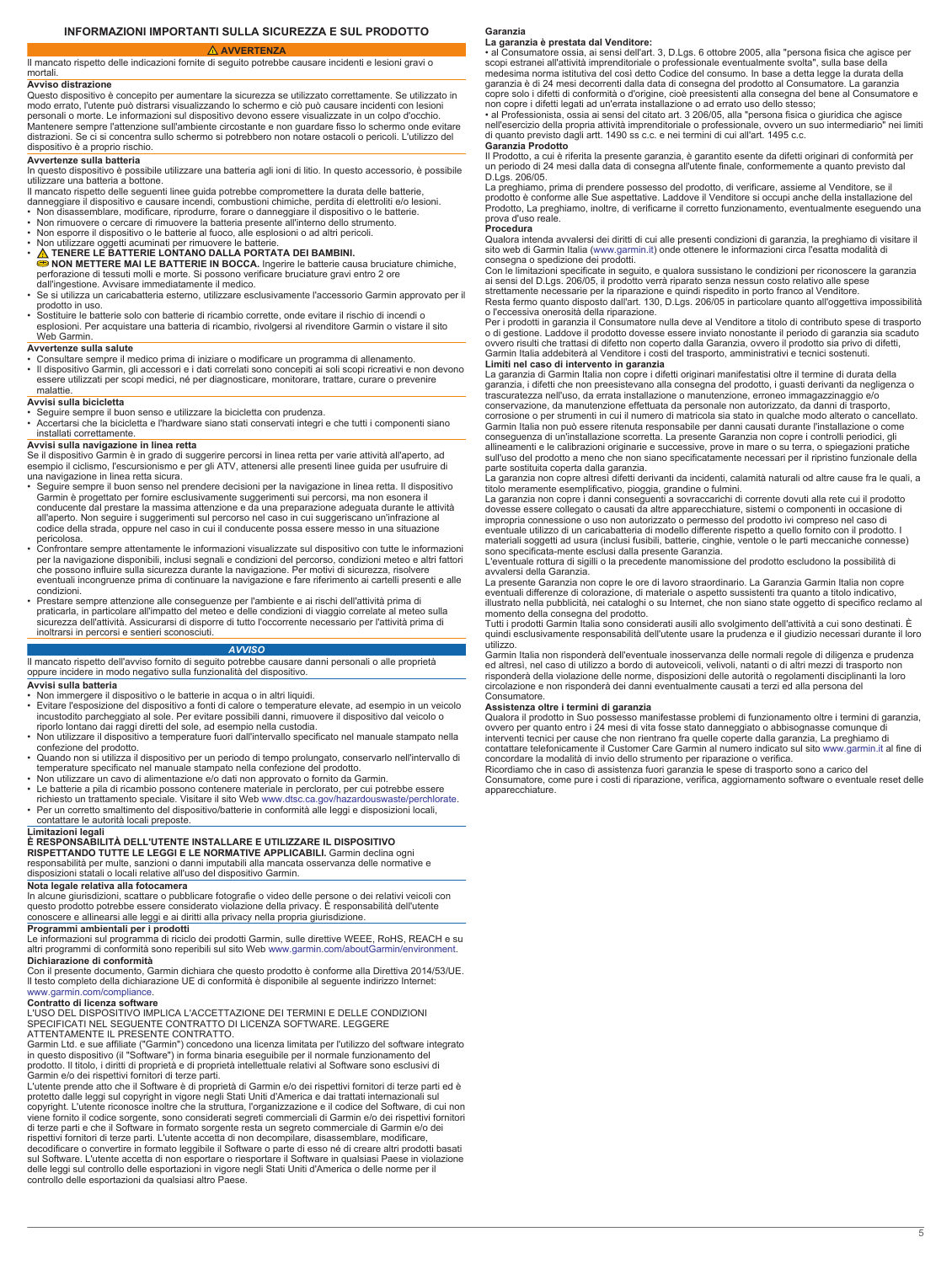# **WICHTIGE SICHERHEITS- UND PRODUKTINFORMATIONEN**

# **WARNUNG**

<span id="page-5-0"></span>Falls Sie folgende Warnungen nicht beachten, könnte es zu einem Unfall oder medizinischen Notfall mit schweren oder sogar tödlichen Verletzungen kommen. **Aufmerksamkeitswarnung**

Das Gerät soll bei ordnungsgemäßer Verwendung das Situationsbewusstsein erhöhen. Wird das Gerät nicht ordnungsgemäß verwendet, könnten Sie durch das Display abgelenkt werden, was zu einem Unfall mit schweren oder tödlichen Personenschäden führen könnte. Blicken Sie nur kurz auf die Informationen, die auf dem Gerät angezeigt werden. Seien Sie sich jederzeit Ihrer Umgebung bewusst, starren Sie nicht auf das Display, und lassen Sie sich nicht vom Display ablenken. Wenn Sie sich auf das Display konzentrieren, könnten Sie Hindernisse oder Gefahren übersehen. Die Verwendung des Geräts erfolgt auf eigene Gefahr.

**Akkuwarnungen**<br>In diesem Gerät kann ein Lithium-Ionen-Akku verwendet werden. Knopfzellen können für das Zubehör<br>verwendet werden.

Ein Missachten dieser Richtlinien kann zur Verkürzung der Betriebsdauer der Batterien oder zu Schäden am Gerät, zu Feuer, chemischen Verätzungen, Auslaufen des Elektrolyts und/oder

Verletzungen führen. • Das Gerät oder die Batterien dürfen nicht zerlegt, verändert, zu einem neuen Produkt verarbeitet,

- durchbohrt oder beschädigt werden. Nicht auswechselbare Akkus dürfen nicht entfernt werden.
- Setzen Sie das Gerät nicht Feuer, Explosionen oder anderen Gefahrenquellen aus. Verwenden Sie keine scharfen Gegenstände zum Entnehmen der auswechselbaren Batterien.
- 
- **BEWAHREN SIE BATTERIEN AUSSERHALB DER REICHWEITE VON KINDERN AUF. NEHMEN SIE BATTERIEN NIEMALS IN DEN MUND.** Ein Verschlucken kann zu chemischen Verätzungen, einer Perforation von Weichgewebe und tödlichen Verletzungen führen. Schwere Verbrennungen können innerhalb von 2 Stunden nach dem Verschlucken auftreten. Suchen Sie umgehend einen Arzt auf.
- Als externes Ladegerät darf nur für das Produkt zugelassenes Garmin Zubehör verwendet werden. • Ersetzen Sie die Akkus nur mit korrekten Ersatzakkus. Bei Verwendung anderer Batterien besteht Brand- oder Explosionsgefahr. Wenden Sie sich zum Kauf von Ersatzakkus an einen Garmin Händler, oder besuchen Sie die Garmin Website.

- **Gesundheitswarnungen**<br>• Lassen Sie sich stets von Ihrem Arzt beraten, bevor Sie ein Trainingsprogramm beginnen oder<br>• ändern.
- Das Garmin Gerät, das Zubehör und dazugehörige Daten sind nur für Freizeitzwecke und nicht für medizinische Zwecke sowie auch nicht zur Diagnose, Überwachung, Behandlung, Heilung oder Prävention von Krankheiten oder Leiden vorgesehen.

# **Fahrradwarnungen**

- Fahren Sie stets aufmerksam, und halten Sie die Regeln für sicheres Fahren ein.
- Vergewissern Sie sich, dass das Fahrrad und die Montageteile ordnungsgemäß gewartet und alle Teile richtig montiert sind.

- **Warnungen zur Luftlinien-Navigation**<br>Wenn das Garmin Gerät Luftlinien für verschiedene Outdoor-Aktivitäten wie Radfahren, Wandern und für Quads vorschlagen kann, folgen Sie diesen Richtlinien, um eine sichere Luftlinien-Navigation zu gewährleisten.
- Verlassen Sie sich bei Entscheidungen bezüglich der Luftlinien-Navigation auf den gesunden<br>Menschenverstand. Das Garmin Gerät wurde entwickelt, um Routenvorschläge zu unterbreiten. Es<br>soll nicht die Aufmerksamkeit des Be
- Route beinhalten oder Sie in eine gefährliche Situation bringen würden.<br>• Beachten Sie immer aufmerksam alle verfügbaren Informationen und Navigationshilfen, z. B.<br>- Schilder und Schilder und Bedingungen für Wege/Pfade, die sich während der Navigation auf die Sicherheit auswirken können. Aus Sicherheitsgründen<br>sollten Sie Diskrepanzen zwischen dem Gerät und realen Schildern und Bedingungen stets klären, bevor Sie die Fahrt fortsetzen. Im Zweifelsfall müssen Sie immer Schilder und Bedingungen beachten.
- Beachten Sie stets Umweltbedingungen und die jeweiligen Risiken, bevor Sie mit Aktivitäten im<br>Gelände beginnen. Das gilt insbesondere für Auswirkungen, die Wetter und wetterbedingte<br>Bedingungen der Wege/Pfade auf die Sic

### *HINWEIS*

Die Nichteinhaltung des folgenden Hinweises kann zu Personen- oder Sachschäden führen oder die Funktionsweise des Geräts beeinträchtigen.

### **Hinweise zur Batterie**

- Tauchen Sie Gerät oder Akkus nicht in Wasser oder andere Flüssigkeiten ein.<br>• Halten Sie das Gerät von Hitzequellen oder Umgebungen mit hohen Temperaturen fern, z. B.<br>• direkter Sonneneinstrahlung in einem Fahrzeug. Nehm
- 
- Das Gerät darf nicht außerhalb des Temperaturbereichs betrieben werden, der im gedruckten<br>• Wenn das dem Lieferumfang angegeben ist.<br>• Wenn das Gerät für einen längeren Zeitraum aufbewahrt wird, muss die Lagertemperatur • Verwenden Sie kein Netzkabel und/oder Datenkabel, das nicht von Garmin zugelassen oder
- bereitgestellt wurde. • Austauschbare Knopfzellen können Perchlorate enthalten. Möglicherweise ist eine spezielle
- Handhabung erforderlich. Siehe [www.dtsc.ca.gov/hazardouswaste/perchlorate](http://www.dtsc.ca.gov/hazardouswaste/perchlorate).<br>• Wenden Sie sich zur ordnungsgemäßen, im Einklang mit anwendbaren örtlichen Gesetzen und<br>• Bestimmungen stehenden Entsorgung von Gerät und/oder A
- 

\_Abfallentsorgungsstelle.<br>Gesetzliche Beschränkungen<br>DER BENUTZER IST DAFÜR VERANTWORTLICH, DAS GERÄT IM EINKLANG MIT ALLEN **GELTENDEN GESETZEN UND VORSCHRIFTEN ANZUBRINGEN UND ZU BEDIENEN.** Garmin übernimmt keinerlei Haftung für jegliche Bußgelder, Strafen oder Schäden, die aufgrund der Missachtung regionaler Gesetze, Landesgesetze und sonstiger vor Ort geltender Vorschriften hinsichtlich der Benutzung des Garmin Geräts entstehen können.

### **Rechtlicher Hinweis zur Kamera**

In einigen Gerichtsbarkeiten könnte es als Eingriff in die Privatsphäre gelten, mit diesem Produkt Fotos<br>oder Videos von Personen oder deren Fahrzeugen aufzunehmen oder öffentlich zu zeigen. Es unterliegt Ihrer Verantwortung, sich in Ihrer Gerichtsbarkeit mit den geltenden Gesetzen und Rechten auf Privatsphäre vertraut zu machen und diese einzuhalten.

**Umweltschutzprogramme für das Produkt**<br>Informationen zum Produktrecyclingprogramm von Garmin sowie zur WEEE-, RoHS- und REACH-<br>Richtlinie und zu anderen Programmen zur Einhaltung von Richtlinien finden Sie unter [www.garmin.com/aboutGarmin/environment](http://www.garmin.com/aboutGarmin/environment).

# **Konformitätserklärung**

Garmin erklärt hiermit, dass dieses Produkt der Direktive 2014/53/EU entspricht. Der vollständige Text der EU-Konformitätserklärung ist unter folgender Internetadresse verfügbar: [www.garmin.com](http://www.garmin.com/compliance) [/compliance](http://www.garmin.com/compliance).

**Software-Lizenzvereinbarung**<br>DURCH DIE VERWENDUNG DES GERÄTS STIMMEN SIE DEN BEDINGUNGEN DER FOLGENDEN<br>SOFTWARE-LIZENZVEREINBARUNG ZU. LESEN SIE DIE LIZENZVEREINBARUNG

AUFMERKSAM DURCH.<br>Garmin Ltd. und deren Tochtergesellschaften ("Garmin") gewähren Ihnen im Rahmen des normalen Betriebs dieses Geräts eine beschränkte Lizenz zur Verwendung der in diesem Gerät im Binärformat<br>integrierten Software (die "Software"). Verfügungsrechte, Eigentumsrechte und Rechte am geistigen<br>Eigentum an der Software ve

Sie erkennen an, dass die Software Eigentum von Garmin und/oder dessen Drittanbietern ist und durch die Urheberrechte der Vereinigten Staaten von Amerika und internationale Urheberrechtsabkommen

geschützt ist. Weiterhin erkennen Sie an, dass Struktur, Organisation und Code der Software, für die kein Quellcode zur Verfügung gestellt wird, wertvolle Betriebsgeheimnisse von Garmin und/oder dessen Drittanbietern sind und dass der Quellcode der Software ein wertvolles Betriebsgeheimnis von Garmin und/oder deren Drittanbietern bleibt. Sie verpflichten sich, die Software oder Teile davon nicht zu dekompilieren, zu deassemblieren, zu verändern, zurückzuassemblieren, zurückzuentwickeln, in eine allgemein lesbare Form umzuwandeln oder ein von der Software abgeleitetes Werk zu erstellen. Sie verpflichten sich, die Software nicht in ein Land zu exportieren oder zu reexportieren, das nicht im Einklang mit den Exportkontrollgesetzen der Vereinigten Staaten von Amerika oder den Exportkontrollgesetzen eines anderen, in diesem Zusammenhang relevanten Landes steht.

**Eingeschränkte Gewährleistung**<br>DIESE EINGESCHRÄNKTE GEWÄHRLEISTUNG GEWÄHRT IHNEN BESTIMMTE GESETZLICHE<br>RECHTE; AUSSERDEM HABEN SIE GGF. ANDERE GESETZLICHE RECHTE, DIE JE NACH<br>BUNDESLAND (BZW. LAND ODER PROVINZ) VARIIEREN. GESETZLICHE RECHTE, DIE IHNEN GEMÄSS DEN GESETZEN IHRES BUNDESLANDES (BZW.<br>IHRES LANDES ODER IHRER PROVINZ) U. U. ZUSTEHEN, NICHT EIN, UND SETZT DIESE AUCH<br>NICHT AUS. DIE GESETZE IHRES BUNDESLANDES, IHRES LANDES ODER IHRER

Für nicht für die Luftfahrt vorgesehenen Produkte gilt ab dem Kaufdatum eine einjährige Garantie auf Material- und Verarbeitungsfehler. Innerhalb dieses Zeitraums repariert oder ersetzt Garmin nach eigenem Ermessen alle bei ordnungsgemäßer Verwendung ausgefallenen Komponenten. Diese Reparatur- und Austauscharbeiten sind für den Kunden in Bezug auf Teile und Arbeitszeit unter der Voraussetzung kostenlos, dass dieser die Transportkosten übernimmt. Diese eingeschränkte<br>Gewährleistung findet keinerlei Anwendung auf: (i) kosmetische Schäden, z. B. Kratzer oder Dellen,<br>(ii) Verschleißteile wie Batterien zurückzuführen sind, (iii) durch Unfälle, Missbrauch, unsachgemäße Verwendung, Wasser,<br>Überschwemmung, Feuer oder andere höhere Gewalt oder äußere Ursachen hervorgerufene<br>Schäden, (iv) Schäden aufgrund einer Wartung durch modifiziert oder geändert wurde, oder (vi) Schäden an einem Produkt, das mit Netz- und/oder Datenkabeln verbunden wurde, die nicht von Garmin bereitgestellt wurden. Darüber hinaus behält Garmin sich das Recht vor, Garantieansprüche für Produkte oder Dienstleistungen abzulehnen, die<br>unter Verstoß gegen die Gesetze eines Landes erworben und/oder verwendet<br>werden.Navigationsprodukte von Garmin sind ausschließ

Positionen oder Topografien erfordern. Garmin übernimmt keinerlei Gewährleistungen im Hinblick auf die Richtigkeit oder Vollständigkeit der Kartendaten.

die Richtigkeit oder Vollständigkeit der Kartendaten.<br>Außerdem findet diese eingeschrähkte Gewährleistung keinerlei Anwendung auf<br>Leistungseinschrähkungen eines Navigationsprodukts von Garmin, die sich durch die Verwendung

IM NACH GELTENDEN RECHT MAXIMAL ZULÄSSIGEN UMFANG GELTEN DIE IN DIESER<br>EINGESCHRÄNKTEN GEWÄHRLEISTUNG AUFGEFÜHRTEN GEWÄHRLEISTUNGEN UND<br>RECHTSMITTEL EXKLUSIV UND SCHLIESSEN JEGLICHE AUSDRÜCKLICHE,<br>STILLSCHWEIGENDE, GESETZL RECHTSMITTEL AUS, U. A. STILLSCHWEIGENDE GEWÄHRLEISTUNGEN ZU<br>HANDELSTAUGLICHKEIT ODER EIGNUNG FÜR EINEN BESTIMMTEN ZWECK, GESETZLICHE<br>ODER ANDERWEITIGE GEWÄHRLEISTUNGEN, UND GARMIN SCHLIESST DIE VORGENANNTEN<br>GEWÄHRLEISTUNG HABEN SIE GGF. ANDERE GESETZLICHE RECHTE, DIE JE NACH BUNDESLAND BZW. LAND<br>VARIIEREN. FALLS STILLSCHWEIGENDE GEWÄHRLEISTUNGEN GEMÄSS DEN GESETZEN<br>IHRES BUNDESLANDES ODER IHRES LANDES NICHT AUSGESCHLOSSEN WERDEN KÖNNEN,<br>IST EINGESCHRÄNKTEN GEWÄHRLEISTUNG BESCHRÄNKT. IN EINIGEN BUNDESLÄNDERN (BZW.<br>LÄNDERN UND PROVINZEN) IST DIE EINSCHRÄNKUNG DER DAUER EINER EINGESCHRÄNKTEN GEWÄHRLEISTUNG NICHT GESTATTET; IN EINEM SOLCHEN FALL<br>TRIFFT DER VORSTEHEND GENANNTE AUSSCHLUSS GGF. NICHT AUF SIE ZU.<br>IN KEINERLEI FALL HAFTET GARMIN BEI EINEM GARANTIEANSPRUCH FÜR BEILÄUFIG<br>ENTSTANDENE, K SACH- ODER UNSACHGEMÄSSE VERWENDUNG ODER DIE NICHTVERWENDBARKEIT DIESES<br>PRODUKTS ODER DEFEKTE DES PRODUKTS ENTSTEHEN. IN EINIGEN BUNDESLÄNDERN<br>(SOWIE LÄNDERN UND PROVINZEN) IST DER AUSSCHLUSS VON BEILÄUFIG ENTSTANDENEN<br>ODE

Falls Sie während des Gewährleistungszeitraums gemäß dieser eingeschränkten Gewährleistung einen Garantieanspruch geltend machen, geht Garmin nach eigenem Ermessen folgendermaßen vor<br>und (i) repariert das Gerät mit neuen Teilen oder mit gebrauchten Teilen, die die Qualitätsstandards<br>von Garmin erfüllen, (ii) ers Qualitätsstandards von Garmin erfüllt, oder (iii) tauscht das Gerät aus, wobei der volle Kaufpreis erstattet wird. DIESE RECHTSMITTEL SIND DIE EINZIGEN IHNEN IM FALLE EINES GARANTIEANSPRUCHS ZUR VERFÜGUNG STEHENDEN RECHTSMITTEL. Für reparierte oder<br>ersetzte Geräte gilt eine Gewährleistung von 90 Tagen. Falls für das eingesendete Gerät weiterhin die<br>ursprüngliche Gewährleistung gilt, beträgt Bevor Sie einen Garantieanspruch geltend machen, sehen Sie sich die unter [support.garmin.com](http://www.support.garmin.com)  verfügbaren Online-Hilferessourcen an. Falls Sie diese Ressourcen verwenden und das Gerät weiterhin nicht ordnungsgemäß funktioniert, wenden Sie sich an eine von Garmin autorisierte<br>Serviceeinrichtung in dem Land, in dem Sie das Produkt ursprünglich erworben haben, oder folgen Sie<br>den Anweisungen unter support. Falls Sie einen Garantieanspruch außerhalb des Landes geltend machen, in dem Sie das Produkt<br>ursprünglich erworben haben, kann Garmin nicht garantieren, dass die zum Reparieren oder Ersetzen<br>des Produkts erforderlichen Tei Produktangebote und geltende Standards, Gesetze und Vorschriften zurückzuführen. In diesem Fall<br>kann Garmin nach eigenem Ermessen und gemäß anwendbaren Gesetzen das Produkt reparieren<br>oder ersetzen, wobei vergleichbare Gar Ihrer Verantwortung, alle anwendbaren Gesetze und Vorschriften bezüglich Import und Export einzuhalten und für alle Zollgebühren, die Mehrwertsteuer, Versandkosten und andere damit verbundene Steuern und Gebühren aufzukommen. In einigen Fällen können Garmin und seine Händler<br>Ihr Produkt nicht in einem anderen Land als dem Land warten, in dem Sie das Produkt nicht<br>ursprünglich erworben haben, oder das zurückschicken; dies ist auf geltende Standards, Gesetze und Vorschriften zurückzuführen.

**Käufe über Onlineaktionen:** Für Produkte, die über Onlineauktionen erworben wurden, besteht<br>keinerlei Anspruch auf Rabatte oder andere, sich aus der Garantie ergebende Sonderangebote von<br>Garmin. Online-Auktionsbestätigung Original oder eine Kopie des Kaufbelegs des ursprünglichen Einzelhändlers erforderlich. Garmin ersetzt keine fehlenden Komponenten bei Paketsendungen, die über Online-Auktionen erworben wurden.

**Internationale Käufe:** Für über internationale Vertriebspartner außerhalb der USA erworbene Geräte gilt möglicherweise abhängig vom jeweiligen Land eine separate Garantie. Sofern zutreffend wird diese Garantie von dem Vertriebspartner im jeweiligen Land angeboten, der auch den lokalen Service für das Gerät durchführt. Garantien von Vertriebspartnern gelten nur in dem für den Vertrieb vorgesehenen Gebiet.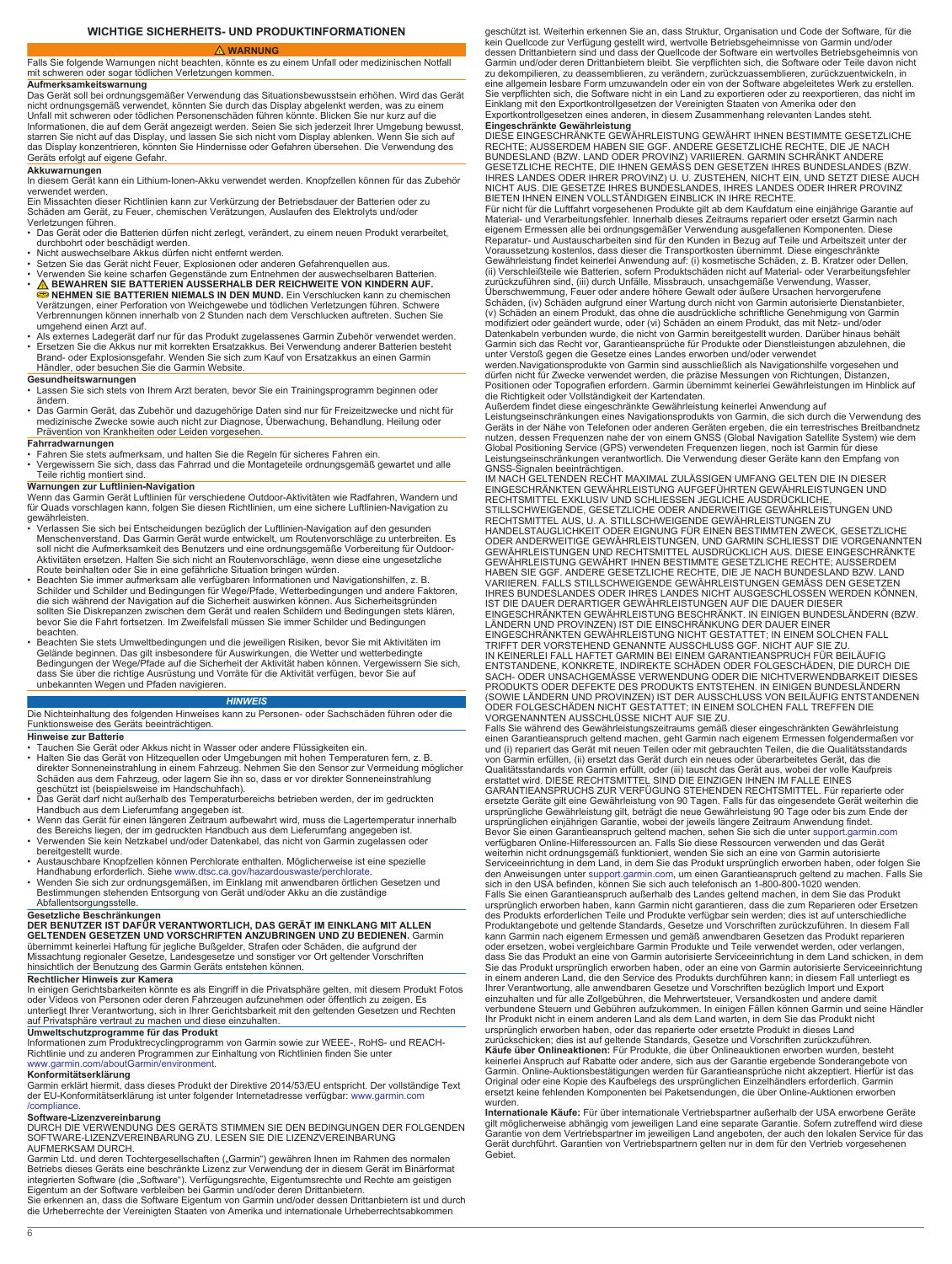**ADVERTENCIA**

<span id="page-6-0"></span>Si no se cumplen las siguientes advertencias, se pueden provocar accidentes o acontecimientos médicos que tengan como consecuencia la muerte o lesiones graves. **Aviso de distracción**

Este dispositivo se ha diseñado para ofrecer un mejor conocimiento de la situación si se usa

correctamente. Sin embargo, si no se usa adecuadamente, la pantalla podría distraer al usuario, lo que podría ocasionar accidentes que provocasen graves daños personales o incluso la muerte. Consulta la información que se muestra en el dispositivo de un vistazo. Mantén siempre la atención en el entorno y no mires fijamente la pantalla ni dejes que te distraiga. Centrarse demasiado en la pantalla puede hacer que no te percates de los obstáculos o elementos peligrosos. Utilizas el dispositivo bajo tu responsabilidad.

### **Advertencias sobre la pila/batería**

- En este dispositivo se puede utilizar una pila de ión-litio. En el accesorio pueden utilizarse pilas de botón.
- Si no se siguen estas indicaciones, puede reducirse el ciclo vital de las pilas o se pueden producir riesgos de daños al dispositivo, fuego, quemaduras químicas, fuga de electrolitos y heridas.<br>▪ No desmontes, modifiques, reacondiciones, perfores ni dañes el dispositivo o las pilas.<br>▪ No retires ni intentes retirar la ba
- 
- No expongas el dispositivo o la batería al fuego, explosiones u otros riesgos.
- No utilices un objeto puntiagudo para retirar las pilas extraíbles.<br>• <u>∧</u> MANTÉN LAS PILAS FUERA DEL ALCANCE DE LOS NIÑOS.
- **NO TE PONGAS NUNCA LAS PILAS EN LA BOCA.** La ingestión puede producir quemaduras químicas, perforación del tejido blando y la muerte. Se pueden producir quemaduras graves en un plazo de hasta 2 horas tras la digestión. Busca atención médica de forma inmediata.
- Si usas un cargador de batería externo, utiliza solo un accesorio de Garmin aprobado para el
- producto. Sustituye las pilas únicamente con pilas de sustitución adecuadas. Utilizar otras pilas conlleva un riesgo de fuego o explosión. Para comprar pilas de sustitución, pregunta a tu distribuidor de Garmin o visita el sitio web de Garmin.

### **Avisos sobre la salud**

- Consulta siempre con tu médico antes de empezar o modificar cualquier programa de ejercicios. El dispositivo, los accesorios y los datos relacionados de Garmin se deben utilizar únicamente para
- fines recreativos y no para fines médicos. Así mismo, no deben utilizarse para diagnosticar, controlar, tratar, curar o prevenir ninguna enfermedad o afección. **Advertencias sobre la bicicleta**
- 
- Utiliza siempre tu mejor criterio y maneja la bicicleta de forma segura. Asegúrate de que la bicicleta y el hardware se mantienen de manera adecuada y todas las partes están instaladas correctamente.

### **Avisos sobre navegación fuera de carretera**

Si tu dispositivo Garmin tiene la opción de sugerir rutas fuera de carretera para distintas actividades al aire libre como, por ejemplo, ciclismo, excursionismo o actividades en vehículo todoterreno, sigue

- estas directrices para garantizar una navegación segura fuera de carretera. Utiliza siempre tu mejor criterio y haz uso del sentido común cuando tomes decisiones relacionadas con la navegación fuera de carretera. El dispositivo Garmin se ha diseñado únicamente con el fin de proporcionarte sugerencias para tu ruta. No es un sustituto de la atención y la preparación adecuada para las actividades al aire libre. No sigas las sugerencias de ruta si indican un trayecto ilegal o si<br>implican que te encuentres en una posición no segura.<br>• Compara siempre atentamente la información que se muestra en
- de navegación disponibles, entre las que se incluyen las señales y condiciones de los senderos, las condiciones meteorológicas y otros factores que puedan afectar a la seguridad durante la navegación. Para tu seguridad, resuelve siempre cualquier discrepancia antes de continuar con la navegación y presta atención a las señales y a las condiciones existentes.
- Ten siempre en cuenta los efectos sobre el medioambiente y los riesgos inherentes de la actividad antes de embarcarte en actividades fuera de carretera. Especialmente, ten en cuenta el impacto que tienen en la seguridad de la actividad que realices, el tiempo y las condiciones de los senderos<br>derivadas de las condiciones meteorológicas. Asegúrate de que dispones del equipo y los<br>suministros apropiados para la activi familiarizado.

# *AVISO*

# Si no se tiene en cuenta el siguiente aviso, podrían producirse lesiones personales o daños materiales,<br>y la funcionalidad del dispositivo podría verse afectada negativamente.

- **Avisos sobre la batería**
- 
- ∙ No sumerjas el dispositivo o la batería en agua u otros líquidos.<br>∙ No dejes el dispositivo expuesto a fuentes de calor o en lugares con altas temperaturas, como<br>− pudiera ser un vehículo aparcado al sol. Para evi dispositivo del vehículo o guárdalo para que no quede expuesto a la luz solar directa (por ejemplo, colócalo en la guantera).
- No manejes el dispositivo si la temperatura está fuera del intervalo indicado en la versión impresa del manual, incluido en la caja del producto. • Cuando guardes el dispositivo durante un período de tiempo prolongado, consérvalo respetando el
- intervalo de temperatura que se indica en la versión impresa del manual, incluido en la caja del
- producto.<br>• No utilices ningún cable de datos o de alimentación que Garmin no haya aprobado o suministrado.<br>• Las pilas sustituibles de tipo botón pueden contener preclorato. Se deben manejar con precaución.
- Consulta [www.dtsc.ca.gov/hazardouswaste/perchlorate](http://www.dtsc.ca.gov/hazardouswaste/perchlorate). Ponte en contacto con el servicio local de recogida de basura para desechar el dispositivo o la pila
- de forma que cumpla todas las leyes y normativas locales aplicables. **Restricciones legales**

**ES RESPONSABILIDAD DEL USUARIO INSTALAR Y MANEJAR EL DISPOSITIVO DE ACUERDO CON TODAS LAS LEYES Y ORDENANZAS APLICABLES.** Garmin no asume responsabilidad alguna por las multas, sanciones o daños que se puedan originar como consecuencia de no seguir

cualesquiera leyes u ordenanzas estatales o locales que hagan referencia al uso de tu dispositivo Garmin.

### **Aviso legal sobre la cámara**

En algunas jurisdicciones, hacer fotografías o vídeos de personas o de sus vehículos, así como mostrarlos públicamente, se puede considerar como una vulneración de los derechos de privacidad. Es responsabilidad del usuario conocer y cumplir con las leyes y derechos de privacidad que sean de aplicación en su jurisdicción. **Legal**

(i) Se prohíbe expresamente al propietario del dispositivo su uso o el uso de imágenes o películas grabadas por el dispositivo para cualquier uso que no sea para el doméstico (el uso para fines en relación con la cobertura de seguro o como prueba en un juicio queda prohibida), (ii) Se prohíbe<br>expresamente al propietario del dispositivo revelar o difundir cualquier imagen o película capturada por<br>el dispositivo a tra en el coche de tal manera que limite la posibilidad que la grabación de imágenes de un ser humano permita su identificación y, si se han grabado, toda persona debe ser anonimizada antes de revelar estas imágenes a un tercero.

**Programas medioambientales para el producto** Puedes consultar la información acerca del programa de reciclado de productos de Garmin y la directiva WEEE, RoHS y REACH, así como de otros programas de cumplimiento en [www.garmin.com](http://www.garmin.com/aboutGarmin/environment) [/aboutGarmin/environment](http://www.garmin.com/aboutGarmin/environment).

### **Declaración de conformidad**

Por la presente, Garmin declara que este producto cumple con la Directiva 2014/53/UE. El texto completo de la declaración de conformidad de la UE está disponible en la siguiente dirección de Internet: [www.garmin.com/compliance.](http://www.garmin.com/compliance)

### **Conformidad con COFETEL/IFETEL**

La operación de este equipo está sujeta a las siguientes dos condiciones: (1) es posible que este<br>equipo o dispositivo no cause interferencia perjudicial y (2) este equipo o dispositivo debe aceptar<br>cualquier interferencia

### **Acuerdo de licencia del software**

AL UTILIZAR EL DISPOSITIVO, EL USUARIO SE COMPROMETE A RESPETAR LOS TÉRMINOS Y CONDICIONES DEL SIGUIENTE ACUERDO DE LICENCIA DEL SOFTWARE. EL USUARIO DEBERÁ LEER ESTE ACUERDO ATENTAMENTE.

Garmin Ltd. y sus subsidiarias ("Garmin") conceden al usuario una licencia limitada para utilizar el<br>software incluido en este dispositivo (el "Software") en formato binario ejecutable durante el uso normal<br>del producto. L

Software seguirán perteneciendo a Garmin y/o sus terceros proveedores.<br>El usuario reconoce que el Software es propiedad de Garmin y/o sus proveedores terceros, y que está<br>protegido por las leyes de propiedad intelectual de facilita el código fuente, son secretos comerciales valiosos de Garmin y/o sus terceros proveedores, y que el Software en su formato de código fuente es un secreto comercial valioso de Garmin y/o sus terceros proveedores. Por la presente, el usuario se compromete a no descompilar, desmontar, modificar, invertir el montaje, utilizar técnicas de ingeniería inversa o reducir a un formato legible para las personas el Software o cualquier parte de éste ni crear cualquier producto derivado a partir del Software. Asimismo, se compromete a no exportar ni reexportar el Software a ningún país que contravenga las leyes de control de las exportaciones de Estados Unidos o de cualquier otro país aplicable.

### **Garantía limitada**

ESTA GARANTÍA LIMITADA PROPORCIONA DERECHOS LEGALES ESPECÍFICOS AL USUARIO, QUIEN PODRÁ TENER OTROS DERECHOS LEGALES QUE PUEDEN VARIAR SEGÚN LA REGIÓN, EL PAÍS O LA PROVINCIA. GARMIN NO EXCLUYE, LIMITA NI SUSPENDE OTROS DERECHOS LEGALES QUE EL USUARIO PUEDA TENER EN VIRTUD DE LAS LEYES DE SU REGIÓN, PAÍS O PROVINCIA. PARA UNA COMPLETA COMPRENSIÓN DE SUS DERECHOS, EL<br>USUARIO DEBERÁ CONSULTAR LAS LEYES VIGENTES EN SU REGIÓN, PAÍS O PROVINCIA. Los productos no relacionados con la aviación están garantizados frente a defectos de materiales o mano de obra durante un año a partir de la fecha de compra. En este periodo, Garmin puede, según su criterio, reparar o sustituir cualquier componente que no funcione correctamente. Estas reparaciones o sustituciones se realizarán sin coste alguno para el cliente en concepto de piezas o mano de obra, siempre y cuando el cliente se haga responsable de los gastos de envío. Esta garantía limitada no se aplica a: (i) los daños estéticos, tales como arañazos, marcas o abolladuras; (ii) las piezas consumibles, tales como las baterías, a no ser que el daño se haya producido por un defecto de los materiales o de la mano de obra; (iii) los daños provocados por accidentes, uso inadecuado, el agua, inundaciones, fuego, otras causas de fuerza mayor o causas externas; (iv) los daños<br>provocados por reparaciones realizadas por un proveedor de servicio no autorizado por Garmin; (v) los<br>daños ocurridos en productos Garmin; o (vi) los daños ocurridos en productos conectados a la fuente de alimentación y/o cables de datos no suministrados por Garmin. Además, Garmin se reserva el derecho a rechazar reclamaciones de garantía de productos o servicios obtenidos y/o utilizados en contra de las leyes de cualquier país.Los productos de navegación Garmin se han diseñado solamente para proporcionar ayuda<br>durante el viaje y no deberán utilizarse con ningún propósito que requiera el cálculo preciso de una<br>dirección, distancia, ubicación datos de mapas.

Esta garantía limitada tampoco se aplica a, y Garmin no se hace responsable de, la degradación en el<br>funcionamiento de cualquier producto de navegación de Garmin que derive de su uso cerca de<br>cualquier dispositivo de mano funcione con frecuencias próximas a las frecuencias utilizadas por cualquier sistema global de navegación por satélite (GNSS), como el servicio de posicionamiento global (GPS). El uso de dichos

dispositivos puede impedir la recepción de señales GNSS.<br>HASTA EL LÍMITE MÁXIMO PERMITIDO POR LA LEY EN VIGOR, LAS GARANTÍAS Y RECURSOS<br>EXPRESADOS EN ESTA GARANTÍA LIMITADA SON EXCLUSIVOS Y SUSTITUYEN A CUALESQUIERA OTRAS GARANTIAS Y RECURSOS, A LAS QUE GARMIN RENUNCIA<br>EXPRESAMENTE, YA SEAN EXPRESAS, IMPLÍCITAS, REGLAMENTARIAS O, POR EL<br>CONTRARIO, INCLUIDAS, ENTRE OTRAS, CUALQUIER GARANTÍA IMPLÍCITA DE<br>CONFRCIABILIDAD O I O DE OTRO TIPO. ESTA GARANTÍA LIMITADA PROPORCIONA DERECHOS LEGALES ESPECÍFICOS AL USUARIO, QUIEN PODRÁ TENER OTROS DERECHOS LEGALES QUE PUEDEN VARIAR SEGUN LA REGIÓN Y EL PAÍS. SI NO SE PUEDE RENUNCIAR A LAS<br>GARANTÍAS IMPLÍCITAS EN VIRTUD DE LAS LEYES DE LA REGIÓN O PAÍS DEL USUARIO,<br>DICHAS GARANTÍAS SE LIMITAN A LA DURACIÓN DE ESTA GARANTÍA LIMITADA. EN A

GARANTÍAS IMPLÍCITAS, POR LO QUE ES POSIBLE QUE LA LIMITACIÓN ANTERIOR NO SE APLIQUE AL USUARIO. EN CASO DE INCUMPLIMIENTO DE LA GARANTÍA, GARMIN NO SE HARA RESPONSABLE BAJO<br>NINGÚN CONCEPTO DE LOS DAÑOS IMPREVISTOS, ESPECIALES, INDIRECTOS O<br>EMERGENTES, TANTO SI SON RESULTADO DE LA UTILIZACIÓN, MALA UTILIZACIÓN O DESCONOCIMIENTO DEL MANEJO DE ESTE PRODUCTO, COMO SI LO SON POR DEFECTOS<br>EN ESTE. EN ALGUNAS REGIONES, PAÍSES Y PROVINCIAS, NO SE PERMITE LA EXCLUSIÓN<br>DE DAÑOS FORTUITOS O DERIVADOS, POR LO QUE ES POSIBLE QUE ESTA RESTRICC

Si durante el periodo de garantía, el usuario solicita un servicio de garantía de acuerdo con esta Garantía limitada, Garmin llevará a cabo, según su criterio, una de las siguientes opciones: (i) reparar el dispositivo utilizando piezas nuevas o piezas usadas con anterioridad que cumplan con los<br>estándares de calidad de Garmin; (ii) sustituir el dispositivo por un dispositivo nuevo o un dispositivo<br>restaurado que cumpla co EXCLUSIVO EN CASO DE INCUMPLIMIENTO DE LA GARANTÍA. Los dispositivos reparados o<br>sustituidos tienen una garantía de 90 días. Si la unidad enviada está cubierta por la garantía original, la<br>nueva garantía es de 90 días o ha aplicable el periodo de mayor duración.

Antes de solicitar el servicio de garantía, el usuario deberá acceder a los recursos de ayuda en línea disponibles en [support.garmin.com](http://www.support.garmin.com) y consultarlos. Si el dispositivo sigue sin funcionar correctamente después de hacer uso de estos recursos, se deberá contactar con un centro de servicio autorizado de Garmin del país donde se realizó la compra, o bien seguir las instrucciones disponibles en [support.garmin.com](http://www.support.garmin.com) para obtener servicio de garantía. Si el usuario se encuentra en Estados Unidos,

también puede llamar al 1-800-800-1020. Si se desea solicitar el servicio de garantía en un país distinto de donde se realizó la compra, Garmin no puede garantizar que las piezas y los productos necesarios para reparar o sustituir el producto estén disponibles debido a las diferencias en las ofertas de productos y los estándares, leyes y normativas de aplicación. En ese caso, Garmin puede, a su entera discreción y según las leyes aplicables, reparar o sustituir el producto con productos y piezas de Garmin equiparables, o solicitar al usuario que envíe su producto a un centro de servicio autorizado de Garmin del país donde se realizó la compra o un centro de servicio autorizado de Garmin de otro país que pueda realizar el

mantenimiento de su producto, en cuyo caso el usuario será responsable de cumplir con todas las<br>leyes y normativas de importación y exportación, así como de realizar el pago de todos los impuestos<br>de aduanas, IVA, gastos d país distinto de donde se realizó la compra, o devolver un producto reparado o sustituido en tal país<br>debido a los estándares, leyes o normativas vigentes en el mismo.<br>**Compras en subastas en línea:** los productos que se a

pueden formar parte de los descuentos u otras ofertas especiales de la cobertura de la garantía de Garmin. No se aceptan las confirmaciones de subasta en línea como comprobante de garantía. Para recibir asistencia dentro del periodo de garantía, se necesita el original o una copia de la factura del establecimiento de compra original. Garmin no sustituirá componentes que falten de cualquier caja que se compre a través de una subasta en línea.

**Ventas internacionales:** según el país, los distribuidores internacionales pueden ofrecer una garantía por separado para los dispositivos adquiridos fuera de Estados Unidos. Si corresponde, los<br>distribuidores locales de cada país ofrecen esta garantía y son estos distribuidores los que<br>proporcionan un servicio local para el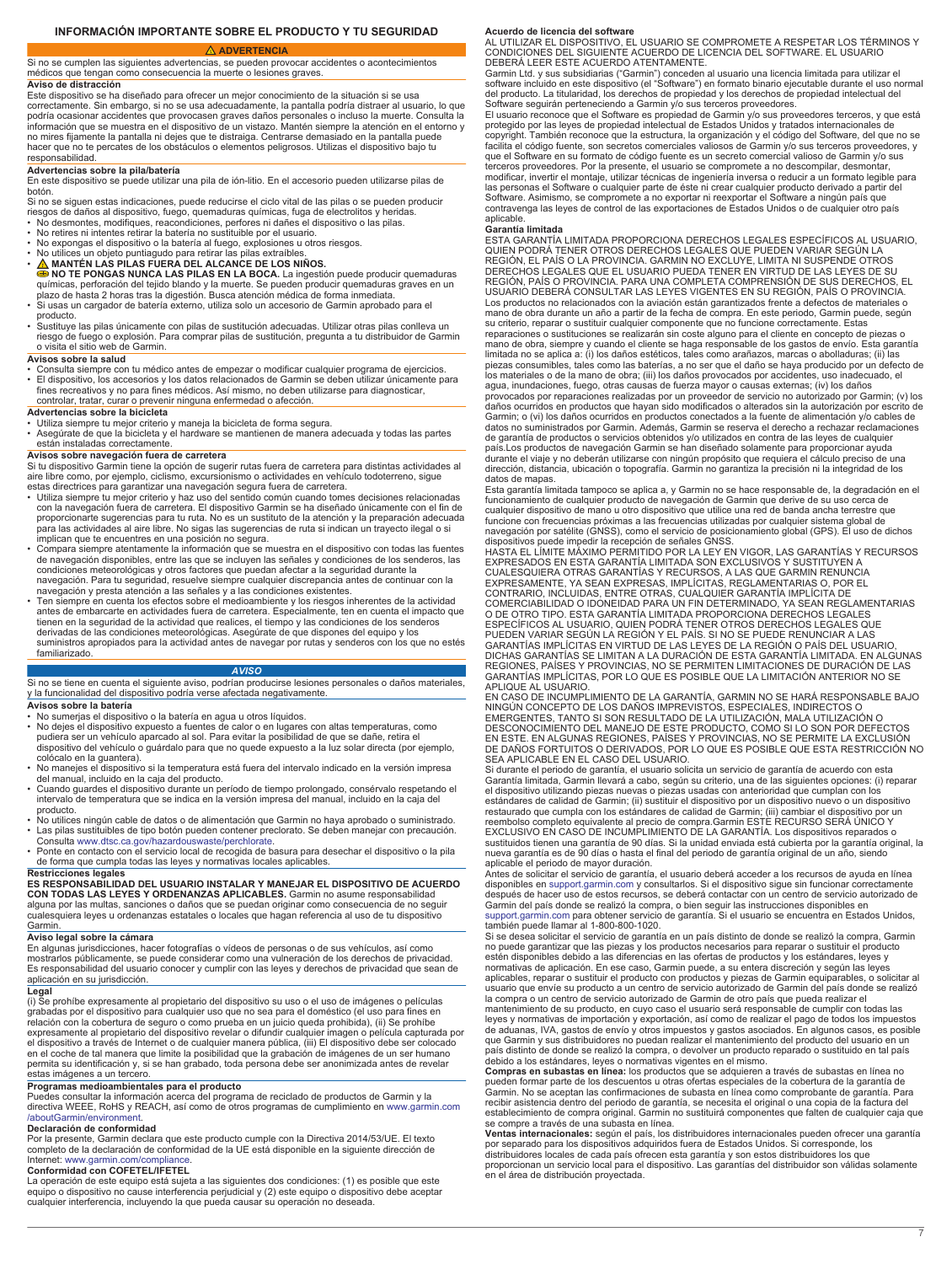# **INFORMAÇÕES IMPORTANTES SOBRE SEGURANÇA E O PRODUTO**

# **ATENÇÃO**

<span id="page-7-0"></span>Não seguir estes avisos pode resultar em acidente ou problema médico, resultando em morte ou ferimentos graves.

### **Aviso de distração**

Este dispositivo destina-se a aumentar a consciência situacional quando usado corretamente. Se usado incorretamente, você pode se distrair com o visor, o que pode levar a um acidente causando ferimentos graves ou morte. Só acesse as informações exibidas no dispositivo com o olhar. Sempre mantenha a consciência de seu entorno e não olhe para o visor nem se distraia com ele. Concentrarse no visor pode fazer com que não veja obstáculos ou perigos. O uso do aplicativo é por sua própria conta e risco.

### **Avisos sobre a bateria**

Pode ser utilizada neste dispositivo uma bateria de íon de lítio. As baterias tipo botão podem ser

utilizadas neste acessório. Em caso de descumprimento destas instruções, a vida útil das baterias poderá diminuir, ou estas poderão apresentar o risco de danificar o dispositivo, de incêndios, queimaduras químicas, vazamento de eletrólito e/ou ferimentos.

- Não desmonte, modifique, monte novamente, perfure nem danifique o dispositivo ou as baterias. Não remova nem tente remover a bateria não substituível pelo usuário.
- 
- 
- Não exponha o dispositivo ou as baterias a fogo, explosão ou outros elementos nocivos.<br>• **N**ão utilize objetos afiados para retirar as baterias removíveis.<br>• <u>∧</u> MANTENHA AS BATERIAS FORA DO ALCANCE DAS CRIANÇAS. **NUNCA COLOQUE BATERIAS NA BOCA.** Engolir o produto pode causar queimaduras por agentes químicos, perfuração do tecido mole e morte. Queimaduras severas podem ocorrer dentro de 2 horas após a ingestão. Consulte um médico imediatamente.
- Se usar um carregador de bateria externo, use apenas o acessório aprovado pela Garmin com seu
- produto. Substitua as baterias somente por baterias de substituição adequadas. A utilização de outras baterias representa um risco de incêndio ou explosão. Para adquirir baterias de substituição,

### consulte o seu representante Garmin ou o website da Garmin. **Avisos relativos à saúde**

- Consulte sempre o seu médico antes de iniciar ou modificar um programa de exercícios. O dispositivo Garmin, os acessórios e os dados relacionados destinam-se a uso exclusivo para fins
- recreativos e não para fins médicos, e não foram concebidos para diagnosticar, monitorar, tratar, curar ou prevenir qualquer doença ou condição.

# **Avisos sobre bicicletas**

- Sempre use o bom senso e opere a bicicleta de maneira segura.
- Certifique-se de que sua bicicleta e os materiais estejam com a manutenção adequada e que todas as peças estejam corretamente instaladas.

# **Avisos de navegação fora da estrada**

Se seu dispositivo Garmin for capaz de sugerir rotas fora da estrada para diversas atividades ao ar livre, como passeios de bicicleta, caminhadas e de quadriciclo, siga estas diretrizes para garantir uma navegação segura fora da estrada.

- Tenha sempre consciência e recorra ao senso comum ao tomar decisões de navegação fora da estrada. O dispositivo Garmin foi desenvolvido para somente oferecer sugestões de rota. Este não substitui a atenção e preparação adequada para as atividades ao ar livre. Não siga as sugestões de
- rota se estas sugerirem um percurso ilegal ou se o colocarem numa situação perigosa.<br>• Compare sempre atentamente a informação apresentada no dispositivo com todas as fontes de<br>navegação disponíveis, incluindo a sinalizaçã
- todas as discrepâncias antes de continuar a navegação e respeite a sinalização e as condições.<br>• Esteja sempre atento aos efeitos do ambiente e aos riscos inerentes da atividade antes de fazer<br>• atividades fora da estrada. trilhos relacionadas com o tempo podem ter na segurança da atividade. Certifique-se de que possui o equipamento e acessórios adequados para a atividade antes de navegar em caminhos e trilhas desconhecidos.

### *AVISO*

O desrespeito a este aviso pode resultar em danos pessoais ou da propriedade, ou afetar negativamente a funcionalidade do dispositivo.

### **Avisos da bateria**

- 
- Não mergulhe o dispositivo ou baterias em água ou outros líquidos. Não deixe o dispositivo exposto a uma fonte de calor ou num local sujeito a temperaturas elevadas, por exemplo, ao sol num veículo abandonado. Para reduzir a possibilidade de danos, retire o dispositivo do veículo ou guarde-o num local afastado da exposição solar, tal como o porta-luvas.
- Não opere o dispositivo fora do intervalo de temperatura especificado no manual impresso incluído na embalagem do produto.
- Ao guardar o dispositivo durante um longo período de tempo, guarde-o dentro do intervalo de<br> temperatura especificado no manual impresso incluído na embalagem do produto.<br>• Não utilize cabo de alimentação e/ou de
- 
- Baterias do tipo botão substituíveis podem conter perclorato. Pode ser necessário manusear com cuidado. Consulte [www.dtsc.ca.gov/hazardouswaste/perchlorate.](http://www.dtsc.ca.gov/hazardouswaste/perchlorate)
- Entre em contato com seu departamento de tratamento de resíduos local para eliminar corretamente o dispositivo/baterias de acordo com as leis e os regulamentos locais vigentes.

# **Restrições legais É RESPONSABILIDADE DO USUÁRIO MONTAR E OPERAR ESTE DISPOSITIVO DE ACORDO COM TODAS AS LEIS E TODOS OS REGULAMENTOS APLICÁVEIS.**A Garmin não se

responsabiliza por nenhuma multa, penalização ou dano resultante de qualquer lei ou decreto estadual ou local relacionado ao uso do seu dispositivo Garmin.

### **Aviso legal sobre a câmera**

Em algumas jurisdições, pode ser considerado uma invasão de direitos de privacidade utilizar este produto para tirar ou exibir publicamente fotografias ou vídeos de pessoas ou de seus veículos. É de sua responsabilidade conhecer e respeitar as leis vigentes e direitos de privacidade de sua jurisdição. **Programas Ambientais do Produto**

Informações sobre o programa de reciclagem de produtos da Garmin, sobre WEEE, RoHS, REACH e outros programas de conformidade podem ser consultadas em [www.garmin.com/aboutGarmin](http://www.garmin.com/aboutGarmin/environment)

### [/environment.](http://www.garmin.com/aboutGarmin/environment) **Declaração de Conformidade**

Pelo presente, a Garmin declara que este produto está em conformidade com a Diretiva 2014/53/EU. O texto completo da declaração de conformidade da EU está disponível no seguinte endereço da Internet: [www.garmin.com/compliance.](http://www.garmin.com/compliance)

### **Garantia limitada**

ESTA GARANTIA LIMITADA LHE CONCEDE DIREITOS LEGAIS ESPECÍFICOS E TAMBÉM<br>OUTROS DIREITOS LEGAIS QUE PODEM VARIAR DE ACORDO COM O ESTADO (OU DE<br>ACORDO COM O PAÍS OU A PROVÍNCIA). A GARMIN NÃO EXCLUI, LIMITA OU SUSPENDE OUTROS DIREITOS LEGAIS QUE VOCÊ POSSA TER EM CONFORMIDADE COM AS LEIS DO SEU ESTADO (OU PAÍS OU PROVÍNCIA). PARA UM ENTENDIMENTO COMPLETO DOS SEUS DIREITOS, VOCÊ DEVE CONSULTAR AS LEIS DO SEU ESTADO, PAÍS OU PROVÍNCIA. Os produtos não relacionados à aviação têm garantia de ausência de defeitos de material e fabricação<br>por um ano a partir da data da compra. Durante este período, a Garmin reparará ou substituirá,<br>exclusivamente a seu própr esperado. Tal reparo ou substituição será feito sem custo para o cliente com relação a peças ou trabalho, desde que o cliente se responsabilize por qualquer custo de transporte. Esta Garantia<br>Limitada não se aplica a: (i) danos externos, tais como riscos, cortes e amassados; (ii) peças<br>consumíveis, tais como pilhas, materiais ou de mão de obra; (iii) danos resultantes de acidentes, uso excessivo ou incorreto, água, inundações, incêndios ou outras causas naturais ou externas; (iv) danos causados por reparos realizados por qualquer pessoa que não seja um fornecedor de serviços autorizado da Garmin; (v) danos em qualquer produto que tenha sido sujeito a modificações ou alterações sem a autorização por escrito da Garmin; ou (vi) danos em qualquer produto que tenha sido ligado a cabos de alimentação/ dados não fornecidos pela Garmin. Além disso, a Garmin reserva-se o direito de recusar serviços de garantia de produtos ou reparações obtidos e/ou utilizados em transgressão das leis de qualquer

país.Os produtos de navegação da Garmin foram concebidos para serem usados exclusivamente como auxílio em viagens, não podendo nunca ser utilizados para quaisquer finalidades que requerem medições precisas de direção, distância, localização ou topografia.A Garmin não oferece quaisquer<br>garantias quanto à exatidão ou precisão dos dados do mapa.<br>Esta Garantia Limitada também não se aplica a, e a Garmin não é r

degradação no desempenho de qualquer produto de navegação Garmin resultando do uso próximo a qualquer dispositivo portátil ou outro que utilize uma rede de banda larga terrestre funcionando em frequências que são próximas às frequências usadas por quaisquer Dados de posição do sistema de<br>navegação global via satélite (GNSS), como o Global Positioning Service (GPS). O uso dos referidos<br>dispositivos pode prejudica

CONTIDOS NESTA GARANTIA LIMITADA SÃO EXCLUSIVOS E SUBSTITUEM QUALQUER OUTRA GARANTIA, E A GARMIN RENUNCIA EXPRESSAMENTE TODAS AS OUTRAS GARANTIAS E RECURSOS, EXPRESSOS OU IMPLÍCITOS, ESTATUTÁRIOS OU DE OUTRA MANEIRA,<br>INCLUINDO, MAS SEM LIMITAÇÃO, QUALQUER OUTRA GARANTIA IMPLÍCITA DE<br>COMERCIABILIDADE OU ADEQUAÇÃO PARA UM DETERMINADO FIM, ESTATUTÁRIO OU DE

OUTRA MANEIRA. ESTA GARANTIA LIMITADA LHE CONCEDE DIREITOS LEGAIS ESPECÍFICOS<br>E TAMBÉM OUTROS DIREITOS LEGAIS QUE PODEM VARIAR DE ACORDO COM O ESTADO E<br>DE ACORDO COM O PAÍS OU A PROVÍNCIA. SE GARANTIAS IMPLÍCITAS NÃO PUDER GARANTIAS SÃO LIMITADAS DURANTE O PERÍODO DE DURAÇÃO DESTA GARANTIA LIMITADA. ALGUNS ESTADOS (E PAÍSES E PROVÍNCIAS) NÃO PERMITEM LIMITAÇÕES SOBRE

A DURAÇÃO DE UMA GARANTIA IMPLICITA, PORTANTO AS RESTRIÇÕES ACIMA PODEM NÃO<br>SE APLICAR A VOCÊ.<br>SOB NENHUMA CIRCUNSTÂNCIA A GARMIN SERÁ RESPONSÁVEL MEDIANTE SOLICITAÇÃO<br>DE VIOLAÇÃO DE GARANTIA POR DANOS INCIDENTAIS, ESPECIA CONSEQUENTES, CAUSADOS PELA UTILIZAÇÃO, MA UTILIZAÇÃO OU INCAPACIDADE DE<br>UTILIZAÇÃO DESTE PRODUTO OU POR DEFEITOS NESTE. ALGUNS ESTADOS (E PAÍSES E<br>PROVÍNCIAS) NÃO PERMITEM A EXCLUSÃO DE INDENIZAÇÕES INCIDENTAIS OU<br>CONSEQU peças utilizadas anteriormente que atendam aos padrões de qualidade da Garmin; (ii) substituirá o<br>dispositivo por um novo dispositivo ou um dispositivo renovado que atenda aos padrões de qualidade<br>da Garmin ou (iii) trocar RECURSO CONSTITUIRÁ SEU ÚNICO E EXCLUSIVO RECURSO PARA QUALQUER VIOLAÇÃO DE GARANTIA. Dispositivos reparados ou substituídos têm garantia de 90 dias. Se a unidade enviada ainda estiver coberta pela garantia original, a nova garantia será de 90 dias ou até o final da garantia original de 1 ano, o que tiver uma duração maior.

Antes de procurar o serviço de garantia, acesse e revise os recursos de ajuda on-line disponíveis em [support.garmin.com.](http://www.support.garmin.com) Se o seu dispositivo ainda não estiver funcionando corretamente depois de usar esses recursos, entre em contato com uma Instalação de serviço autorizada da Garmin no país<br>original da compra ou siga as instruções no site [support.garmin.com](http://www.support.garmin.com) para obter o serviço de garantia.<br>Se você está localizado nos

que as peças e os produtos necessários para reparar ou substituir o seu produto estarão disponíveis, devido a diferenças nas ofertas de produtos e nas normas, leis e regulamentos aplicáveis. Nesse caso, a Garmin poderá, a seu exclusivo critério e sujeito às leis aplicáveis, reparar ou substituir o seu<br>produto por produtos e peças comparáveis da Garmin, ou exigir que você envie seu produto para uma<br>Instalação de serviço au serviço autorizado da Garmin em outro país que possa atender seu produto e, nesse caso, você será responsável por cumprir todas as leis e regulamentos aplicáveis de importação e exportação e por<br>pagar todos os impostos alfandegários, IVA, taxas de transporte e outros impostos e taxas associados.<br>Em alguns casos, a Garm um país fora do país original de compra ou de devolver um produto reparado ou substituído para você nesse país, devido às normas, leis ou regulamentos aplicáveis nesse país.

**Compras em leilões online**: os produtos comprados em leilões online não são passíveis de abatimento ou outra oferta especial da cobertura de garantia da Garmin. Confirmações de compra em leilões on-line não são aceitas para verificação da garantia. Para obter o serviço de garantia, é necessária a nota de venda original, ou uma cópia, do distribuidor original.A Garmin não substitui

componentes em falta de qualquer pacote adquirido através de leilões online.<br>Compras Internacionais: dependendo do país, uma garantia separada deve ser oferecida por<br>distribuidores internacionais para dispositivos adquirid distribuição pretendida.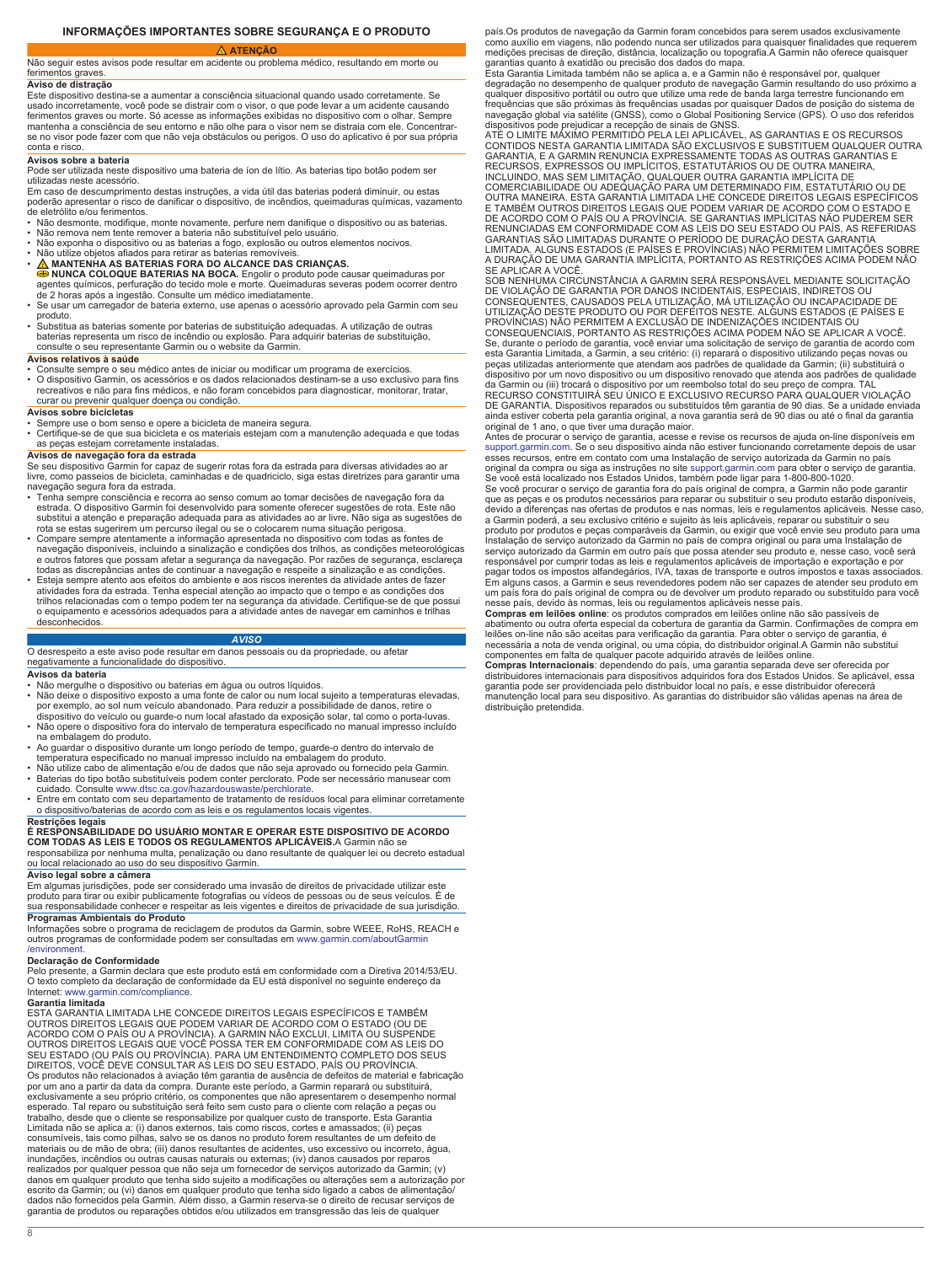**WAARSCHUWING**

<span id="page-8-0"></span>Als u de volgende waarschuwingen negeert, kan dit leiden tot een ongeval of verwondingen, wat de dood of ernstig letsel tot gevolg kan hebben.

**Waarschuwing voor afleiding**<br>Dit toestel kan, indien correct gebruikt, helpen het omgevingsbewustzijn te verbeteren. Als het toestel<br>niet correct wordt gebruikt, kunt u worden afgeleid door het scherm. Dit kan leiden tot zwaar letsel of de dood tot gevolg. Bekijk de informatie op het toestel alleen in een oogopslag. Let altijd<br>goed op uw omgeving. Blijf niet staren naar het scherm en voorkom dat u wordt afgeleid door het<br>scherm. Als u te l

## **Batterijwaarschuwingen**

U kunt een lithium-ionbatterij gebruiken in dit toestel. U kunt knoopcelbatterijen gebruiken in dit toestel. Het niet opvolgen van deze richtlijnen kan tot gevolg hebben dat de levensduur van de batterij wordt verkort, of dat het risico ontstaat van schade aan het toestel, brand, chemische ontbranding, elektrolytische lekkage en/of letsel.

- Haal het toestel of de batterijen niet uit elkaar, pas het toestel of de batterijen niet aan, prik er geen<br> gaten in en beschadig het toestel of de batterijen niet.<br>• Verwijder de niet door de gebruiker te vervang
- 
- 
- Stel het toestel niet bloot aan vuur, explosies of andere gevaren.<br>• Gebruik nooit een scherp voorwerp om de batterij te verwijderen.<br>• <mark>∆</mark> BEWAAR BATTERIJEN BUITEN HET BEREIK VAN KINDEREN.
- **STOP BATTERIJEN NOOIT IN UW MOND.** Inslikken kan leiden tot chemische brandwonden, perforatie van zachte weefsels en overlijden. Ernstige verbrandingen kunnen optreden binnen 2 uur na inslikken. Zoek onmiddellijk medische hulp.
- Gebruik alleen een Garmin accessoire dat voor uw toestel is toegestaan, wanneer u een externe
- batterijlader wilt gebruiken.<br>• Vervang batterijen alleen door vervangingsbatterijen van het juiste type. Gebruik van andere<br>• batterijen kan tot brand- en explosiegevaar leiden. Ga voor vervangingsbatterijen naar uw Ga dealer of de Garmin website.

- **Waarschuwingen voor de gezondheid**<br>• Neem altijd contact op met uw arts voordat u aan een trainingsprogramma begint of wanneer u een<br>• trainingsprogramma wilt aanpassen.
- Het Garmin toestel, accessoires en gerelateerde gegevens zijn bedoeld voor recreatieve doeleinden en niet voor medische doeleinden, en zijn niet bedoeld om medische aandoeningen te diagnosticeren, behandelen, genezen of voorkomen.

# **Waarschuwingen voor fietsen**

• Houd rekening met mogelijke gevaren en bedien de fiets op een veilige manier. • Zorg ervoor dat uw fiets en hardware goed zijn onderhouden en dat alle componenten correct zijn geïnstalleerd.

**Waarschuwingen voor offroadnavigatie**<br>Als uw Garmin toestel offroadroutes voorstelt voor diverse buitenactiviteiten, zoals fietsen, wandelen en

- terreinvoertuigen, volgt u deze richtlijnen voor een veilige offroadnavigatie. Houd altijd rekening met mogelijke gevaren en gebruik uw gezonde verstand als u beslissingen met betrekking tot offroadnavigatie neemt. Het Garmin toestel is ontworpen om alleen aanwijzingen over te volgen routes te geven. Het toestel is geen vervanging voor oplettendheid en een goede voorbereiding op outdooractiviteiten. Volg de routesuggesties niet als deze een niet-toegestane<br>koers voorstellen of u in een onveilige situatie brengen.<br>• Vergelijk de informatie die op het scherm wordt weergegeven altij
- navigatiebronnen, waaronder borden, terreinomstandigheden, weersomstandigheden en andere factoren die de veiligheid tijdens het navigeren in gevaar kunnen brengen. Los uit<br>veiligheidsoverwegingen eventuele onduidelijkheden in de navigatie altijd op voordat u uw route<br>hervat en houd rekening met borden en omsta
- Houd altijd rekening met de invloed van de omgeving en de bij de activiteit te verwachten gevaren alvorens activiteiten te ondernemen. Let met name op de invloed van het weer en de

weersomstandigheden op de veiligheid van uw activiteit. Zorg ervoor dat u de juiste uitrusting en benodigdheden voor uw activiteit hebt alvorens over onbekende routes en paden te navigeren.

## *LET OP*

Het negeren van de volgende kennisgeving kan leiden tot persoonlijke of materiële schade of nadelige gevolgen voor de functionaliteit van het toestel.

- **Informatie over batterijen** Dompel het toestel of batterijen niet onder in water of een andere vloeistof.
- Stel het toestel niet bloot aan warmtebronnen of situaties met hoge temperaturen, zoals direct<br>zonlicht in afgesloten voertuigen. Ter voorkoming van beschadigingen raden we u aan het toestel uit<br>het voertuig te verwijder
- Gebruik het toestel alleen binnen het temperatuurbereik dat is vermeld in de handleiding in de productverpakking.
- Als u het toestel gedurende langere tijd wilt opbergen, neem dan het temperatuurbereik in acht dat is vermeld in de handleiding in de productverpakking. • Gebruik geen voedingskabel en/of gegevenskabel die niet is goedgekeurd of meegeleverd door
- Garmin.
- Vervangbare knoopcelbatterijen kunnen perchloraten bevatten. Voorzichtigheid is geboden. Zie
- [www.dtsc.ca.gov/hazardouswaste/perchlorate](http://www.dtsc.ca.gov/hazardouswaste/perchlorate). Neem volgens de plaatselijke regelgeving contact op met de afvalverwerker om het toestel/batterijen af te danken.

Wettelijke beperkingen<br>HET IS DE VERANTWOORDELIJKHEID VAN DE GEBRUIKER OM HET TOESTEL ZODANIG TE<br>GEBRUIKEN DAT DE GEBRUIKER ZICH HOUDT AAN ALLE VAN TOEPASSING ZIJNDE WETTEN **EN REGELS.** Garmin aanvaardt geen aansprakelijkheid voor boetes of straffen die worden opgelegd of schade die wordt geleden als gevolg van nationale of regionale wetgeving of verordeningen omtrent het gebruik van uw Garmin toestel.

### **Juridische informatie over de camera**

In sommige rechtsgebieden kan het als een inbreuk van privacyrechten worden beschouwd om personen of voertuigen vast te leggen op foto of video met dit product. Het is uw verantwoordelijkheid op de hoogte te zijn van en in overeenstemming te handelen met toepasselijke wetten en regels over privacy in uw rechtsgebied.

**Productmilieuprogramma's**<br>Informatie over het hergebruikprogramma van Garmin en informatie over naleving van WEEE, RoHS,<br>REACH en andere programma's vindt u op [www.garmin.com/aboutGarmin/environment.](http://www.garmin.com/aboutGarmin/environment)

**Conformiteitsverklaring**<br>Hierbij verklaart Garmin dat dit product voldoet aan de richtlijn 2014/53/EU. De volledige tekst van deze EU-conformiteitsverklaring is beschikbaar op de volgende website: [www.garmin.com/compliance](http://www.garmin.com/compliance). **Beperkte garantie**

DEZE BEPERKTE GARANTIE VERLEENT U SPECIFIEKE WETTELIJKE RECHTEN EN U HEBT<br>MOGELIJK ANDERE WETTELIJKE RECHTEN DIE PER STAAT (OF PER LAND OF PROVINCIE)<br>KUNNEN VERSCHILLEN. ANDERE WETTELIJKE RECHTEN DIE U HEBT VOLGENS DE<br>WETG Producten die niet voor de luchtvaart zijn bestemd, zijn gegarandeerd vrij van defecten in materiaal en<br>techniek gedurende één jaar na de aankoopdatum. Binnen deze periode zal Garmin alle onderdelen<br>waarvan een normaal geb onderdelen of arbeid, op voorwaarde dat de klant verantwoordelijk blijft voor eventuele transportkosten. Deze Beperkte garantie is niet van toepassing op: (i) cosmetische schade, zoals krassen, sneden en deuken; (ii) verbruiksgoederen, zoals batterijen, tenzij productschade het gevolg is van defect materiaal<br>of ondeugdelijk vakmanschap; (iii) schade als gevolg van ongelukken, misbruik, verkeerd gebruik,<br>water, overstroming onderhoud; (v) schade aan een product dat is veranderd zonder de schriftelijke toestemming van

Garmin of (vi) schade aan een product dat is aangesloten op voedings- en/of gegevenskabels die niet door Garmin zijn meegeleverd. Bovendien behoudt Garmin zich het recht voor garantieclaims af te wijzen voor producten of diensten die zijn verkregen en/of gebruikt in strijd met de wetten van een land. Garmin navigatieproducten zijn uitsluitend bestemd voor gebruik als hulp bij het reizen en mogen niet worden gebruikt voor doeleinden waarbij precieze metingen van richting, afstand, locatie of topografie vereist zijn. Garmin geeft geen enkele garantie op de nauwkeurigheid of volledigheid van de kaartgegevens

Deze Beperkte garantie is eveneens niet van toepassing op, en Garmin is niet aansprakelijk wegens, verslechtering van de prestaties van een Garmin navigatieproduct als gevolg van het gebruik ervan in<br>de buurt van een handset of ander toestel dat gebruikmaakt van een Terrestrial Broadband Network<br>dat werkt op frequenties System (GNSS), zoals de Global Positioning Service (GPS), worden gebruikt. Het gebruik van<br>dergelijke toestellen kan de ontvangst van GNSS-signalen verstoren.<br>VOOR ZOVER TOEGESTAAN VOLGENS TOEPASSELIJK RECHT, ZIJN DE HIERI

GARANTIES EN VERHAALSMOGELIJKHEDEN EXCLUSIEF EN TREDEN DEZE IN DE PLAATS VAN ALLE OVERIGE GARANTIES EN VERHAALSMOGELIJKHEDEN, EXPLICIET, IMPLICIET, WETTELIJK OF ANDERSZINS, EN WIJST GARMIN DERGELIJKE OVERIGE GARANTIES EN<br>VERHAALSMOGELIJKHEDEN UITDRUKKELIJK AF, MET INBEGRIP VAN, DOCH NIET BEPERKT<br>TOT, IMPLICIETE GARANTIES VAN VERKOOPBAARHEID OF GESCHIKTHEID VOOR EEN<br>BE VERLEENT U SPECIFIEKE WETTELIJKE RECHTEN EN U HEBT MOGELIJK ANDERE WETTELIJKE RECHTEN DIE PER STAAT (OF PER LAND) KUNNEN VERSCHILLEN. ALS IMPLICIETE GARANTIES NIET KUNNEN WORDEN AFGEWEZEN VOLGENS DE WETGEVING VAN<br>UW STAAT OF LAND, ZIJN DERGELIJKE GARANTIES WAT BETREFT DUUR BEPERKT TOT DE<br>DUUR VAN DEZE BEPERKTE GARANTIE. IN SOMMIGE STATEN (EN LANDEN EN PROVIN BOVENGENOEMDE BEPERKING OP U MOGELIJK NIET VAN TOEPASSING IS.<br>IN GEEN ENKEL GEVAL ZAL GARMIN IN EEN VORDERING WEGENS INBREUK OP DE<br>GARANTIE AANSPRAKELIJK ZIJN VOOR ENIGE INCIDENTELE, SPECIALE, INDIRECTE OF<br>GEVOLGSCHADE, OF NIET OP U VAN TOEPASSING.

Als u tijdens de garantieperiode een claim voor garantieservice indient in overeenstemming met deze Beperkte garantie, kiest Garmin naar eigen inzicht voor: (i) reparatie van het toestel met nieuwe of gebruikte onderdelen die aan de kwaliteitsnormen van Garmin voldoen, (ii) vervanging van het toestel door een nieuw of gereviseerd toestel dat aan de kwaliteitsnormen van Garmin voldoet of (iii) inruil van<br>het toestel tegen vergoeding van uw volledige aankoopbedrag. EEN DERGELIJKE<br>VERHAALMOGELIJKHEID ZAL UW ENIGE EN EXCLU

INDIEN DE GARANTIE NIET WORDT GERESPECTEERD. U hebt 90 dagen garantie op gerepareerde of vervangen toestellen. Als het toestel ter reparatie wordt opgestuurd tijdens de originele<br>garantieperiode, duurt de nieuwe garantieperiode 90 dagen of tot het einde van de originele<br>garantieperiode van 1 ja

deze informatie hebt geraadpleegd en het toestel daarna nog steeds niet naar behoren functioneert, kunt u contact opnemen met een bevoegde servicefaciliteit van Garmin in het land van aankoop of volgt u de instructies op [support.garmin.com](http://www.support.garmin.com) voor de garantieservice. Als u zich in de Verenigde Staten<br>bevindt, kunt u ook bellen naar 1-800-800-1020.<br>Als u gebruik wilt maken van de garantieservice buiten het land van aa

garanderen dat de onderdelen of producten voor reparatie of vervanging beschikbaar zijn, wegens verschillen in productaanbod en toepasselijke standaarden en wet- en regelgeving. In dat geval<br>repareert of vervangt Garmin naar eigen oordeel en krachtens de geldende wetgeving uw product<br>mogelijk met vergelijkbare Garmin Garmin servicefaciliteit te verzenden in het land van aankoop of naar een bevoegde Garmin servicefaciliteit in een ander land die uw product in behandeling kan nemen. In dat geval draagt u zelf de verantwoordelijkheid voor conformiteit met alle toepasselijke import- en exportwet- en regelgeving<br>en dient u zelf alle douanekosten, btw, verzendkosten en andere extra belastingen en kosten te<br>betalen. In sommige geval retourneren in dat land, wegens toepasselijke standaarden en wet- en regelgeving in dat land. **Aankopen via onlineveilingen**: Producten die zijn aangekocht via onlineveilingen komen volgens de

garantie niet in aanmerking voor kortingen en andere aanbiedingen van Garmin.<br>Aankoopbevestigingen van onlineveilingen worden niet geaccepteerd als garantiebewijs. Om gebruik te<br>kunnen maken van de garantieservice, is de o van de winkel waar u het systeem hebt gekocht. Garmin vervangt geen onderdelen van pakketten die

zijn aangeschaft via een onlineveiling.<br>Internationale aankopen: Distributeurs buiten de Verenigde Staten verstrekken mogelijk een aparte<br>garantie voor toestellen die buiten de Verenigde Staten zijn aangeschaft. Dit kan pe waarvoor de distributie is bedoeld.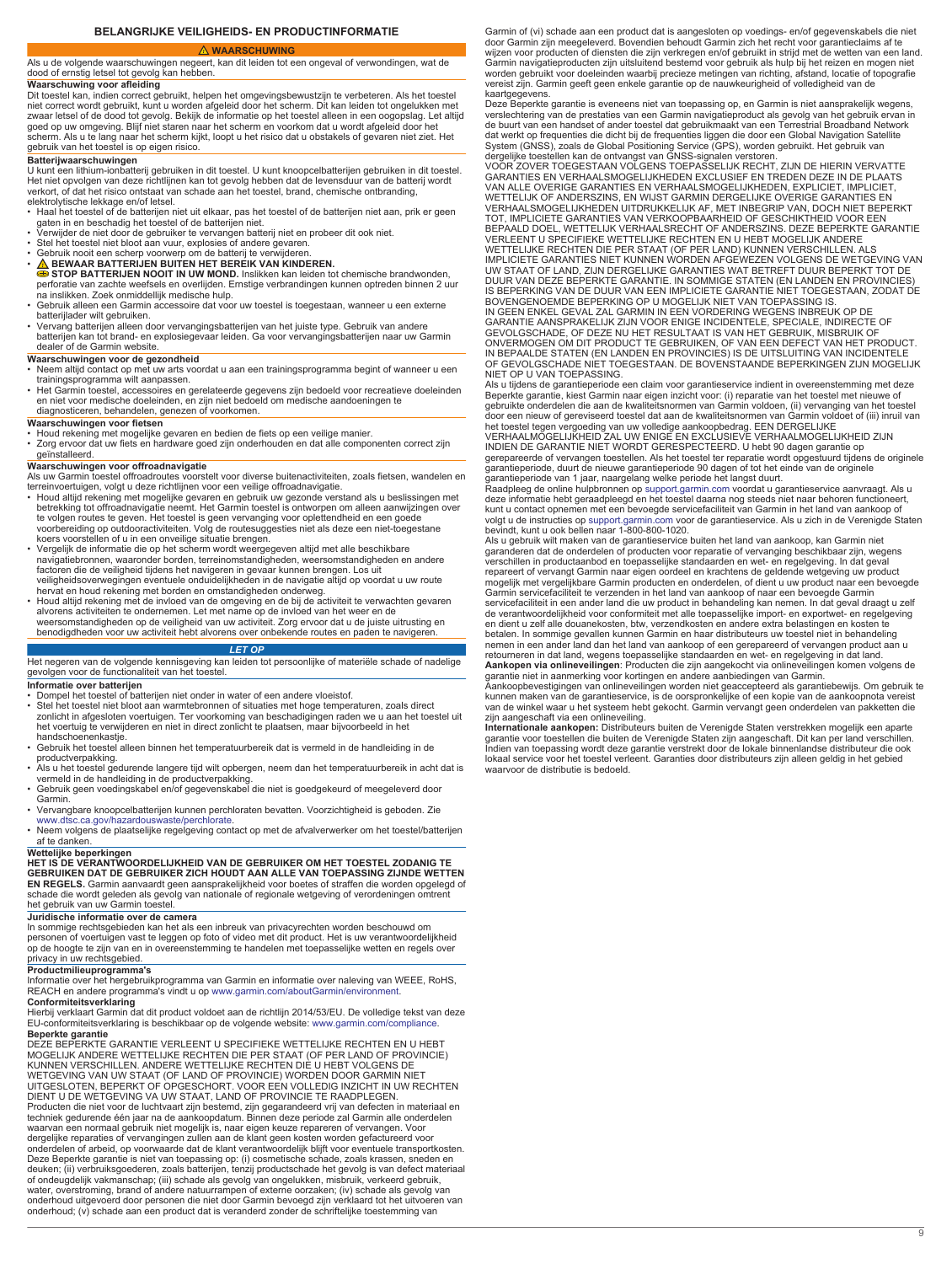**VIGTIGE PRODUKT- OG SIKKERHEDSINFORMATIONER**

<span id="page-9-0"></span> **ADVARSEL** Hvis de følgende advarsler ignoreres, kan det resultere i ulykker eller sygdomstilfælde med død eller alvorlige personskader til følge.

## **Advarsel om distraktion**

Enheden er beregnet til at forbedre brugerens opmærksomhed på situationer ved korrekt brug. Hvis den ikke bruges korrekt, kan brugeren blive distraheret af skærmen, og dette kan føre til en ulykke, der kan forårsage alvorlige personskader eller død. Kig kun et øjeblik ad gangen på de oplysninger, der vises på enheden. Hold altid øjnene på vejen, og undgå at stirre på skærmen eller blive distraheret af den. Hvis du fokuserer på skærmen kan du overse forhindringer eller farer. Brugen af enheden foregår på eget ansvar.

### **Batteriadvarsle**

Der kan bruges et litiumionbatteri i denne enhed. Der kan bruges knapcellebatterier i tilbehøret. Hvis disse retningslinjer ikke overholdes, kan batterierne få en kortere levetid eller forårsage beskadigelse af enheden, brand, kemisk forbrænding, elektrolytlækage og/eller personskade.

- 
- Du må ikke adskille, ændre, modificere, punktere eller beskadige enheden eller batterierne.<br>• Du må ikke fjerne eller forsøge at fjerne batteriet, der ikke kan udskiftes af brugeren.<br>• Du må ikke udsætte enheden eller ba
- 
- 
- **A OPBEVAR BATTERIERNE UDEN FOR BØRNS RÆKKEVIDDE.**<br>**G BATTERIER MÅ ALDRIG PUTTES I MUNDEN.** Hvis de sluges, kan det medføre kemiske forbrændinger, perforering af blødt væv og død. Der kan opstå alvorlige forbrændinger in
- 
- Hvis du bruger en ekstern batterioplader, skal du kun bruge det Garmin tilbehør, der er godkendt til produktet. • Udskift kun batterierne med korrekte, nye batterier. Ved brug af andre typer batterier er der fare for brand eller eksplosion. Kontakt din Garmin forhandler, eller besøg Garmin webstedet, hvis du vil
- købe nye batterier.

# **Advarsler vedr. dit helbred**

- 
- Konsulter altid din læge, inden du starter eller ændrer et træningsprogram.<br>• Garmin enheden, tilbehør og relaterede data er kun beregnet til fritidsformål og ikke til medicinske<br>• formål, og de er ikke beregnet til at d sygdom.

## **Cykeladvarsler**

• Brug altid din egen dømmekraft til at betjene cyklen på en sikker måde. • Sørg for, at cyklen og udstyret vedligeholdes korrekt, og at alle dele er korrekt installeret.

**Advarsler i forbindelse med off-road navigation** Hvis din Garmin enhed kan forslå off-road ruter til forskellige udendørsaktiviteter, f.eks. cykling, vandring og kørsel med ATV-køretøjer, skal du følge disse retningslinjer for at få en sikker off-road navigation.

- Brug altid din egen dømmekraft, og vær fornuftig, når du træffer beslutninger om off-road navigation. Garmin enheden er kun designet til at komme med forslag til ruter. Det er ikke en erstatning for<br>opmærksomhed og ordentlig forberedelse i forbindelse med udendørsaktiviteter. Følg ikke<br>ruteforslag, hvis de foreslår en ulov
- Du skal altid sammenholde informationer, der vises på enheden, med alle tilgængelige<br>navigationskilder, bl.a. oplysninger fra skilte om stier, rutens tilstand, vejrforhold og andre faktorer,<br>der kan påvirke sikkerheden u forhold
- Du skal altid være opmærksom på omgivelsernes beskaffenhed og aktivitetens risikoelementer, før du påbegynder off-road aktiviteter. Vær særligt opmærksom på den indvirkning vejret og<br>vejrrelaterede ruteforhold kan have på aktivitetens sikkerhed. Sørg for, at du har det korrekte udstyr<br>og forsyninger til aktiviteten,

### *BEMÆRK*

Hvis den følgende advarsel ignoreres, kan det resultere i personskade eller materielskade, eller det kan forringe enhedens funktionsdygtighed.

### **Batterimeddelelser**

- Du må ikke nedsænke enheden eller batterierne i vand eller nogen form for væske.<br>• Efterlad ikke enheden udsat for en varmekilde eller på et sted med høj temperatur, som f.eks. i solen<br>• i et uovervåget køretøj. Du kan
- opbevare den uden for direkte sollys, f.eks. i handskerummet. Brug ikke enheden uden for de temperaturområder, der er angivet i den trykte brugervejledning i
- produktets emballage.<br>• Ved opbevaring af enheden i en længere periode skal den opbevares inden for de<br>• temperaturområder, der er angivet i den trykte brugervejledning i produktets emballage.<br>• Brug ikke strøm- og/eller d
- 
- Knapcellebatterier, der kan udskiftes, kan indeholde perkloratmateriale. Særlig håndtering kan være<br>- nødvendig. Se [www.dtsc.ca.gov/hazardouswaste/perchlorate](http://www.dtsc.ca.gov/hazardouswaste/perchlorate).<br>• Kontakt din lokale genbrugsstation for at få oplysninger
- i overensstemmelse med gældende love og regulativer.

### **Juridiske restriktioner**

**DET ER BRUGERENS EGET ANSVAR AT MONTERE ENHEDEN I OVERENSSTEMMELSE MED ALLE GÆLDENDE LOVE OG VEDTÆGTER.** Garmin påtager sig intet ansvar for afgifter, bøder eller<br>skader, der er forårsaget af en hvilken som helst statslig eller lokal lov, der vedrører brugen af Garmin enheden.

# **Juridisk bestemmelse for kamera**

I nogle jurisdiktioner kan det betragtes som en krænkelse af privatlivets fred at tage eller offentliggøre fotografier eller videoer af personer eller deres køretøjer ved brug af dette produkt. Det er dit ansvar at kende til og overholde de gældende love og bestemmelser om privatlivets fred i din jurisdiktion.

**Miljøvenlige produktprogrammer** Oplysninger om Garmin produktgenanvendelsesprogrammet og WEEE, RoHS, REACH og andre overvågningsprogrammer kan findes på [www.garmin.com/aboutGarmin/environment](http://www.garmin.com/aboutGarmin/environment).

### **Overensstemmelseserklæring**

Garmin erklærer hermed, at dette produkt overholder direktivet 2014/53/EU. Du kan se hele EU-overensstemmelseserklæringen på følgende internetadresse: [www.garmin.com/compliance.](http://www.garmin.com/compliance)

**Begrænset garanti** DENNE BEGRÆNSEDE GARANTI GIVER DIG BESTEMTE JURIDISKE RETTIGHEDER, OG DU KAN HAVE ANDRE JURIDISKE RETTIGHEDER, SOM VARIERER FRA LAND TIL LAND (ELLER<br>FRA DELSTAT TIL DELSTAT ELLER FRA PROVINS TIL PROVINS). GARMIN UDELUKKER,<br>BEGRÆNSER ELLER SUSPENDERER IKKE ANDRE JURIDISKE RETTIGHEDER, SOM DU MÅT HAVE I DIT LAND (ELLER DIN DELSTAT ELLER PROVINS). HVIS DU VIL OPNÅ FULDT KENDSKAB TIL DINE RETTIGHEDER, SKAL DU SE LOVENE I DIT LAND, DIN DELSTAT ELLER DIN PROVINS.

Produkter, der ikke er flyverelaterede, garanteres at være fri for fejl og mangler i materialer og<br>udførelse i ét år fra købsdatoen. I denne periode vil Garmin efter eget valg reparere eller udskifte alle<br>komponenter, der eventuelle transportomkostninger. Denne begrænsede garanti dækker ikke: (i) kosmetiske skader som<br>f.eks. ridser, skrammer og buler; (ii) forbrugsartikler som f.eks. batterier, medmindre der er opstået<br>produktskader pga. en misbrug, vand, oversvømmelse, brand eller andre naturkatastrofer eller udefra kommende årsager; (iv) skader pga. service, der er udført af en person, som ikke er en autoriseret serviceudbyder for Garmin;<br>(v) skader på et produkt, som er blevet modificeret eller ændret uden skriftlig tilladelse fra Garmin; eller<br>(vi) skade Garmin. Garmin forbeholder sig desuden ret til at afvise garantikrav angående produkter eller tjenester,<br>der erhverves og/eller bruges i modstrid med lovgivningen i noget land. Garmin navigationsprodukter er beregnet til kun at blive brugt som et rejsehjælpemiddel og må ikke anvendes til noget formål, som kræver nøjagtig måling af retning, afstand, position eller topografi. Garmin udsteder ingen garanti for, at kortdataene er nøjagtige eller komplette.

Denne begrænsede garanti gælder desuden ikke for, og Garmin påtager sig ikke ansvar for, eventuel forringelse i performance af Garmin navigationsprodukter, der skyldes brug i nærheden af et håndsæt eller en anden enhed, der anvender et terrestrisk bredbåndsnetværk, som opererer på frekvenser i nærheden af dem, der anvendes af et GNSS-system (Global Navigation Satellite System) som f.eks. GPS-tjenesten (Global Positioning Service). Brug af sådanne enheder kan forringe modtagelsen af GNSS-signaler

I DEN UDSTRÆKNING, DET ER MULIGT I HENHOLD TIL GÆLDENDE LOV, ER GARANTIERNE OG MISLIGHOLDELSESBEFØJELSERNE I DENNE BEGRÆNSEDE GARANTI UDTØMMENDE OG TRÆDER I STEDET FOR, OG GARMIN FRASKRIVER SIG UDTRYKKELIGT, ALLE ANDRE GARANTIER OG MISLIGHOLDELSESBEFØJELSER, UANSET OM DE ER UDTRYKKELIGE,<br>STILTIENDE, FORORDNEDE ELLER OPSTÅR PÅ ANDEN VIS, HERUNDER, MEN IKKE<br>BEGRÆNSET TIL, ENHVER UNDERFORSTÅET GARANTI FOR, AT PRODUKTET ER KURANT<br>ELLER EGNET ANDET. DENNE BEGRÆNSEDE GARANTI GIVER DIG BESTEMTE JURIDISKE RETTIGHEDER, OG DU KAN HAVE ANDRE JURIDISKE RETTIGHEDER, SOM VARIERER FRA LAND TIL LAND OG FRA DELSTAT TIL DELSTAT. HVIS UNDERFORSTAEDE GARANTIER IKKE KAN FRASKRIVES<br>IFØLGE LOVENE I DIT LAND ELLER DIN DELSTAT, ER VARIGHEDEN AF SÅDANNE GARANTIER<br>BEGRÆNSET TIL VARIGHEDEN AF DENNE BEGRÆNSEDE GARANTI. NOGLE LANDE (O DELSTATER OG PROVINSER) TILLADER IKKE BEGRÆNSNING I VARIGHEDEN AF EN UNDERFORSTÅET GARANTI, HVORFOR OVENSTÅENDE BEGRÆNSNING MULIGVIS IKKE

GÆLDER FOR DIG. UNDER INGEN OMSTÆNDIGHEDER ER GARMIN ANSVARLIG FOR KRAV I FORBINDELSE MED BRUD PÅ GARANTI I FORBINDELSE MED NOGEN EKSTRASKADER, SÆRLIGE SKADER, INDIREKTE SKADER ELLER FØLGESKADER, HVAD ENTEN DE SKYLDES BRUG, MISBRUG ELLER MANGLENDE EVNE TIL BRUG AF DETTE PRODUKT ELLER FEJL OG MANGLER VED<br>PRODUKTET. NOGLE LANDE (OG DELSTATER OG PROVINSER) TILLADER IKKE UDELUKKELSE<br>AF ANSVARET FOR FØLGESKADER OG HÆNDELIGE SKADER, SÅ DET ER IKKE SIKKERT, OVENSTÅENDE BEGRÆNSNINGER GÆLDER FOR DIG.

Hvis du i løbet af garantiperioden anmelder et krav om garantiservice i overensstemmelse med denne begrænsede garanti, vil Garmin efter eget valg: (i) reparere enheden ved hjælp af nye dele eller brugte dele, der lever op til Garmins kvalitetsstandarder, (ii) ombytte enheden med en ny enhed eller en<br>renoveret enhed, der overholder Garmins kvalitetsstandarder, eller (iii) ombytte enheden mod fuld<br>refusion af købsprisen. DE GARANTIEN. Reparerede eller ombyttede enheder har 90 dages garanti. Hvis den oprindelige garanti

for den enhed, der sendes ind, stadig gælder, er den nye garantiperiode på 90 dage eller til slutningen<br>af den oprindelige 1-årige garantiperiode – den længste af disse perioder er gældende.<br>Før du anmoder om garantiservic

har købt enheden, eller følge instruktionerne på [support.garmin.com](http://www.support.garmin.com) for at få garantiservice. Hvis du<br>befinder dig i USA, kan du også ringe til 1-800-800-1020.<br>Hvis du anmoder om garantiservice uden for det land, hvor du o tilgængelige, på grund af forskelle i produkttilbud og gældende standarder, love og regulativer. I så fald<br>kan Garmin efter eget valg og i henhold til gældende love reparere eller ombytte dit produkt med<br>sammenlignelige Ga servicefacilitet i et andet land, der kan yde service på dit produkt. I så fald vil du være ansvarlig for at<br>overholde alle gældende import- og eksportlove og -regulativer samt for betaling af told, moms,<br>forsendelsesatgif

grund af gældende standarder, love eller regulativer i det pågældende land.<br>**Køb fra onlineauktioner**: Produkter, som er købt gennem onlineauktioner, berettiger ikke til rabatter<br>eller andre særtilbud fra Garmin garantidæk garantiservice. Garmin vil ikke erstatte manglende dele fra en pakke, der er købt på en onlineauktion.<br>**Internationale køb**: Der udstedes muligvis en separat garanti af internationale forhandlere for enheder, som er købt uden for USA afhængigt af landet. Hvis en sådan garanti findes, gives den af den lokale<br>forhandler i landet, og denne forhandler yder lokal service til din enhed. Forhandlergarantier gælder<br>kun i de tilsigtede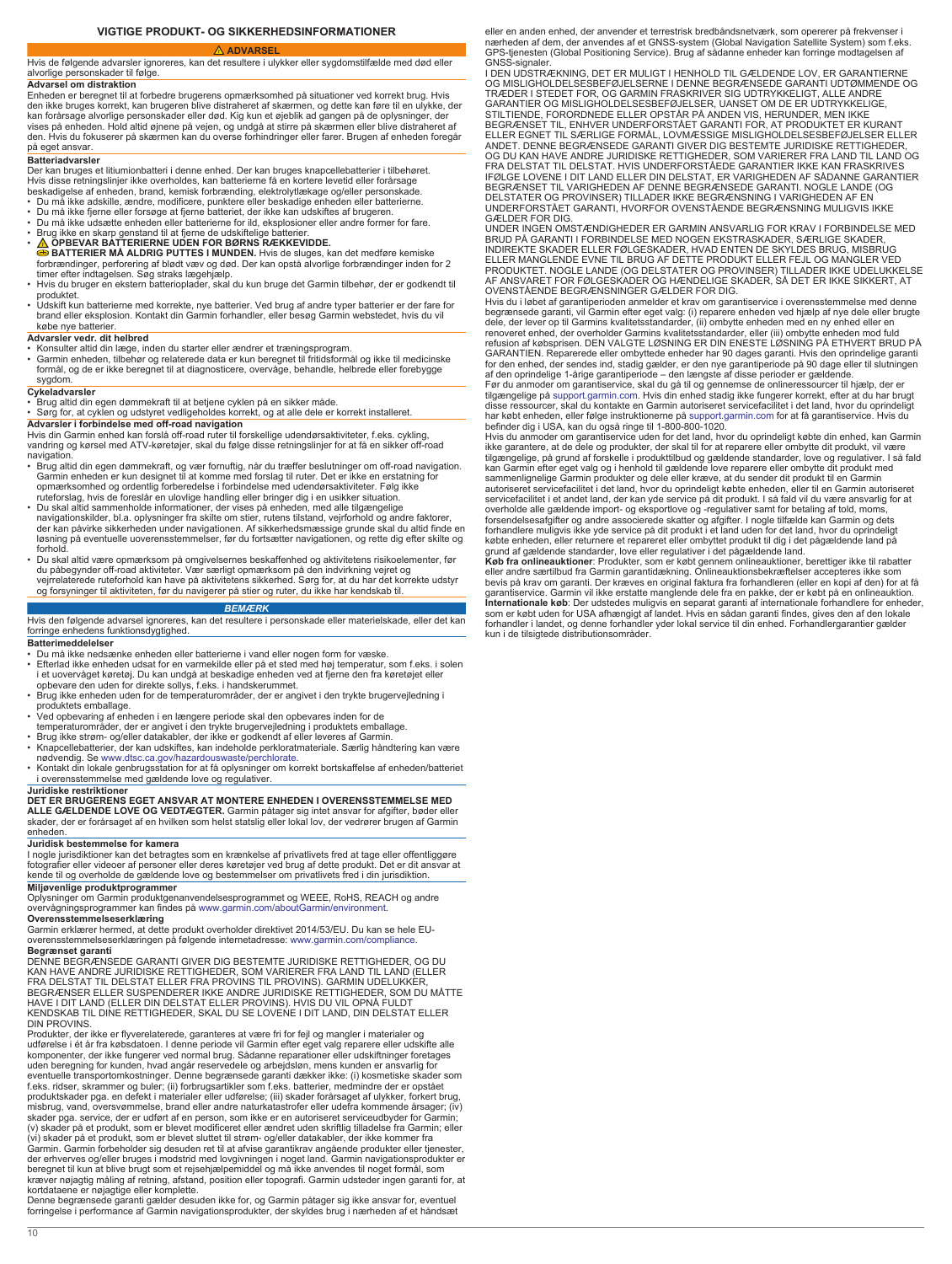## **TÄRKEITÄ TURVALLISUUS- JA TUOTETIETOJA**

# **VAROITUS**

<span id="page-10-0"></span>Seuraavien varoitusten laiminlyönti voi aiheuttaa onnettomuuden tai hätätilanteen, joka voi johtaa kuolemaan tai vakavaan loukkaantumiseen.

# **Varoitus häiriötekijöistä**

Oikein käytettynä pystyt seuraamaan tilanteita paremmin tämän laitteen avulla. Epäasianmukainen käyttö voi haitata keskittymistä, mikä voi aiheuttaa onnettomuuden, joka voi johtaa kuolemaan tai vakaviin vammoihin. Tarkastele laitteen näytön tietoja vain vilkaisemalla. Tarkkaile aina ympäristöäsi,<br>äläkä katso näyttöä pitkään tai anna sen häiritä keskittymistäsi. Jos keskityt liikaa näyttöön, et välttämättä huomaa esteitä ja vaaranpaikkoja. Käytät laitetta omalla vastuulla.

### **Akkuvaroitukset**

Laitteessa voi käyttää litiumioniakkua. Lisävarusteessa voi käyttää nappiparistoja.<br>Jos näitä ohjeita ei noudateta, akun käyttöikä saattaa lyhentyä, tai akku saattaa vahingoittaa laitetta tai<br>aiheuttaa tulipalon, palovamm

- 
- Älä poista tai yritä poistaa akkua, joka ei ole käyttäjän vaihdettavissa.
- Älä altista laitetta, akkuja tai paristoja tulelle, räjähdyksille tai muille vaaroille.
- Älä irrota vaihdettavia akkuja terävällä esineellä. **PIDÄ AKUT POISSA LASTEN ULOTTUVILTA.**
- 
- **⊜ ÄLÄ KOSKAAN LAITA AKKUJA SUUHUN.** Ne voivat aiheuttaa kemiallisia palovammoja,<br>vahingoittaa pehmytkudoksia ja aiheuttaa kuoleman. Ne voivat aiheuttaa vakavia palovammoja<br>kahden tunnin kuluessa nielemisestä. Ota yhteys
- 
- laitteessa.
- Käytä ainoastaan oikeanlaisia vaihtoakkuja. Muiden akkujen käyttäminen voi aiheuttaa tulipalon tai räjähdyksen. Saat lisätietoja vaihtoakuista Garmin myyjältä tai Garmin sivustosta.

# **Terveysvaroitukset**

- Keskustele aina lääkärin kanssa ennen kunto-ohjelman aloittamista tai muuttamista. Garmin laite, lisävarusteet ja niihin liittyvät tiedot on tarkoitettu ainoastaan vapaa-ajan tarkoituksiin, ei lääketieteellisiin eikä diagnosointiin tai sairauksien tai oireiden hoitamiseen, parantamiseen tai
- ehkäisemiseen.

### **Polkupyörän varoitukset**

• Käytä polkupyörää aina turvallisesti ja harkiten. • Varmista, että pyörä ja varusteet on huollettu asianmukaisesti ja kaikki osat on asennettu oikein. **Maastonavigointivaroitukset**

Jos Garmin laite voi ehdottaa maastoreittejä ulkoiluun, kuten pyöräilyyn, patikointiin ja mönkijöille,<br>varmista maastonavigoinnin turvallisuus noudattamalla näitä ohjeita.<br>▪ Käytä aina harkintaa ja tervettä järkeä, kun te

- antaa ainoastaan reittiehdotuksia. Se ei korvaa tarkkaavaisuutta ja huolellista valmistautumista ulkoiluun. Älä seuraa reittiehdotuksia, jos niissä ehdotetaan laitonta reittiä tai joutuisit vaaralliseen tilanteeseen niitä seuraamalla.
- Vertaa aina laitteessa näkyviä tietoja kaikkiin käytettävissä oleviin navigointilähteisiin, kuten<br>tienviittoihin, polun olosuhteisiin, sääolosuhteisiin ja muihin tekijöhini, jotka voivat vaikuttaa<br>turvallisuuteen navigo
- navigoinnin jatkamista, noudata liikennemerkkejä ja huomioi olosuhteet. Huomioi aina ympäristön vaikutukset ja toiminnan luontaiset riskit, ennen kuin lähdet maastoon, erityisesti sään ja siihen liittyvien polun olosuhteiden vaikutukset turvallisuuteen. Varmista, että varusteesi sopivat toimintaan, ennen kuin lähdet navigoimaan vieraille poluille ja teille.

# *HUOMAUTUS*

### Seuraavan ilmoituksen laiminlyönti voi aiheuttaa vammoja, vaurioittaa omaisuutta tai heikentää laitteen toimintaa.

### **Akkuilmoitukset**

- Älä upota laitetta, akkuja tai paristoja veteen tai muihin nesteisiin. Älä jätä laitetta lähelle lämmönlähdettä tai kuumaan paikkaan, kuten auringossa olevaan
- valvomattomaan ajoneuvoon. Voit estää vaurioita irrottamalla laitteen ajoneuvosta tai säilyttämällä sitä pois suorasta auringonpaisteesta, esimerkiksi hansikaslokerossa.
- Älä käytä laitetta paikassa, jonka lämpötila on matalampi tai korkeampi kuin tuotteen pakkauksessa olevassa painetussa oppaassa.
- Kun et käytä laitetta pitkään aikaan, säilytä sitä tuotteen pakkauksessa olevan painetun oppaan mukaisessa lämpötilassa.
- Älä käytä muuta kuin yhtiön Garmin hyväksymää tai toimittamaa virta- ja/tai datakaapelia. Vaihdettavat nappiparistot saattavat sisältää perkloraattimateriaalia. Saattaa vaatia erityiskäsittelyä. Lisätietoja on osoitteessa [www.dtsc.ca.gov/hazardouswaste/perchlorate](http://www.dtsc.ca.gov/hazardouswaste/perchlorate).
- Hävitä laite/akut/paristot paikallisten jätehuoltomääräysten mukaisesti.

**Oikeudelliset rajoitukset KÄYTTÄJÄ VASTAA LAITTEEN ASENTAMISESTA JA KÄYTTÄMISESTÄ SOVELLETTAVIEN LAKIEN JA SÄÄDÖSTEN MUKAISESTI.** Garmin ei vastaa Garmin laitteen käyttämiseen liittyvien paikallisten lakien tai säädösten aiheuttamista sakoista, rangaistuksista tai vahingoista. **Kameran juridinen ilmoitus**

Joillakin lainkäyttöalueilla saatat rikkoa yksityisyydensuojaa, jos otat tai näytät julkisesti kuvia tai videoita henkilöistä tai heidän ajoneuvoistaan tällä tuotteella. Vastaat siitä, että tunnet lainkäyttöalueen yksityisyyslait ja -oikeudet ja noudatat niitä.

**Tuotteiden ympäristöohjelmat**<br>Tietoja yhtiön Garmin tuotteiden kierrätysohjelmasta sekä WEEE-, RoHS-, REACH-ohjelmista ja muista<br>ohjelmista on osoitteessa [www.garmin.com/aboutGarmin/environment](http://www.garmin.com/aboutGarmin/environment).

### **Vaatimustenmukaisuusvakuutus**

Garmin vakuuttaa täten, että tämä tuote on direktiivin 2014/53/EU mukainen. EU:n vaatimustenmukaisuusvakuutuksen koko teksti on nähtävissä osoitteessa [www.garmin.com](http://www.garmin.com/compliance) [/compliance](http://www.garmin.com/compliance).

**Rajoitettu takuu**<br>TÄMÄ RAJOITETTU TAKUU ANTAA KÄYTTÄJÄLLE TIETTYJÄ LAIN MUKAISIA OIKEUKSIA, JOIDEN LISÄKSI KÄYTTÄJÄLLÄ SAATTAA OLLA MUITA OIKEUKSIA, JOTKA VAIHTELEVAT MAAN<br>JA ALUEEN MUKAAN. GARMIN EI SULJE POIS, RAJOITA EIKÄ KESKEYTÄ MUITA LAIN MUKAISIA<br>OIKEUKSIA, JOITA KÄYTTÄJÄLLÄ SAATTAA OLLA ASUINMAANSA TAI AL Muilla kuin ilmailutuotteilla on vuoden materiaalin ja työn virheettömyystakuu ostopäivästä alkaen. Tämän jakson aikana Garmin valintansa mukaan joko korjaa tai vaihtaa osat, jotka vioittuvat normaalissa käytössä. Nämä korjaukset ja vaihdot ovat asiakkaalle maksuttomia osien ja työn osalta. Asiakas on vastuussa kuljetuskuluista. Tämä rajoitettu takuu ei koske (i) kosmeettisia vaurioita, kuten naarmut, kolhut ja lommot, (ii) kuluvia osia, kuten akut, ellei vaurio ole aiheutunut materiaali- tai valmistusviasta, (iii) vahinkoja, jotka aiheutuvat onnettomuudesta, väärinkäytöstä, virheellisestä käytöstä tai veden, tulvan, tulen tai muun luonnonilmiön aiheuttamista vaurioista, (iv) vaurioita, jotka<br>aiheutuvat muun kuin valtuutetun Garmin huoltohenkilön tekemistä huoltotoimenpiteistä, (v) ilman yhtiön Garmin kirjallista lupaa muokattuun tai muutettuun tuotteeseen aiheutuneita vaurioita tai (vi) muilla kuin yhtiön Garmin toimittamilla virta- ja/tai datakaapeleilla liitetyn laitteen vaurioita. Lisäksi Garmin pidättää oikeuden hylätä takuuvaatimukset sellaisten tuotteiden tai palveluiden kohdalla, jotka on hankittu ja/tai joita on käytetty minkä tahansa valtion lakien vastaisesti.Yrityksen Garmin navigointituotteet on tarkoitettu käytettäviksi vain matkustamisen apuna eikä niitä tule käyttää mihinkään sellaiseen tarkoitukseen, joka edellyttää tarkkaa suunnan, etäisyyden, sijainnin tai topografian mittausta. Garmin ei takaa karttatietojen tarkkuutta tai kattavuutta.

Lisäksi tämä rajoitettu takuu ei kata eikä Garmin korvaa Garmin navigointituotteiden suorituskyvyn<br>heikkenemistä, joka johtuu siitä, että tuotetta on käytetty lähellä matkapuhelinta tai muuta laitetta, jonka<br>käyttämät maan GPS (Global Positioning Service) -järjestelmässä. Näiden laitteiden käyttö saattaa heikentää GNSS-signaalien vastaanottoa.

SIINÄ MÄÄRIN KUIN SOVELTUVA LAKI ENIMMILLÄÄN SALLII, TÄSSÄ RAJOITETUSSA<br>TAKUUSSA ESITETYT TAKUUT JA HYVITYKSET OVAT POISSULKEVIA JA NE KORVAAVAT, JA<br>GARMIN NIMENOMAISESTI KIELTÄÄ, KAIKKI MUUT NIMENOMAISET, OLETETUT, LAKISÄÄTEISET JA MUUT TAKUUT JA HYVITYKSET, MUKAAN LUKIEN MUUN MUASSA OLETETUT TAKUUT MYYNTIKELPOISUUDESTA TAI SOPIVUUDESTA TIETTYYN

TARKOITUKSEEN SEKÄ LAKISÄÄTEISET HYVITYKSET. TÄMÄ RAJOITETTU TAKUU ANTAA KÄYTTÄJÄLLE TIETTYJÄ LAIN MUKAISIA OIKEUKSIA, JOIDEN LISÄKSI KÄYTTÄJÄLLÄ SAATTAA<br>OLLA MUITA OIKEUKSIA, JOTKA VAIHTELEVAT MAAN JA ALUEEN MUKAAN. JOS<br>SANOUTUMINEN IRTI OLETETUISTA TAKUISTA EI OLE MAAN TAI ALUEEN LAKIEN MUKAA KESTOON. TIETYILLÄ LAINKÄYTTÖALUEILLA EI SALLITA EPÄSUORIEN TAKUIDEN KESTON RAJOITTAMISTA, JOTEN EDELLÄ MAINITTU RAJOITUS EI EHKÄ KOSKE KAIKKIA KÄYTTÄJIÄ. GARMIN EI OLE MISSÄÄN TILANTEESSA VASTUUSSA TAKUURIKKOMUKSEEN LIITTYVISSÄ<br>VAATEISSA VÄLILLISISTÄ, ERITYISISTÄ, EPÄSUORISTA TAI SEURANNAISISTA VAHINGOISTA,<br>RIIPPUMATTA SIITÄ, JOHTUVATKO NE TUOTTEEN VÄÄRINKÄYTÖSTÄ, VIRHEELLI KAIKKIA KÄYTTÄJIÄ.

Jos käyttäjä toimittaa tämän rajoitetun takuun mukaisen vaatimuksen takuuhuollosta takuuaikana, Garmin harkintansa mukaan: (i) korjaa laitteen käyttäen uusia tai käytettyjä osia, jotka täyttävät<br>yrityksen Garmin laatuvaatimukset, (ii) korvaa laitteen uudella tai kunnostetulla laitteella, joka täyttää yrityksen Garmin laatuvaatimukset, tai (iii) hyvittää laitteen koko ostohinnan. TÄMÄ HYVITYS ON AINOA KÄYTTÄJÄN SAAMA HYVITYS TAKUURIKKOMUKSESTA. Korjatuilla tai vaihdetuilla laitteilla on 90 päivän takuu. Jos laitteen alkuperäinen takuu on vielä voimassa, uusi takuu kestää 90 päivää tai alkuperäisen yhden vuoden takuun loppuun sen mukaan, kumpaan on enemmän aikaa. Ennen kuin käyttäjä hankkii takuuhuoltoa, hänen kannattaa tutustua ohjeresursseihin osoitteessa

[support.garmin.com.](http://www.support.garmin.com) Jos laite ei toimi oikein, kun käyttäjä on hyödyntänyt mainittuja resursseja, hänen<br>on otettava yhteys yrityksen Garmin valtuuttamaan huoltoon alkuperäisessä ostomaassa tai hankittava<br>takuuhuoltoa osoit

Jos käyttäjä hankkii takuuhuoltoa muualla kuin alkuperäisessä ostomaassa, Garmin ei voi taata, että tuotteen korjaamiseen tai vaihtamiseen tarvittavat osat ja tuotteet ovat saatavilla, koska tuotevalikoima sekä sovellettavat standardit, lait ja säädökset vaihtelevat maittain. Siinä tapauksessa Garmin voi<br>harkintansa ja sovellettavien lakien mukaan korjata tuotteen tai vaihtaa sen vastaaviin Garmin tuotteisiin ja osiin tai edellyttää, että käyttäjä toimittaa tuotteen yrityksen Garmin valtuuttamaan huoltoon alkuperäisessä ostomaassa tai toisessa maassa sijaitsevaan yrityksen Garmin valtuuttamaan huoltoon, joka voi huoltaa tuotteen. Siinä tapauksessa käyttäjä vastaa kaikkien sovellettavien tuonti- ja vientilakien ja -säädösten noudattamisesta sekä kaikista tullimaksuista, veroista, toimitusmaksuista ja muista maksuista. Joissakin tapauksissa Garmin ja sen jälleenmyyjät eivät välttämättä voi huoltaa tuotetta muualla kuin alkuperäisessä ostomaassa tai palauttaa korjattua tai vaihdettua tuotetta käyttäjälle kyseisessä maassa maan sovellettavien standardien, lakien tai säädösten vuoksi.

**Verkkohuutokauppaostokset**: verkkohuutokaupoista ostetut tuotteet eivät ole ostohyvitysten tai<br>muiden yhtiön Garmin takuiden erikoistarjousten piirissä. Verkkohuutokauppojen vahvistukset eivät käy<br>takuukuitista. Takuupalv **Kansainväliset ostot**: Yhdysvaltain ulkopuolella kansainvälisiltä jälleenmyyjiltä ostettuja järjestelmiä varten voi maan mukaan olla erillinen takuu. Mahdollisen takuun myöntää paikallinen maakohtainen jakelija, joka tarjoaa paikallista huoltoa laitteelle. Jakelijan takuut ovat voimassa ainoastaan tarkoitetulla jakelualueella.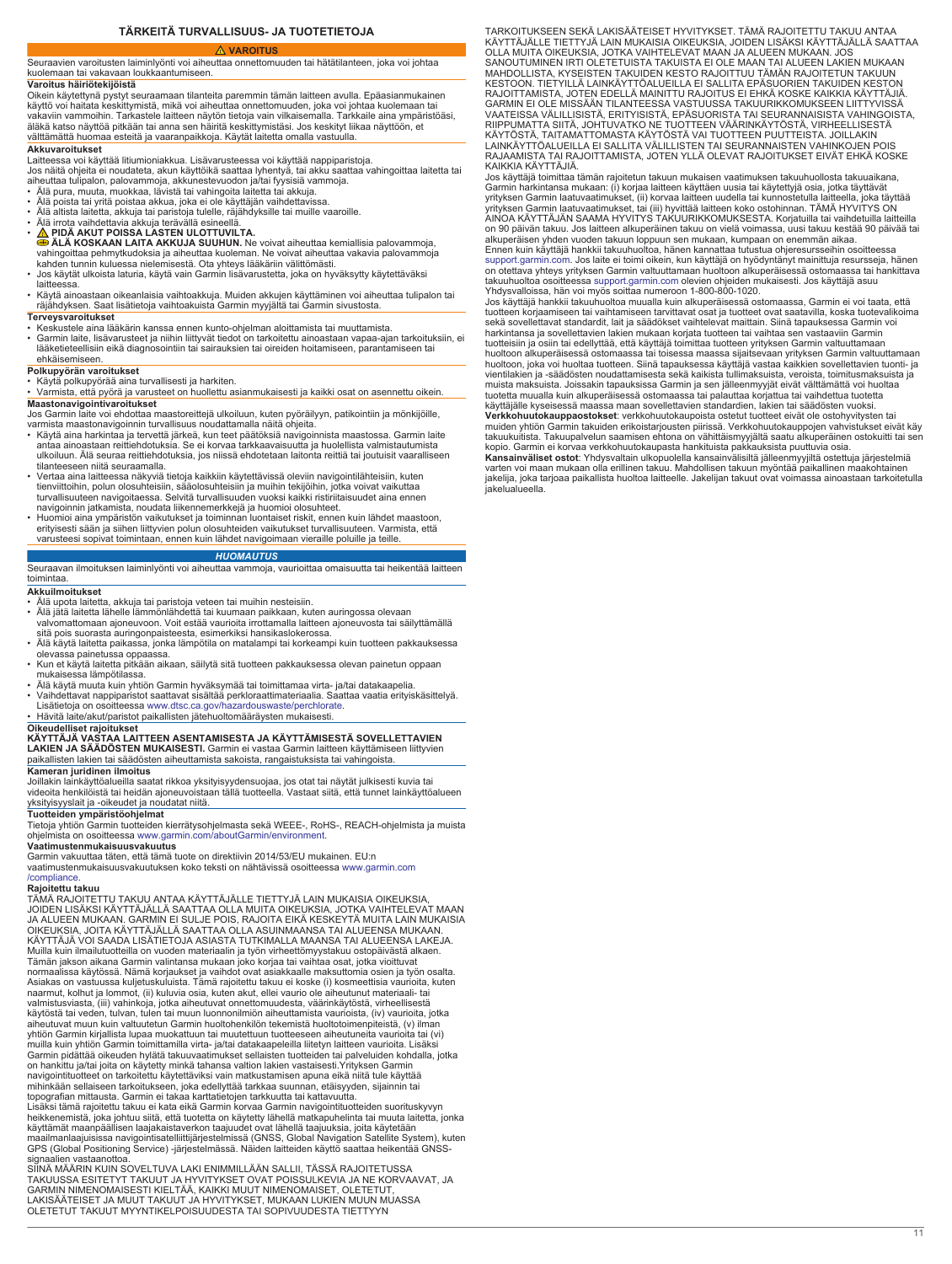# **VIKTIG SIKKERHETS- OG PRODUKTINFORMASJON**

# **ADVARSEL**

<span id="page-11-0"></span>Hvis du ikke tar hensyn til følgende advarsler, kan det føre til ulykke eller medisinsk hendelse med dødsfall eller alvorlig personskade som følge.

# **Advarsel om forstyrrelse**

Denne enheten er ment å forbedre situasjonsforståelsen når den brukes på riktig måte. Hvis den brukes på feil måte, kan du bli distrahert av skjermen, noe som kan føre til en ulykke som forårsaker alvorlig personskade eller død. Se bare raskt på informasjonen som vises på enheten. Vær alltid oppmerksom på omgivelsene, og ikke stirr på eller bli distrahert av skjermen. Hvis du fokuserer på skjermen, kan det føre til at du ikke får øye på hindringer eller farer. Bruk enheten på egen risiko. **Batteriadvarsler**

Et litiumionbatteri kan brukes i denne enheten. Knappecellebatterier kan brukes i tilbehøret. Hvis disse retningslinjene ikke overholdes, kan levetiden til batteriene bli forkortet, eller det kan oppstå

- fare for skade på enheten, brann, kjemiske brannsår, elektrolyttlekkasje og/eller personskader.<br>• Ikke demonter, endre, bearbeid, punkter eller ødelegg enheten eller batteriene.<br>• Ikke ta ut eller prøv å ta ut batteriet.
- 
- Ikke utsett enheten eller batteriene for ild, eksplosjoner eller andre farer.
- 
- 
- Ikke ta ut de utskiftbare batteriene med en skarp gjenstand.<br>• **△ OPPBEVAR BATTERIENE UTILGJENGELIG FOR BARN.**<br>● DU MA ALDRI PUTTE BATTERIER I MUNNEN. Svelging av batterier kan føre til kjemiske<br>brannsår, perforering av
- produktet.
- Batteriene skal bare byttes ut med riktige, tilsvarende batterier. Bruk av andre batterier medfører fare for brann eller eksplosjon. Du kan kjøpe et ekstra batteri hos forhandleren for Garmin eller på nettstedet for Garmin.

# **Helseadvarsler**

• Kontakt alltid legen din før du starter eller endrer et treningsprogram.

• Garmin enheten, tilbehør og relaterte data er bare beregnet for å brukes til fritidsaktiviteter, og er ikke egnet til medisinske formål som å stille diagnose eller overvåke, behandle, kurere eller forebygge sykdom eller helsetilstander.

### **Sykkeladvarsler**

- Bruk alltid sunn fornuft, og betjen sykkelen på en sikker måte.
- Kontroller at sykkelen og festeanordningene vedlikeholdes på riktig måte, og at alle delene er riktig montert.

**Advarsler om navigering utenfor vei**<br>Hvis Garmin enheten kan foreslå ruter utenfor vei til ulike utendørsaktiviteter, for eksempel sykling,

- fotturer og terrengbilkjøring, må du følge disse retningslinjene for å sikre trygg navigering utenfor vei. Bruk alltid sunn fornuft og vis folkevett når du tar avgjørelser om navigering utenfor vei. Garmin enheten kan bare gi forslag til kjøreruter. Den erstatter ikke behovet for å følge med på veien eller<br>riktige forberedelser til utendørsaktiviteter. Ikke følg ruteforslagene hvis de foreslår en ulovlig rute,
- eller hvis det vil sette deg i en risikabel situasjon. Sammenlign alltid informasjonen som vises på enheten, nøye med alle tilgjengelige navigeringskilder, inkludert stiskilt, forholdene på stien, værforhold og andre faktorer som kan påvirke<br>sikkerheten mens du navigerer. For sikkerhets skyld må eventuelle uoverensstemmelser alltid
- oppklares før du fortsetter å navigere. Følg skilt, og ta hensyn til forholdene.<br>• Vær alltid oppmerksom på innvirkninger fra miljøet og risikoen forbundet med aktiviteten før du<br>legger ut på aktiviteter utenfor vei, spesi du navigerer langs spor og stier du ikke kjenner.

### *LES DETTE*

# Hvis du ikke tar hensyn til følgende merknad, kan føre til personskader eller materielle skader eller

### påvirke enhetens funksjonalitet. **Merknader om batterier**

- Ikke senk enheten eller batteriene ned i vann eller andre væsker.
- Ikke la enheten ligge ved en varmekilde eller et sted med høy temperatur, for eksempel i solen i en<br>bil uten tilsyn. Unngå mulighet for skade ved å ta enheten ut av bilen eller oppbevare den i<br>hanskerommet, slik at den i
- 
- produktesken. Når du skal pakke vekk enheten over lengre tid, bør den oppbevares på et sted som er innenfor
- 
- temperaturområdene som er angitt i brukerveiledningen i produktesken.<br>• Ikke bruk en strøm- og/eller datakabel som ikke er godkjent eller levert av Garmin.<br>• Utbyttbare knappcellebatterier kan inneholde perkloratmateriale.
- Kontakt den lokale avfallsstasjonen for å kassere enheten/batteriene i henhold til lokale lover og regle

# **Juridiske begrensninger DET ER BRUKERENS ANSVAR Å MONTERE OG BRUKE ENHETEN I SAMSVAR MED ALLE**

**GJELDENDE LOVER OG FORSKRIFTER.** Garmin påtar seg ikke noe ansvar for bøter, straff eller skader som skyldes brudd på lokale lover eller forskrifter i forbindelse med bruk av Garmin enheten.

**Juridisk merknad for kamera** l enkelte rettsområder kan det betraktes som en krenkelse av privatlivets fred å ta eller vise frem bilder<br>eller videoer av personer eller deres kjøretøy ved hjelp av dette produktet. Det er ditt ansvar å kjenne til<br>og ret

Du finner mer informasjon om produktresirkuleringsprogrammet til Garmin samt WEEE, RoHS, REACH og andre samsvarsprogrammer på [www.garmin.com/aboutGarmin/environment.](http://www.garmin.com/aboutGarmin/environment)

# **Samsvarserklæring**

Garmin erklærer herved at dette produktet er i samsvar med EU-direktiv 2014/53/EU. EU-samsvarserklæringen er tilgjengelig i sin helhet på følgende nettadresse: [www.garmin.com/compliance](http://www.garmin.com/compliance).

**Begrenset garanti**<br>DENNE BEGRENSEDE GARANTIEN GIR DEG BESTEMTE JURIDISKE RETTIGHETER, OG DU<br>KAN OGSÅ HA ANDRE RETTIGHETER SOM VARIERER FRA DELSTAT TIL DELSTAT (ELLER ETTER LAND ELLER PROVINS). GARMIN VIL IKKE EKSKLUDERE, BEGRENSE ELLER OPPHEVE ANDRE JURIDISKE RETTIGHETER DU KAN HA I HENHOLD TIL LOVENE I DELSTATEN (ELLER LANDET ELLER PROVINSEN). SE LOVENE I DELSTATEN DIN, LANDET DITT ELLER PROVINSEN DIN FOR Å FÅ EN FULLSTENDIG FORSTÅELSE AV RETTIGHETENE DINE.

Produkter som ikke har med flyteknikk å gjøre, garanteres å være feilfrie med hensyn til materiell og utførelse i ett år fra kjøpsdatoen. I denne perioden vil Garmin, etter eget valg, reparere eller skifte ut enhver komponent som ikke fungerer ved normal bruk. Slike reparasjoner eller utskiftinger utføres kostnadsfritt for kunden, både når det gjelder deler og arbeid, forutsatt at kunden selv dekker eventuelle transportkostnader. Denne begrensede garantien gjelder ikke: (i) kosmetiske skader, for<br>eksempel riper, hakk og bulker; (ii) forbruksdeler, for eksempel batterier, med mindre produktet har blitt<br>skadet på grunn bruk, vann, flom, brann eller andre naturhendelser eller eksterne årsaker; (iv) skade som skyldes service som er utført av personer som ikke er autoriserte serviceleverandører for Garmin; eller (v) skade på et produkt som har blitt endret uten skriftlig tillatelse fra Garmin, eller (vi) skade på et produkt<br>som er koblet til strøm- og/eller datakabler fra andre leverandører enn Garmin. I tillegg forbeholder Garmin seg retten til å nekte garantikrav mot produkter eller tjenester som er innhentet og/eller som brukes i strid med lovene i et hvilket som helst land.Navigasjonsprodukter fra Garmin er kun beregnet<br>på bruk som reisehjelp og skal ikke brukes til eventuelle formål som krever nøyaktig måling av retning,<br>avstand, posisjo

kartdataene. Denne begrensede garantien gjelder ikke, og Garmin er ikke ansvarlig for, redusert ytelse på Garmin navigasjonsprodukter som følge av bruk i nærheten av håndsett eller andre enheter som bruker<br>bakkebundne nettverk med driftsfrekvenser som likner frekvenser som brukes av globale<br>navigasjonssatellittsystemer for navigering

I DEN GRAD DET ER TILLATT AV GJELDENDE LOV, ER GARANTIENE OG RETTSMIDLENE SOM BESKRIVES I DENNE BEGRENSEDE GARANTIEN EKSKLUSIVE, OG ERSTATTER ALLE ANDRE<br>GARANTIER OG RETTSMIDLER, OG GARMIN FRASKRIVER SEG UTTRYKKELIG ALLE ANDRE<br>GARANTIER OG RETTSMIDLER, ENTEN DE ER UTTRYKTE, UNDERFORSTÅTTE, LOVPÅLAGT FOR SALGBARHET ELLER EGNETHET TIL NOE BESTEMT FORMÅL, LOVPÅLAGT RETTSMIDDEL ELLER ANNET. DENNE BEGRENSEDE GARANTIEN GIR DEG BESTEMTE JURIDISKE RETTIGHETER, OG DU KAN OGSÅ HA ANDRE RETTIGHETER SOM VARIERER FRA DELSTAT<br>TIL DELSTAT OG FRA LAND TIL LAND. HVIS UNDERFORSTÅTTE GARANTIER IKKE KAN<br>FRASKRIVES IFØLGE LOVENE I DELSTATEN ELLER LANDET, ER SLIKE GARANTIER<br>BEGRE (OG LAND OG PROVINSER) TILLATER IKKE BEGRENSNINGER AV VARIGHETEN TIL EN UNDERFORSTÅTT GARANTI, OG DET ER DERFOR MULIG AT BEGRENSNINGENE OVENFOR

IKKE GJELDER FOR DEG.<br>UNDER INGEN OMSTENDIGHETER SKAL GARMIN HOLDES ANSVARLIG MED HENSYN TIL ET<br>KRAV OM BRUDD PÅ GARANTIEN FOR EVENTUELLE TILFELDIGE, SPESIELLE ELLER<br>INDIREKTE SKADER ELLER FØLGESKADER SOM SKYLDES BRUK, FEI FOR DEG.

Hvis du i garantiperioden sender inn et krav om service som dekkes av garantien i henhold til denne begrensede garantien, vil Garmin etter eget valg: (i) reparere enheten ved hjelp av nye eller brukte<br>deler som møter kvalitetskravene til Garmin, (ii) erstatte enheten med en ny eller utbedret enhet som<br>møter kvalitetskrav GARANTIBRUDD. Reparerte eller erstattede enheter har en garanti på 90 dager. Hvis enheten som sendes inn, fortsatt er dekket av den opprinnelige garantien, gjelder den nye garantien i 90 dager eller til den opprinnelige garantien på ett år utløper, avhengig av hvilken av dem som varer lengst.<br>Før du ber om service som dekkes av garantien, kan du søke hjelp via de nettbaserte hjelperessursene<br>på [support.garmin.com](http://www.support.garmin.com). Hvi

kan følge instruksjonene på [support.garmin.com](http://www.support.garmin.com) for å få service som dekkes av garantien. Hvis du<br>befinner deg i USA, kan du også ringe 1-800-800-1020.<br>Hvis du ber om service som dekkes av garantien utenfor landet hvor du k Garmin garantere at delene og produktene som kreves for å reparere eller erstatte produktet ditt, er tilgjengelig som følge av ulikt produktutvalg og ulike gjeldende standarder, lover og regler. I slike tilfeller kan Garmin etter eget skjønn og i den grad gjeldende lovverk tillater det, reparere eller erstatte<br>produktet ditt med tilsvarende Garmin produkter og deler eller kreve at du sender inn produktet ditt til et<br>Garmin services import og eksport samt for å betale tollgebyr, MVA, frakt og andre tilknyttede skatter og kostnader. I<br>noen tilfeller kan Garmin og våre forhandlere være ute av stand til å tilby deg service av produktet ditt i<br>et land ute

Kjøp på Internett-auksjoner: Produkter som er kjøpt gjennom Internett-auksjoner, kvalifiserer ikke til rabatter eller andre spesialtilbuld knyttet til garantidekning fra Garmin. Bekreftelser fra auksjoner på Ginternett god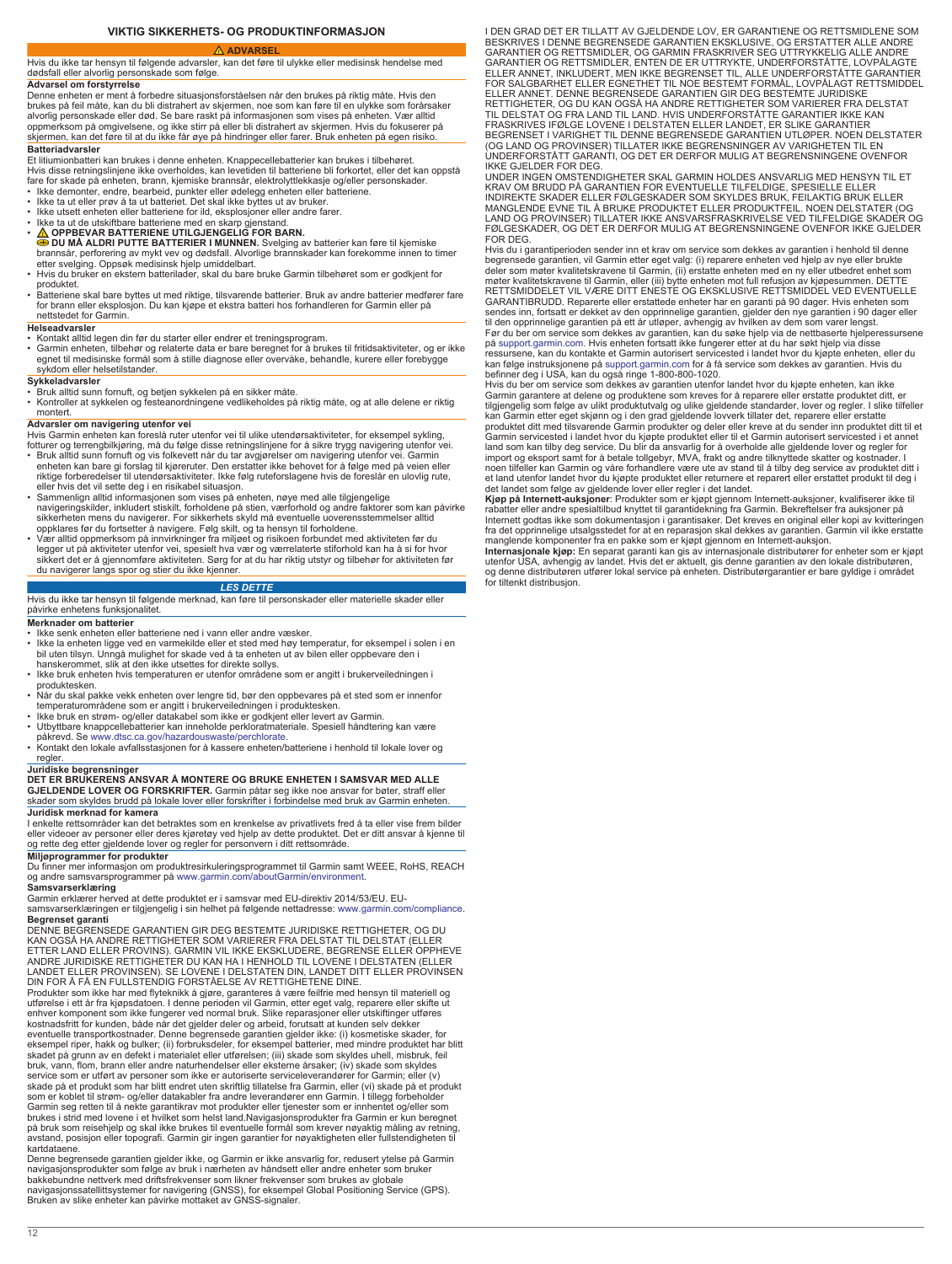# **VIKTIG SÄKERHETS- OCH PRODUKTINFORMATION**

 **VARNING**

<span id="page-12-0"></span>Om du inte uppmärksammar följande varningar kan det resultera i olyckor eller medicinska situationer som kan sluta med dödsfall eller allvarlig personskada.

**Varning för distraktioner**<br>Den här enheten är avsedd att förbättra situationsberedskapen när den används på rätt sätt. Om den<br>används på fel sätt kan du distraheras av skärmen, vilket kan leda till olyckor med allvarliga personskador och dödsfall. Kasta bara en snabb blick på informationen på enheten. Var alltid uppmärksam på omgivningen och titta inte för länge på skärmen och låt dig inte distraheras av den. Om du fokuserar på skärmen kan det leda till att du missar hinder eller andra faror. Du använder enheten på egen risk.

# **Batterivarningar**

Ett litiumjonbatteri kan användas i enheten. Knappcellsbatterier kan användas i tillbehöret. Om dessa riktlinjer inte följs kan batteriernas livslängd förkortas eller så kan de orsaka skada på enheten, brand, kemisk brännskada, elektrolytläckage och/eller personskada.

- 
- Du får inte ta isär, ändra, punktera eller skada enheten eller batterierna.
- Försök inte ta bort ett batteri som inte går att byta ut av användaren.<br>• Utsätt inte enheten eller batterierna för brand, explosion eller annan fara.<br>• Använd inte vassa föremål när du tar bort de löstagbara batterierna
- 
- 
- **A HALL BATTERIERNA UTOM RACKHALL FÖR BARN.**<br>**⊜ STOPPA ALDRIG ETT BATTERI I MUNNEN**. Om batterierna sväljs kan det leda till kemiska<br>brännskador, perforering av mjukvävnad samt dödsfall. Allvarliga brännskador kan uppst
- Använd bara Garmin tillbehör som är godkända för din produkt om du vill använda en extern batteriladdare.
- Vid byte ska batterierna ersättas med rätt sorts batterier. Om du använder andra batterier finns risk för brand eller explosion. Hos din Garmin återförsäljare eller på Garmin webbplatsen finns information om var du köper ersättningsbatterier.

### **Hälsovarningar**

- 
- ∙ Rådgör alltid med din läkare innan du börjar eller ändrar ett träningsprogram.<br>• Garmin enheten, tillbehör och relaterade data är endast avsedda att användas i rekreationssyfte och<br>• inte i medicinskt syfte. De kan eller sjukdomsliknande tillstånd.

### **Cykelvarningar**

- 
- Använd alltid ditt bästa omdöme och använd cykeln på ett säkert sätt. Se till att din cykel och tillhörande material underhålls på rätt sätt och att alla delar är korrekt installerade.

### **Terrängnavigeringsvarningar**

Om Garmin enheten kan föreslå terrängrutter för olika utomhusaktiviteter, t.ex. cykling, vandring och fordon för alla terränger följer du dessa riktlinjer för säker terrängnavigering.

- Använd alltid ett gott omdöme och sunt förnuft när du navigerar i terräng. Garmin enheten är<br>utformad för att endast ge rutförslag. Den kan inte ersätta din egen uppmärksamhet och god<br>förberedelse för friluftsaktiviteter
- Du ska alltid noggrant jämföra information som enheten visar med alla tillgängliga navigeringskällor inklusive vägskyltar, vägförhållanden, trafikstockning, väderleksförhållanden och andra faktorer som kan påverkas säker
- allt hur vädret och väderrelaterade förhållanden på terrängleden kan påverka din säkerhet under aktiviteten. Se till att du är lämpligt klädd och har rätt utrustning för din aktivitet innan du navigerar på obekanta stigar och leder.

### *OBS!*

Underlåtenhet att beakta följande meddelande kan leda till personlig skada eller egendomsskada, och påverka enhetens funktionalitet negativt.

### **Om batterier**

- Sänk inte ned enheten eller batterierna i vatten eller andra vätskor.
- Utsätt inte enheten för värmekällor och lämna den inte på en varm plats, t.ex. i en bil parkerad i<br> solen. För att förhindra att skador uppstår ska enheten tas med från bilen eller skyddas från direkt<br> solljus, till ex
- 
- Använd inte enheten utanför de temperaturområden som anges i den tryckta användarhandboken i<br>produktförpackningen.<br>• Om du ska förvara enheten under en längre tid ska du förvara den inom de temperaturområden som<br>• Använ
- 
- 
- [www.dtsc.ca.gov.hazardouswaste/perchlorate](http://www.dtsc.ca.gov/hazardouswaste/perchlorate). Kontakta lokala avfallsmyndigheter för information om var du kan kasta enheten/batterierna i enlighet med lokala lagar och bestämmelser.

Juridiska begränsningar<br>DET ÄR ANVÄNDARENS ANSVAR ATT MONTERA OCH ANVÄNDA ENHETEN PÅ ETT SÄTT<br>SOM FÖLJER ALLA TILLÄMPBARA LAGAR OCH REGLER. Garmin påtar sig inget ansvar för några böter, straffavgifter eller skador som kan uppstå på grund eventuella lagar eller regler som gäller för användandet av Garmin enheten.

### **Rättsligt meddelande kamera**

I en del jurisdiktioner kan det anses som ett intrång i privatlivet att ta eller offentligt visa fotografier eller videoklipp av personer eller deras fordon med den här produkten. Det är ditt ansvar att känna till och efterleva gällande lagar och rätt till integritet i din jurisdiktion.

**Miljöprogram för produkter**<br>Information om Garmin produktåtervinningsprogram och WEEE, RoHS, REACH och andra<br>kompabilitetsprogram hittar du på [www.garmin.com/aboutGarmin/environment.](http://www.garmin.com/aboutGarmin/environment)

**Överensstämmelseförklaring** Härmed intygar Garmin att denna produkt överensstämmer med kraven i direktivet 2014/53/EG. Den fullständiga texten i EG-förklaringen om överensstämmelse finns på följande internetadress: [www.garmin.com/compliance](http://www.garmin.com/compliance).

**Begränsad garanti** DENNA BEGRÄNSADE GARANTI GER DIG SPECIFIKA LAGLIGA RÄTTIGHETER, OCH DU KAN HA ANDRA LAGSTADGADE RÄTTIGHETER SOM KAN VARIERA FRÅN STAT TILL STAT (ELLER<br>LAND ELLER REGION). GARMIN UTESLUTER INTE, BEGRÄNSAR ELLER DRAR IN ANDRA<br>JURIDISKA RÄTTIGHETER DU KAN HA ENLIGT LAGARNA I DITT OMRÅDE (ELLER LAND REGION). FÖR EN FULLSTÄNDIG FÖRSTÅELSE AV DINA RÄTTIGHETER BÖR DU KONSULTERA LAGARNA I DITT LAND ELLER REGION.

Icke-flygprodukter garanteras vara fria från defekter i material och utförande i ett år från inköpsdatumet. Under denna tid kommer Garmin att efter eget gottfinnande reparera eller ersätta komponenter som<br>inte fungerar vid normal användning. Sådana reparationer eller ersättningar görs utan någon avgift för<br>kunden vad gäller dela begränsade garantin gäller inte för: (i) kosmetiska skador, t.ex. repor, hack och bulor, (ii) förbrukningsdelar, t.ex. batterier, såvida inte produktskadan uppstått p.g.a. defekter i material eller<br>arbete, (iii) skada orsakad av olycka, missbruk, vatten, översvämning, brand eller andra naturhändelser<br>eller yttre or

åt Garmin, (v) skada på en produkt som har modifierats eller ändrats utan skriftligt tillstånd från Garmin,<br>eller (vi) skada på en produkt som har anslutits till ström- och/eller datakablar som inte tillhandahålls av<br>Garmi navigeringsprodukter är endast avsedda att användas som hjälp vid resa och får inte användas till något ändamål som kräver exakt mätning av riktning, sträcka, plats eller topografi. Garmin lämnar inga

garantier angående kartuppgifternas riktighet eller fullständighet.<br>Denna begränsade garanti gäller dessutom inte för, och Garmin är inte ansvarig för, någon försämring<br>av prestanda hos någon Garmin navigationsprodukt till nära de frekvenser som används av Global Navigation Satellite System (GNSS), t.ex. Global

Positioning Service (GPS). Användning av sådana enheter kan försämra mottagningen av GNSS-

signaler.<br>SÅ LÅNGT SOM ÄR TILLÅTET ENLIGT GÄLLANDE LAG GÄLLER DE GARANTIER OCH<br>KOMPENSATIONER SOM ANGES I DENNA BEGRÄNSADE GARANTI MED ENSAMRÄTT OCH I<br>STÄLLET FÖR, OCH GARMIN FRISKRIVER SIG UTTRYCKLIGEN FRÅN, ALLA ANDRA GARANTIER OCH KOMPENSATIONER, VARE SIG UTTRYCKLIGA, UNDERFÖRSTÅDDA,<br>LAGSTADGADE ELLER PÅ ANNAT SÄTT, INKLUSIVE, UTAN BEGRÄNSNING,<br>UNDERFÖRSTÅDDA GARANTIER OM SÄLJBARHET ELLER LÄMPLIGHET FÖR ETT VISST<br>ÄNDAMÅL, LAGSTIFTAD KO TILL LAND. OM FRISKRIVNING FRÅN UNDERFÖRSTÅDDA GARANTIER INTE TILLÄTS ENLIGT<br>LAGSTIFTNING I DITT OMRÅDE ELLER LAND, ÄR VARAKTIGHETEN AV SÅDANA GARANTIER<br>BEGRÄNSADE GENOM DENNA BEGRÄNSADE GARANTI. VISSA STATER (OCH LAND OCH GARMIN SKA UNDER INGA OMSTÄNDIGHETER VID ÖVERTRÄDELSE AV GARANTIN HÅLLAS ANSVARIGT FÖR NÄGRA TILLFÄLLIGA, SÄRSKILDA, INDIREKTA SKADOR ELLER<br>FÖLJDSKADOR, VARE SIG DE ORSAKAS AV ANVÄNDNING, MISSBRUK ELLER OFÖRMÅGA ATT<br>ANVÄNDA PRODUKTEN ELLER AV DEFEKTER I PRODUKTEN. VISSA STATER (OCH LAND OCH REGIONER) TILLÅTER INTE BEGRÄNSNING AV TILLFÄLLIGA SKADOR ELLER FÖLJDSKADOR,<br>SÅ OVANSTÅENDE BEGRÄNSNINGAR GÄLLER KANSKE INTE DIG.

Om du under garantiperioden gör anspråk på garantiservice i enlighet med den här begränsade<br>garantin, kommer Garmin, efter eget val: (i) reparera enheten med nya delar eller tidigare använda<br>delar som uppfyller Garmins kva återbetalning av inköpspriset. DENNA KOMPENSATION ÄR DIN ENDA KOMPENSATION FÖR EN<br>ÖVERTRÄDELSE AV GARANTIN. Reparerade eller utbytta enheter har 90 dagars garanti. Om

enheten fortfarande omfattas av den ursprungliga garantin gäller den nya garantin i 90 dagar eller till<br>slutet av den ursprungliga ettårsgarantin, beroende på vad som inträffar först.<br>Innan du söker garantiservice kan du b kontaktar du en Garmin auktoriserad serviceverkstad i det ursprungliga inköpslandet eller följer instruktionerna på [support.garmin.com](http://www.support.garmin.com) för att erhålla garantiservice. Om du är i USA kan du också ringa 1-800-800-1020.

Om du efterfrågar garantiservice utanför det ursprungliga inköpslandet, kan Garmin inte garantera att alla komponenter och produkter som behövs för att reparera eller ersätta produkten finns tillgängliga på grund av skillnader i produktutbud och gällande standarder, lagar och förordningar. I så fall kan<br>Garmin, efter eget gotffinnande och enligt gällande lagar, reparera eller ersätta produkten med<br>jämförbara Garmin produkter utföra service på produkten, i vilket fall du ansvarar själv för att följa alla tillämpliga import- och exportrestriktioner och för att betala alla tullar, moms, fraktkostnader och andra associerade skatter och avgifter. I vissa fall kan Garmin och dess återförsäljare kanske inte serva produkten i ett land utanför det ursprungliga inköpslandet eller returnera en reparerad eller utbytt produkt till dig i det landet på

grund av gällande standarder, lagar eller förordningar i landet.<br>I**nköp via online-auktio**n: Produkter som köps via online-auktioner berättigar inte till rabatter eller<br>andra specialerbjudanden som grundar sig på Garmin ga

som saknas från en förpackning som köpts via en online-auktion.<br>**Internationella inköp**: En separat garanti kan tillhandahållas av internationella distributörer för enheter<br>som inköpts utanför USA beroende på land. Om till Distributörsgarantier är endast giltiga i det avsedda distributionsområdet.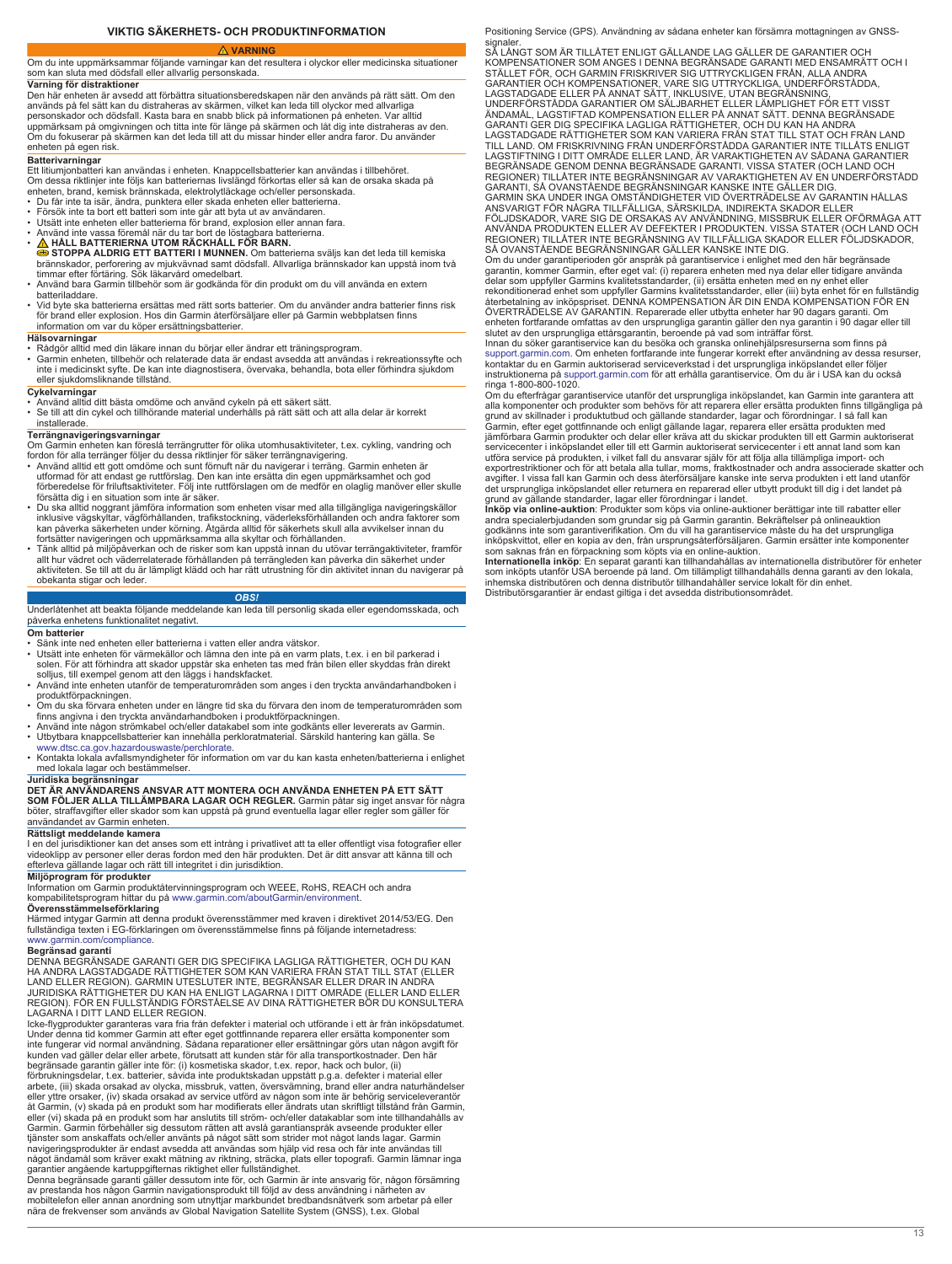# **WAŻNE INFORMACJE DOTYCZĄCE BEZPIECZEŃSTWA I PRODUKTU**

 **OSTRZEŻENIE**

<span id="page-13-0"></span>Zignorowanie poniższych ostrzeżeń może prowadzić do wypadków lub zdarzeń medycznych skutkujących śmiercią lub poważnymi obrażeniami ciała.

**Ostrzeżenie dotyczące rozpraszania uwagi**<br>Gdy urządzenie jest prawidłowo używane, służy do zwiększania świadomości sytuacyjnej.<br>W przypadku nieprawidłowego używania urządzenia użytkownik może być rozpraszany przez

wyświetlacz, co może doprowadzić do wypadku, a w konsekwencji do poważnych obrażeń ciała lub śmierci. Dane wyświetlane w urządzeniu należy jedynie skanować wzrokiem. Należy zawsze świadomie obserwować otoczenie oraz nie patrzeć ciągle na wyświetlacz lub rozpraszać się, patrząc<br>na wyświetlacz. Skupienie się na wyświetlaczu może spowodować niezauważenie przeszkód lub<br>niebezpieczeństw. Użytkownik korzy

**Ostrzeżenia dotyczące baterii** Urządzenie możne być zasilane baterią litowo-jonową. W akcesorium można używać baterii

pastylkowych.<br>Nieprzestrzeganie poniższych zaleceń może doprowadzić do skrócenia czasu sprawnego działania<br>baterii, a nawet grozić uszkodzeniem urządzenia, pożarem, oparzeniem substancjami chemicznymi,<br>wyciekiem elektrolit

- 
- 
- 
- Nie wolno rozbierać urządzenia ani baterii na części, modyfikować, odnawiać, przedziurawiać ani<br>
w jakikolwiek inny sposób naruszać integralności ich obudowy.<br>
 Podejmowanie jakichkolwiek prób wymontowania tej baterii
- danego modelu urządzenia.
- Baterię oryginalną można zastąpić wyłącznie baterią zamienną odpowiedniego typu. Użycie innej<br>baterii wiąże się z niebezpieczeństwem pożaru bądź eksplozji. Odpowiednią baterię zamienną<br>można nabyć u dealera firmy Garmin,

### **Ostrzeżenia dotyczące zdrowia**

- Przed rozpoczęciem lub wprowadzeniem zmian w programie ćwiczeń należy zawsze skonsultować się z lekarzem.
- Urządzenie Garmin, akcesoria oraz powiązane dane mogą być wykorzystywane wyłącznie w celach<br>rekreacyjnych i nie w celach medycznych. Nie należy ich wykorzystywać do diagnozowania,<br>łagodzenia objawów ani leczenia jakichko zapobiegania im.

# **Ostrzeżenia dotyczące rowerów**

- 
- Należy zawsze samemu oceniać sytuację i bezpiecznie kierować rowerem. Upewnij się, że rower i urządzenie są w dobrym stanie i wszystkie części zostały prawidłowo zamontowane.

### **Ostrzeżenia dotyczące nawigacji po bezdrożach**

W przypadku urządzeń firmy Garmin z funkcją wyznaczania tras po bezdrożach dla takich aktywności na świeżym powietrzu, jak jazda rowerem, piesze wędrówki czy jazda terenowa, stosowanie się do ich

- wskazówek zapewni bezpieczną nawigację po bezdrożach.<br>• Podejmując decyzje dotyczące jazdy po bezdrożach z zastosowaniem urządzeń nawigacyjnych,<br>należy zawsze samemu oceniać sytuację i kierować się rozsądkiem. Jedynym zada z obowiązku zachowania pełnej koncentracji i właściwego przygotowania do aktywnej turystyki<br>w terenie. Ze wskazówek dotyczących trasy przejazdu nie należy korzystać, jeśli sugerują trasę<br>niezgodną z obowiązującymi przepisa bezpieczeństwu użytkownika. • Należy dokładnie porównywać informacje pokazywane na wyświetlaczu ze wszystkimi innymi
- dostępnymi źródłami informacji, łącznie z oznakowaniem szlaku, warunkami panującymi na szlaku<br>i warunkami pogodowymi, a także wziąć pod uwagę wszystkie czynniki, które mogłyby wpłynąć na<br>bezpieczeństwo w trakcie podróży. Z
- znaków i warunków na drodze. Przed wyruszeniem w trasę po bezdrożach należy rozważyć aspekty środowiskowe oraz związane z tym zagrożenia, a zwłaszcza wpływ jaki mogą mieć na nasze bezpieczeństwo warunki pogodowe<br>na szlaku. Przed wyruszeniem w trasę po nieznanych ścieżkach i szlakach, należy upewnić się, że<br>posiadany sprzęt i zaopatrzenie są

# *NOTYFIKACJA*

Zignorowanie poniższego ostrzeżenia może prowadzić do uszkodzenia mienia lub obrażeń ciała, a także może negatywnie wpłynąć na działanie urządzenia.

# **Uwagi dotyczące baterii**

- Urządzenie i baterie należy chronić przed zanurzeniem w wodzie i innych płynach.
- Urządzenia nie należy pozostawiać w pobliżu źródeł ciepła ani w miejscach narażonych na działanie wysokiej temperatury, np. w samochodzie zaparkowanym na słońcu. Aby uniknąć ryzyka
- uszkodzenia urządzenia, należy je wyjąć z samochodu albo ukryć w miejscu nienarażonym na<br>bezpośrednie działanie promieni słonecznych, np. w schowku w desce rozdzielczej.<br>• Urządzenia nie wolno używać w temperaturach wykrac
- Jeśli urządzenie nie będzie używane przez dłuższy czas, należy je przechowywać w temperaturze określonej w wydrukowanym podręczniku użytkownika dołączonym do opakowania produktu.
- 
- Nie używać przewodu zasilającego i/lub przewodu do przesyłu danych, który nie został zatwierdzony<br>do użytku lub dostarczony przez firmę Garmin.<br>• Wymienne baterie pastylkowe mogą zawierać nadchloran. Konieczny może być s
- obszarze.

### **Ograniczenia prawne**

# **TO UŻYTKOWNIK MA OBOWIĄZEK ZAPEWNIENIA ZGODNOŚCI SPOSOBU MONTAŻU URZĄDZENIA MARKI GARMIN ZE WSZYSTKIMI OBOWIĄZUJĄCYMI PRZEPISAMI**

**I ROZPORZĄDZENIAMI.** Garmin nie ponosi jakiejkolwiek odpowiedzialności za jakiekolwiek szkody<br>powstałe czy mandaty/kary nałożone na użytkownika w wyniku nieznajomości jakichkolwiek krajowych<br>lub lokalnych przepisów bądź r **Ograniczenia prawne**

W niektórych regionach robienie zdjęć i filmowanie osób i ich pojazdów, a także publiczne prezentowanie takich zdjęć i filmów może zostać uznane za naruszenie prawa do ochrony prywatności.<br>Użytkownik jest odpowiedzialny za znajomość i przestrzeganie odpowiednich praw i przepisów<br>dotyczących ochrony prywatności

# **Programy ochrony środowiska dotyczące produktu**

Informacje na temat programu recyklingu produktu firmy Garmin oraz dyrektyw WEEE, RoHS i REACH, a także innych programów można znaleźć na stronie [www.garmin.com/aboutGarmin](http://www.garmin.com/aboutGarmin/environment) [/environment.](http://www.garmin.com/aboutGarmin/environment)

### **Deklaracja zgodności**

Firma Garmin niniejszym oświadcza, że produkt ten spełnia wymagania dyrektywy 2014/53/UE. Pełny tekst deklaracji zgodności z przepisami unijnymi można znaleźć na stronie: [www.garmin.com](http://www.garmin.com/compliance) [/compliance](http://www.garmin.com/compliance).

### **Ograniczona gwarancja**

Niniejsza gwarancja Garmin jest gwarancją producenta, która przenosi na konsumenta prawa niezależne od praw wynikających z praw ochrony konsumenta (rękojmia), przy czym niniejszy dokument tych ostatnich nie ogranicza ani nie wyklucza. Niniejsza gwarancja pozostaje w mocy przez<br>okres dwóch (2) lat od daty zakupu produktu Garmin w Polsce.<br>**Prawa ochrony konsumenta:** W razie wykrycia wady produktu Gar

Konsumentowi przysługuje prawo wyboru wnoszenia roszczeń z tytułu Ograniczonej Gwarancji Garmin lub praw ochrony konsumenta. **Zakres Gwarancji:**

Niniejsza gwarancja stanowi, że zakupiony produkt Garmin będzie wolny od wszelkich wad produkcyjnych i materiałowych przez okres dwóch lat od daty zakupu. W tym okresie Garmin może wedle własnego uznania naprawić lub wymienić wszelkie komponenty, które zepsują się w warunkach normalnego użytkowania. Rzeczone naprawy lub wymiany zostaną dokonane bez obciążania klienta kosztami części, robocizny i transportu. Niniejsza gwarancja nie ma zastosowania do: (i) uszkodzeń<br>kosmetycznych, np. zadrapań, ubytków i wgnieceń; (ii) elementów eksploatacyjnych, np. baterii, o ile<br>uszkodzenie produktu n innymi zdarzeniami siły wyższej lub czynnikami zewnętrznymi; (iv) uszkodzeń spowodowanych wykonaniem usług przez osoby niebędące autoryzowanymi usługodawcami Garmin; (v) uszkodzeń produktu, który został poddany modyfikacjom lub przeróbkom bez pisemnej zgody Garmin; lub (vi)<br>uszkodzeń produktu, który został podłączony do źródła zasilania i/lub przewodów do transmisji danych,<br>które nie zostały dostarc

z naruszeniem polskiego prawa.<br>Nasze produkty nawigacyjne stanowią wyłącznie pomoc w planowaniu podróży i nie należy ich<br>wykorzystywać do żadnych celów wymagających precyzyjnego pomiaru kierunku, odległości, położenia<br>ani

Aby skorzystać z obsługi gwarancyjnej należy skontaktować się z lokalnym autoryzowanym dealerem<br>Garmin lub zadzwonić do Działu Wsparcia Technicznego Garmin w celu uzyskania wytycznych co do<br>wysyłki oraz otrzymania numeru r

181, 02-222 Warszawa Polska telefon: 00 800 441 24 54, mail: poland.support@garmin.com<br>Garmin może wedle własnej decyzji naprawić lub wymienić (na nowy lub nowo naprawiony produkt<br>Zastępczy) urządzenie lub oprogramowanie l

okresu gwarancji rozpocznie się na nowo od momentu dostarczenia pozbawionego wad urządzenia lub<br>zwrotu naprawionego urządzenia do końca oryginalnego okresu gwarancji.<br>W innych przypadkach okres gwarancji zostanie przedłużo

w żadnym przypadku nie ponosi odpowiedzialności za żadne straty, które nie zostały spowodowane<br>przez naruszenie niniejszej gwarancji przez Garmin, ani za żadne szkody uboczne, specjalne,<br>pośrednie ani wynikowe, w tym za ut

produktu czy z wad produktu. Niniejsze ograniczenie nie ma zastosowania do (i) zgonu lub szkód<br>cielesnych; (ii) oszustwa; (iii) świadomego wprowadzenia w błąd; lub (iv) innych rodzajów<br>odpowiedzialności, których z mocy pra

produkt Garmin na mocy niniejszej gwarancji bez ryzyka związanego z informacjami i/lub danymi przechowywanymi na urządzeniu Garmin i/lub ich utraty.

**Prywatność:** Wszelkie informacje dotyczące klienta otrzymane w procesie gwarancyjnym będą<br>przechowywane przez Garmin zgodnie z Polityką Prywatności Garmin, z którą można się zapoznać<br>pod adresem www.garmin.com/pl-PL/legal

i Szwajcarii. Usługi serwisowe w odniesieniu do produktów Garmin może świadczyć wyłącznie Garmin<br>lub autoryzowane Centra Serwisowe Garmin<br>**Zakupy na aukcjach internetowych:** Produkty zakupione na aukcjach internetowych nie

ochronie gwarancyjnej Garmin. Potwierdzenia zakupu w ramach aukcji internetowych nie będą przyjmowane w celu weryfikacji gwarancji. W większości przypadków w celu skorzystania z usług

gwarancyjnych niezbędny jest dowód zakupu od pierwotnego sprzedawcy.<br>**Ogólne:** Jeżeli jakikolwiek zapis niniejszej gwarancji urznany zostanie za niezgodny z prawem lub<br>niewykonalny, zostanie wyłączony z niniejszej gwarancj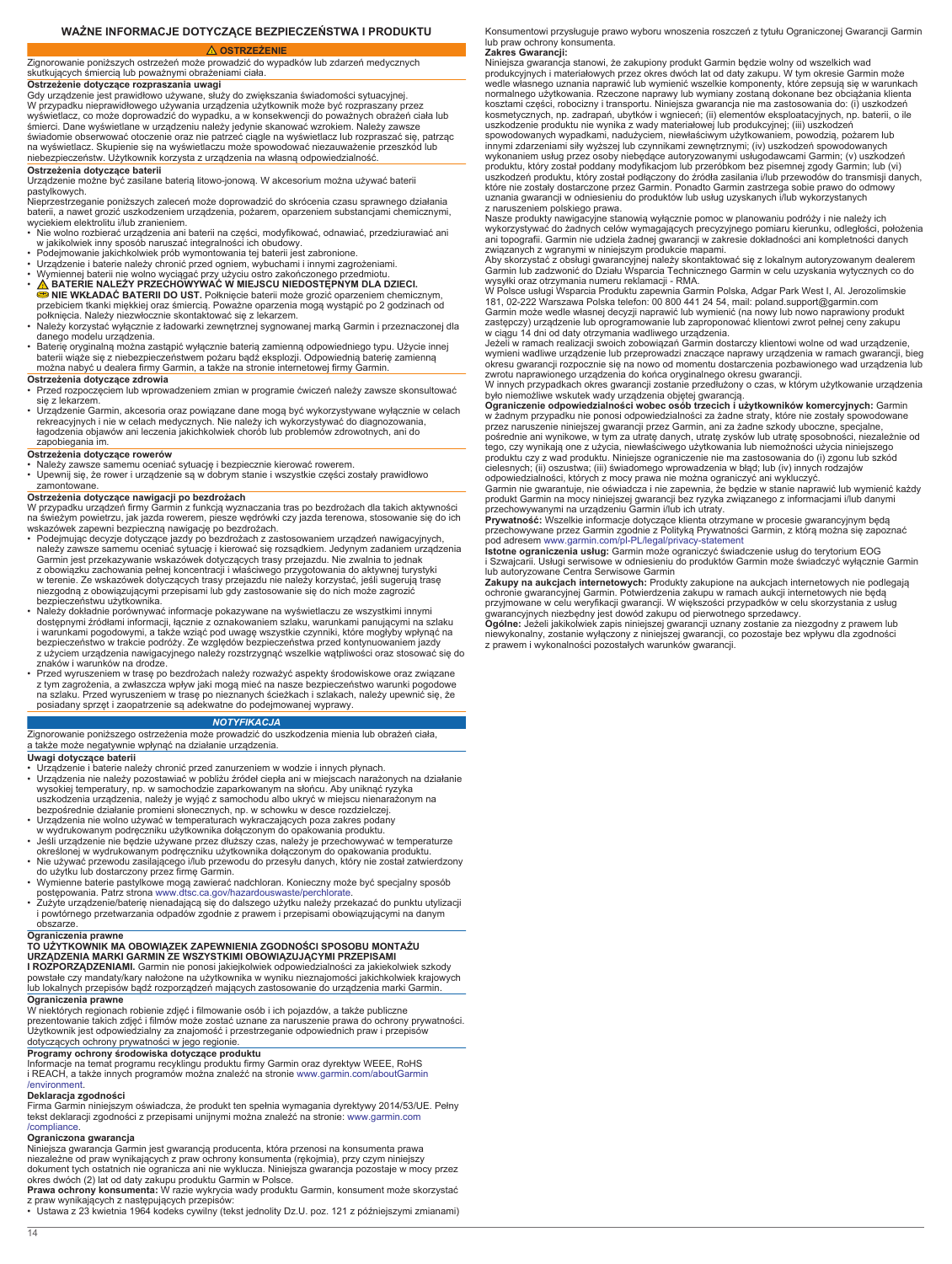### **UPOZORENJE**

<span id="page-14-0"></span>Ako se ne pridržavate sljedećih upozorenja, može doći do nesreće ili situacije koja zahtijeva liječničku intervenciju, a koje mogu rezultirati smrtnim slučajem ili ozbiljnom ozljedom. **Upozorenje o nepažnji**

Uređaj je namijenjen poboljšanju svjesnosti o prometnoj situaciji kada se ispravno koristi. Ako se ne koristi ispravno, zaslon može odvratiti vašu pažnju, što može dovesti do nezgode koja može rezultirati ozbiljnom ozljedom ili smrtnim slučajem. Informacije prikazane na uređaju pregledajte tek nakratko. Uvijek usmjerite pažnju na okruženje. Ne gledajte zaslon dulje vrijeme i nemojte dopustiti da vam zaslon odvrati pažnju. Ako se usredotočite na zaslon, možete previdjeti prepreke ili opasnosti. Uređaj koristite na vlastiti rizik.

# **Upozorenja za bateriju**

U ovom se uređaju može koristiti litij-ionska baterija. U dodatnoj se opremi mogu koristiti gumbaste baterije.

Ako ne pratite ove smjernice, mogli biste skratiti vijek trajanja baterije ili riskirati oštećenje uređaja,

- požar, kemijske opekline, curenje elektrolita i/ili ozljede.<br>• Uređaj ili baterije nemojte rastavljati, modificirati, ponovno sastavljati, bušiti niti oštećivati.<br>• Ne vadite i ne pokušavajte izvaditi bateriju koja nije
- 
- 
- 

• Baterije koje se mogu vaditi nemojte vaditi pomoću oštrih predmeta.<br>● A TERIJE DRŽITE IZVAN DOHVATA DJECE.<br>● BATERIJE NIKAD NE STAVLJAJTE U USTA. Gutanje baterija može uzrokovati kemijske<br>opekline, pucanje mekog tkiva i

- opeklina. Odmah potražite liječničku pomoć. Ako koristite vanjski punjač baterije, koristite samo dodatnu opremu tvrtke Garmin koja je odobrena za vaš proizvod.
- Baterije zamijenite samo odgovarajućim zamjenskim baterijama. Upotrebom drugih baterija moglo bi<br> doći do požara ili eksplozije. Želite li kupiti zamjenske baterije, obratite se distributeru proizvoda<br>tvrtke Garmin ili

### **Upozorenja za zdravlje**

∙ Uvijek se posavjetujte s liječnikom prije no što započnete s programom vježbanja ili ga promijenite.<br>• Garmin uređaj, dodatna oprema i povezani podaci namijenjeni su samo za rekreacijske, a ne za<br>• medicinske svrhe prevenciju bilo kojih bolesti ili stanja.

**Upozorenja za bicikle**<br>• Uvijek se vodite najboljom procjenom i biciklom upravljajte na siguran način.<br>• Pazite da su vaš bicikl i oprema redovno održavani i da su svi dijelovi ispravno montirani.

**Upozorenja za navigaciju van ceste**

- Ako vaš uređaj tvrtke Garmin može predlagati izvancestovne rute za različite aktivnosti na otvorenom,<br>kao što su biciklizam, planinarenje i vožnja vozila za sve terene, za sigurnu navigaciju van ceste
- slijedite ove smjernice.<br>• Prilikom donošenja r • Prilikom donošenja odluka o navigaciji van ceste uvijek se vodite najboljom procjenom i primijenite<br>2drav razum. Uređaj tvrtke Garmin dizajniran je samo za pružanje prijedloga prilikom navigacije<br>10tom. Nije zamjena za slijediti prijedloge za rute ako je riječ o zabranjenim stazama ili ako bi vas one mogle dovesti u nesigurne situacije.
- Uvijek pažljivo usporedite informacije koje se prikazuju na uređaju sa svim dostupnim izvorima za<br> navigaciju, uključujući znakove i uvjete na stazi, vremenske uvjete i druge čimbenike koji mogu<br> utjecati na sigurnost
- pitanja prije no što nastavite s navigacijom i poštujte postavljene prometne znakove i uvjete.<br>• Uvijek vodite brigu o utjecajima okoline i rizicima određene aktivnosti prije no što krenete na<br>aktivnosti van ceste te pazit krenete po nepoznatim putovima i stazama.

### *OBAVIJEST*

### Nepridržavanje sljedeće obavijesti može uzrokovati ozljede ili oštećenja imovine ili negativno utjecati na rad uređaja.

### **Napomene o bateriji**

- 
- Uređaj ili baterije nemojte uranjati u vodu ili druge tekućine. Uređaj nemojte izlagati izvoru topline ili ga držati na visokim temperaturama, recimo na suncu u vozilu bez nadzora. Kako biste spriječili oštećenja, izvadite uređaj iz vozila ili ga maknite s izravnog sunca, npr. u suvozačev pretinac.
- Uređaj nemojte koristiti izvan raspona temperature naznačenog u tiskanom priručniku koji se nalazi u
- pakiranju uređaja. Prilikom skladištenja uređaja na dulje vremensko razdoblje, skladištite ga u rasponu temperature
- naznačenom u tiskanom priručniku koji se nalazi u pakiranju uređaja.<br>▪ Zemojte koristiti kabel za napajanje / prijenos podataka koji nije odobrila ili isporučila tvrtka Garmin.<br>▪ Zamjenjive baterije u obliku kovanica mogu
- Obratite se lokalnoj jedinici za odlaganje otpada radi odlaganja uređaja/baterija u skladu s važećim lokalnim zakonima i propisima.

### **Zakonska ograničenja**

**ODGOVORNOST JE KORISNIKA DA UREĐAJ MONTIRA I NJIME RUKUJE U SKLADU SA SVIM VAŽEĆIM ZAKONIMA I ODREDBAMA.** Garmin ne preuzima odgovornost za novčane naknade, kazne<br>ili štete nastale kao rezultat primjene bilo kojeg državnog ili lokalnog zakona ili odredbe vezanih uz korištenje Garmin uređaja.

# **Pravna napomena za upotrebu kamere**

U nekim se nadležnostima snimanje ili javno prikazivanje fotografija ili videozapisa s ljudima ili njihovim<br>vozilima kako koriste proizvod može smatrati povredom prava na privatnost. Vaša je odgovornost da se<br>upoznate i po

# **Programi za očuvanje okoliša**

Informacije o programu recikliranja tvrtke Garmin te programima WEEE, RoHS, REACH i drugim programima potražite na adresi [www.garmin.com/aboutGarmin/environment.](http://www.garmin.com/aboutGarmin/environment)

**Izjava o usklađenosti**<br>Tvrtka Garmin ovime izjavljuje da je ovaj proizvod usklađen s Direktivom 2014/53/EU. Cijeli tekst EU Izjave o usklađenosti dostupan je na sljedećoj internetskoj adresi: [www.garmin.com/compliance](http://www.garmin.com/compliance) **Ograničeno jamstvo**

OVO VAM OGRANIČENO JAMSTVO DAJE POSEBNA ZAKONSKA PRAVA, A OVISNO OD DRŽAVE DO DRŽAVE (ILI POKRAJINE), MOŽDA IMATE I NEKA DRUGA ZAKONSKA PRAVA. GARMIN NE<br>ISKLJUČUJE, OGRANIČAVA ILI OBUSTAVLJA OSTALA ZAKONSKA PRAVA KOJA MOŽDA IMATE NA TEMELJU ZAKONA VASE DRŽAVE (ILI POKRAJINE). KAKO BISTE SE U POTPUNOSTI<br>UPOZNALI SA SVOJIM PRAVIMA, PROUČITE ZAKONE VAŠE DRŽAVE ILI POKRAJINE.<br>Proizvodi koji nisu namijenjeni zrakoplovstvu imaju jamstvo da neće imati pog izradi do godinu dana od datuma kupnje. Unutar tog razdoblja Garmin će, po vlastitoj odluci, popraviti ili<br>zamijeniti komponente koje nisu ispravno radile prilikom uobičajene upotrebe. Takvi popravci ili zamjene bit će besplatni za korisnika za dijelove ili rad, pod uvjetom da korisnik podmiri troškove transporta. Ovo ograničeno jamstvo ne vrijedi za: (i) kozmetička oštećenja kao što su ogrebotine, zarezi i udubljenja; (ii) potrošne dijelove poput baterija, osim ako šteta nije uzrokovana manjkavim<br>materijalima ili izradom; (iii) štetu uzrokovanu nesretnim slučajem, zlouporabom, nepravilnim<br>korištenjem, vodom, poplavo štetu uzrokovanu servisiranjem od strane osobe koja nije ovlašteni serviser tvrtke Garmin; (v) štetu na<br>proizvodima koji su modificirani ili preinačeni bez pisanog dopuštenja tvrtke Garmin ili (vi) štetu na<br>proizvodima koj dobivene i/ili korištene u suprotnosti sa zakonima bilo koje države. Garmin navigacijski proizvodi namijenjeni su isključivo za upotrebu kao pomagala u putovanjima i ne smiju se koristiti u svrhu gdje su

potrebna precizna mjerenja smjera, udaljenosti, lokacije ili topografije. Garmin ne jamči preciznost i<br>potpunost kartografskih podataka.<br>Ovo se ograničeno jamstvo ne odnosi na lošiji rad bilo kojeg Garmin navigacijskog ure širokopojasnu mrežu na frekvencijama koje su blizu frekvencija koje koristi bilo koji sustav za globalnu navigaciju (GNSS), npr. sustav za globalno pozicioniranje (GPS), niti je tvrtka Garmin za njega odgovorna. Korištenje takvih uređaja može negativno utjecati na prijem GNSS signala.<br>DO MJERE DO KOJE TO DOPUŠTA PRIMJENJIVI ZAKON, JAMSTVA I PRAVNI LIJEKOVI<br>NAVEDENI U OVOM OGRANIČENOM JAMSTVU ISKLJUČIVI SU I TVRTKA GARMI ZAKONSKIH ILI BILO KAKVIH DRUGIH, UKLJUĆUJUĆI BEZ OGRANIČENJA BILO KOJE<br>IMPLICIRANO JAMSTVO ZA TRŽIŠNI POTENCIJAL ILI PRIKLADNOSTI ZA ODREĐENU NAMJENU,<br>BILO ONO ZAKONSKO ILI PO NEKOJ DRUGOJ OSNOVI, OVO VAM OGRANIČENO JAMST OGRANIČENOG JAMSTVA. NEKE DRŽAVE (I POKRAJINE) NE DOPUŠTAJU OGRANIČAVANJE TRAJANJA IMPLICIRANOG JAMSTVA, PA SE GORNJE OGRANIČENJE MOŽDA NEĆE PRIMJENJIVATI NA VAS.

U SLUČAJU NEPOŠTOVANJA JAMSTVA TVRTKA GARMIN NI U KOJEM SLUČAJU NEĆE SNOSITI<br>ODGOVORNOST ZA BILO KAKVA SLUČAJNA, POSEBNA, NEIZRAVNA ILI POSLJEDIČNA OSTECENJA, BEZ OBZIRA JESU LI REZULTAT UPOTREBE, POGRESNE UPOTREBE ILI<br>NEMOGUČNOSTI UPOTREBE OVOG PROIZVODA ILI MANJKAVOSTI PROIZVODA. NEKE<br>DRŽAVE (I POKRAJINE) NE DOPUŠTAJU ISKLJUČIVANJE SLUČAJNE ILI POSLJEDIČNE ŠTETE<br>TE

Ako tijekom jamstvenog razdoblja podnesete zahtjev za jamstvenim servisom u skladu s ovim Ograničenim jamstvom, Garmin će po vlastitom odabiru: (i) popraviti uređaj pomoću novih dijelova ili rabljenih dijelova koji zadovoljavaju standarde kvalitete tvrtke Garmin, (ii) zamijeniti uređaj novim<br>uređajem ili obnovljenim uređajem koji zadovoljava standarde kvalitete tvrtke Garmin ili (iii) zamijeniti<br>uređaj za puni zamijenjene uređaje iznosi 90 dana. Ako je poslana jedinica još uvijek pokrivena izvornim jamstvom, onda novo jamstvo traje 90 dana ili do kraja izvornog jednogodišnjeg jamstva, što god je duže.

Prije slanja zahtjeva za jamstveni servis, pristupite resursima za pomoć na web-mjestu<br>[support.garmin.com](http://www.support.garmin.com) i proučite ih. Ako vaš uređaj i dalje ne radi ispravno i nakon upotrebe tih resursa,<br>obratite se ovlaštenom servisu nazvati broj telefona 1-800-800-1020.

Ako vam je jamstveni servis potreban izvan države u kojoj ste kupili proizvod, Garmin ne može jamčiti<br>da će dijelovi i proizvodi potrebni za popravak ili zamjenu vašeg proizvoda biti dostupni zbog različitih<br>ponuda proizvo Garmin proizvodima i dijelovima ili od vas zatražiti da svoj proizvod pošaljete u ovlašteni servis tvrtke<br>Garmin u državi u kojoj ste kupili proizvod ili u ovlašteni servis tvrtke Garmin u nekoj drugoj državi u<br>kojoj je va naknada. U nekim slučajevima tvrtka Garmin i njezini ovlašteni zastupnici možda neće moći servisirati<br>vaš proizvod u državi izvan države u kojoj ste kupili proizvod ili vam vratiti popravljeni ili zamijenjeni<br>proizvod u tu

drugim posebnim ponudama unutar jamstva tvrtke Garmin. Potvrde online aukcija ne prihvaćaju se kao potvrda jamstva. Za dobivanje jamstvene usluge potreban je izvornik ili kopija računa od ovlaštenog dobavljača. Garmin neće zamijeniti komponente koje nedostaju iz paketa kupljenih putem online aukcije.

**Međunarodna kupovina:** Međunarodni distributeri mogu dati zasebno jamstvo za uređaje koji su kupljeni izvan Sjedinjenih Američkih Država, ovisno o državi. Ako je to primjenjivo, ovo jamstvo daje<br>lokalni distributer koji osigurava i lokalno servisiranje vašeg uređaja. Jamstva distributera valjana su<br>samo u području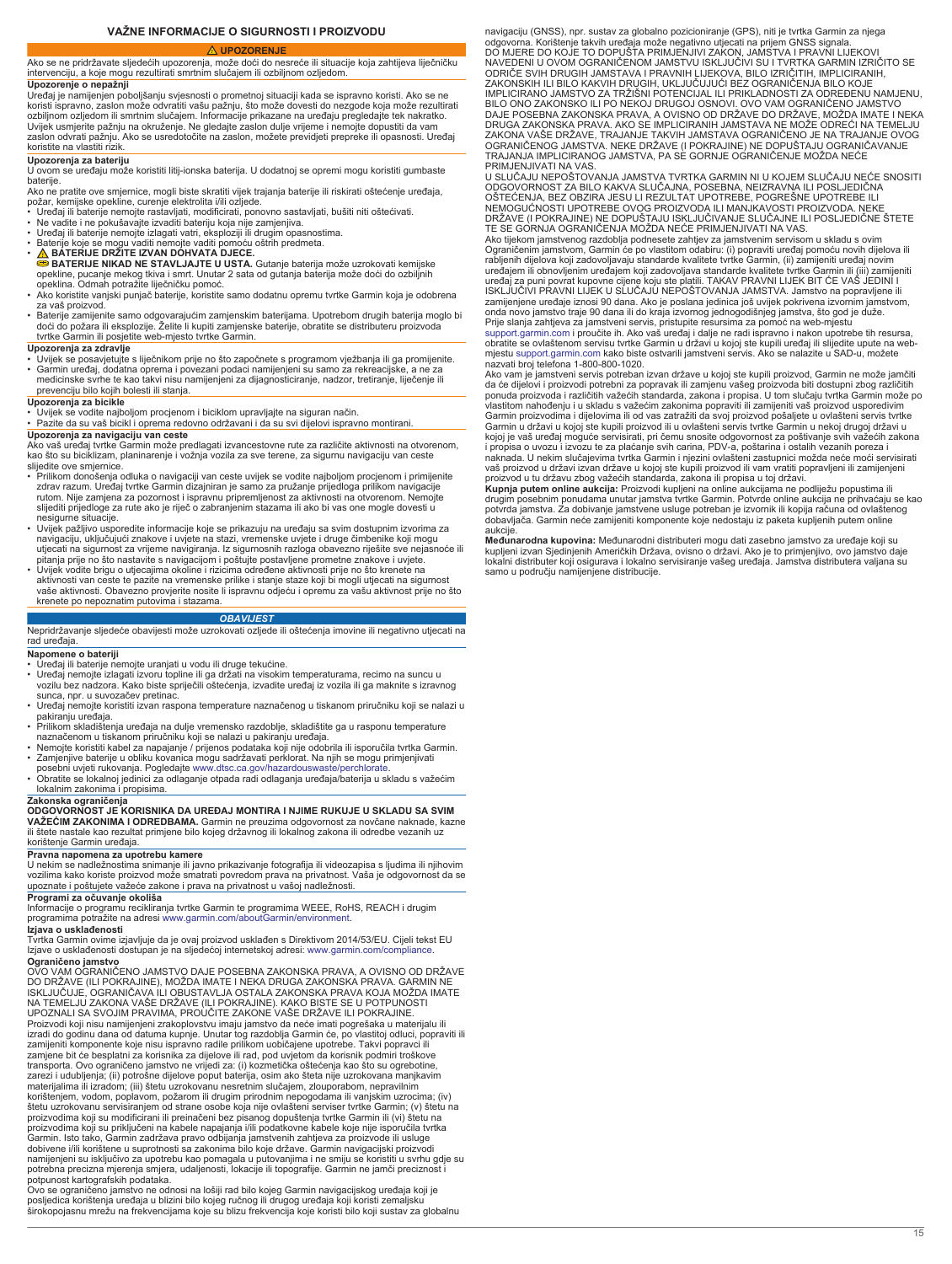# **VAROVÁNÍ**

<span id="page-15-0"></span>Pokud nebudete věnovat pozornost následujícím varováním, můžete se vystavit nebezpečí nehody nebo zdravotní události, která může vést ke smrti nebo vážnému zranění. **Varování před nepozorností**

Toto zařízení je navrženo tak, aby při správném používání zvyšovalo přehled o situaci na silnici. Při nesprávném použití může displej zařízení odvést vaši pozornost, což může mít za následek nehodu, která může vést ke smrti nebo vážnému zranění. Informace zobrazené na zařízení kontrolujte jedním<br>pohledem. Vždy věnujte pozornost okolí, nesledujte dlouze displej zařízení ani svoji pozornost jeho sledováním nerozptylujte. Soustředění na displej může způsobit, že přehlédnete překážky či nebezpečné situace Zařízení používáte na vlastní riziko.

### **Upozornění k používání baterií**

V tomto zařízení lze používat lithium-iontovou baterii. V tomto zařízení lze používat knoflíkové baterie.<br>Pokud byste se neřídili těmito pokyny, mohlo by dojít ke zkrácení životnosti baterie nebo k nebezpečí<br>poškození zaří

- Zařízení ani baterie nerozebírejte, neupravujte, znovu nevyrábějte, nepropichujte ani nepoškozujte. Neodstraňujte nebo se nepokoušejte odstranit uživatelem nevyměnitelnou baterii.
- Zařízení ani baterie nesmějí přijít do styku s ohněm a nesmějí být vystaveny výbuchu ani jinému riziku.
- 
- K vyjmutí vyjímatelných baterií nepoužívejte ostré předměty.<br>● BATERIE UDRŽUJTE MIMO DOSAH DĚTÍ.<br>● BATERIE NIKDY NEVKLÁDEJTE DO ÚST. Polknutí může způsobit chemické spáleniny,<br>perforaci měkkých tkání nebo smrt. Velmi vá
- pozření. Okamžitě vyhledejte lékařskou pomoc. Pokud používáte externí nabíječku baterií, používejte pouze příslušenství společnosti Garmin
- schválené pro váš produkt.
- Baterie vyměňujte pouze za odpovídající náhradní baterii. Použití jiných typů baterií představuje riziko požáru nebo výbuchu. Chcete-li zakoupit náhradní baterii, navštivte prodejce Garmin nebo webové stránky Garmin.

# **Zdravotní varování**

• Před zahájením nebo úpravou každého cvičebního programu se vždy poraďte se svým lékařem.<br>• Zařízení Garmin, příslušenství a podobné údaje slouží k rekreačním a nikoli zdravotnickým účelům<br>• a nejsou určeny pro diagnózu, zdravotního stavu.

- **Varování týkající se kola** Vždy se řiďte svým nejlepším úsudkem a obsluhujte kolo bezpečným způsobem.
- Ujistěte se, že jsou vaše kolo a technické vybavení správně udržovány a že jsou všechny součástky správně nainstalovány.

**Varování pro navigaci mimo silnice**<br>Dokáže-li vaše zařízení Garmin navrhovat trasy mimo silnice pro různé venkovní aktivity, např. cyklistiku, turistiku a univerzální terénní vozidla, zajistěte bezpečnou navigaci mimo silnice podle těchto

- pokynů. Při rozhodování o navigaci mimo silnice vždy spoléhejte na svůj nejlepší úsudek a řiďte se vlastním zdravým rozumem. Zařízení Garmin je sestaveno tak, aby navrhovalo pouze možné trasy. Neslouží jako náhrada pozornosti a pečlivé přípravy na venkovní aktivity. Nesledujte návrhy tras, pokud tyto<br>návrhy obsahují protizákonný kurz, nebo by vás zavedly do nebezpečné situace.
- Vždy pečlivě srovnávejte informace zobrazené v zařízení se všemi ostatními zdroji navigace, včetně turistických značek, situace na cestě, aktuálního počasí a dalších faktorů, které mohou ovlivnit bezpečnost během navigace. Z bezpečnostních důvodů vždy před pokračováním v cestě vyřešte veškeré nesrovnalosti a podřiďte se místnímu značení a situaci.
- Před zahájením aktivit mimo silnice mějte vždy na paměti možné dopady na životní prostředí a vlastní rizika aktivity, především možný vliv počasí a situace na cestě související s počasím na bezpečnost aktivity. Před navigací po neznámých cestách a stezkách se ujistěte, že pro aktivitu máte správnou výbavu a příslušenství.

### *OZNÁMENÍ*

# Pokud nebudete věnovat pozornost následujícím oznámením, vystavujete se riziku zranění či poškození majetku nebo negativního dopadu na funkci zařízení.

**Oznámení o bateriích**

- 
- Neponořujte zařízení ani baterie do vody nebo jiné kapaliny. Nevystavujte zařízení působení tepelného zdroje a nenechávejte ho na místech s vysokou teplotou, například na slunci v opuštěném vozidle. Chcete-li se vyhnout možným škodám, odstraňte zařízení z vozidla a nenechávejte ho na místech vystaveným přímému slunečnímu záření, například na palubní desce.
- Zařízení neprovozujte při teplotách mimo rozmezí, která jsou uvedena v tištěném návodu, který je součástí balení produktu.
- Je-li třeba zařízení uchovávat delší dobu, skladujte ho při teplotách uvedených v tištěném návodu, který je součástí balení produktu.
- Nepoužívejte napájecí a/nebo datový kabel, který není schválen nebo dodán společností Garmin.<br>• Vyměnitelné knoflíkové baterie mohou obsahovat chloristanový materiál. Může být vyžadována<br>• speciální manipulace. Další inf [/perchlorate.](http://www.dtsc.ca.gov/hazardouswaste/perchlorate)
- Informace o likvidaci zařízení/baterií v souladu s platnými místními zákony a nařízeními získáte u místního střediska pro likvidaci odpadů.

# **Omezení vyplývající ze zákona JE ODPOVĚDNOSTÍ UŽIVATELE, ABY PŘI PŘIPEVNĚNÍ A POUŽÍVÁNÍ ZAŘÍZENÍ GARMIN**

**DODRŽOVAL VŠECHNY PLATNÉ ZÁKONY A NAŘÍZENÍ.**Společnost Garmin nenese žádnou odpovědnost za případné poplatky, pokuty či škody způsobené použitím zařízení Garmin v rozporu se<br>státními či místními zákony a nařízeními vztahujícími se k používání tohoto zařízení Garmin. **Právní upozornění ke kameře**

V některých jurisdikcích by mohlo být pořizování nebo veřejné vystavování fotografií či videozáznamů osob nebo jejich vozidel pomocí tohoto produktu považováno za narušení práv na ochranu soukromí. Je vaší odpovědností seznámit se s platnými zákony a právy na ochranu soukromí ve vaší jurisdikci a

# dodržovat je.

**Produktové ekologické programy**<br>Informace o programu recyklace produktů Garmin a o programech WEEE, RoHS, REACH a dalších<br>vyhovujících programech naleznete na adrese [www.garmin.com/aboutGarmin/environment](http://www.garmin.com/aboutGarmin/environment). **Prohlášení o shodě**

Společnost Garmin tímto prohlašuje, že produkt odpovídá požadavkům směrnice 2014/53/EU. Úplné znění prohlášení o shodě pro EU je k dispozici na následující internetové adrese: [www.garmin.com](http://www.garmin.com/compliance) [/compliance](http://www.garmin.com/compliance).

### **Omezená záruka**

TATO ZÁRUKA VÁM POSKYTUJE SPECIFICKÁ ZÁKONNÁ PRÁVA. MŮŽETE MÍT I JINÁ ZÁKONNÁ<br>PRÁVA, KTERÁ SE MOHOU V RŮZNÝCH STÁTECH LIŠIT (NEBO ZEMÍCH ČI PROVINCIÍCH).<br>SPOLEČNOST GARMIN NEVYLUČUJE, NEOMEZUJE ANI NEPŘERUŠUJE PLATNOST JIN ZÁKONNÝCH PRÁV, KTERÁ MŮŽETE MÍT NA ZÁKLADĚ ZÁKONŮ VE VAŠEM STÁTĚ (NEBO ZEMI<br>ČI PROVINCII). K PLNÉMU POROZUMĚNÍ SVÝM PRÁVŮM SI PROSTUDUJTE ZÁKONY VAŠEHO STÁTU, ZEMĚ NEBO PROVINCIE.

Na neletecké produkty je poskytována záruka, že budou bez vad materiálu a zpracování po dobu<br>jednoho roku od data zakoupení. Společnost Garmin si vyhrazuje výhradní právo opravit nebo vyměnit<br>jakoukoli součást, která při b účtovány zákazníkovi s výhradou, že zákazník bude zodpovědný za jakékoli přepravní náklady. Tato<br>omezená záruka se nevztahuje na: (i) kosmetické vady jako poškrábání, odření a promáčknutí; (ii)<br>spotřební součásti, jako bat ohněm nebo jinými přírodními živly a vnějšími vlivy; (iv) poškození způsobené provozováním služeb<br>poskytovatelem neautorizovaným společností Garmin; (v) poškození produktu, který byl upraven nebo změněn bez písemného svolení společnosti Garmin, nebo (vi) poškození produktu, který byl připojen<br>ke zdroji napájení a/nebo k datovým kabelům, které nejsou dodávány společností Garmin. Společnost<br>Garmin si navíc vyhrazuje Garmin slouží jako cestovní pomůcka a nesmí se používat k jakýmkoli účelům vyžadujícím přesné

měření směru, vzdálenosti, pozice nebo místopisu. Společnost Garmin neposkytuje záruku na přesnost<br>nebo úplnost mapových dat.

nebo úplnost mapových dat.<br>Tato omezená záruka se nevztahuje na a společnost Garmin není zodpovědná za jakékoli snížení<br>Tato omezená záruka se nevztahuje na a společnostím v blízkosti telefonů nebo jiných zařízení<br>využívaj

JAKÝCHKOLI JINÝCH ZEJMÉNA VŠECH PŘEDPOKLÁDANÝCH ZÁRUK OBCHODOVATELNOSTI<br>ČI VHODNOSTI PRO URČITÝ ÚČEL, ZÁKONNÝCH NÁHRAD A PODOBNĚ. TATO ZÁRUKA VÁM<br>POSKYTUJE SPECIFICKÁ ZÁKONNÁ PRÁVA. MŮŽETE MÍT I JINÁ ZÁKONNÁ PRÁVA, KTERÁ S PROVINCII), JE DOBA TRVÁNÍ TÉCHTO ZÁRUK OMEZENA NA DOBU TRVÁNÍ TÉTO OMEZENÉ<br>ZÁRUKY. V NĚKTERÝCH STÁTECH (NEBO ZEMÍCH ČI PROVINCIÍCH) NENÍ POVOLENO<br>OMEZENÍ DOBY PŘEDPOKLÁDANÝCH ZÁRUK, V TAKOVÉM PŘÍPADĚ SE VÁS VÝŠE UVEDENÉ OMEZENÍ NETÝKÁ.

POKUD JDE O NAROKY UČINĚNÉ V SOUVISLOSTI S PORUSENIM ZARUKY, SPOLEČNOST<br>GARMIN NENÍ V ŽÁDNÉM PŘÍPADĚ ODPOVĚDNÁ ZA JAKÉKOLI NÁHODNÉ, ZVLÁŠTNÍ,<br>NEPŘÍMÉ NEBO NÁSLEDNÉ ŠKODY ZPŮSOBENÉ POUŽÍVÁNÍM, NESPRÁVNÝM POUŽÍVÁNÍM<br>NEBO NEM

UVEDENÉ OMEZENÍ ODPOVĚDNOSTI NETÝKÁ. Pokud v záruční lhůtě vznesete požadavek na záruční opravu v souladu s touto omezenou zárukou, společnost Garmin dle vlastního uvážení: (i) opraví zařízení s použitím nových nebo dříve použitých<br>dílů splňujících standardy kvality společnosti Garmin, (ii) vymění zařízení za nové nebo opravené<br>zařízení splňující stand TENTO NÁROK BUDE VAŠÍM JEDINÝM A VÝLUČNÝM NÁROKEM PŘI JAKÉMKOLI PORUŠENÍ ZÁRUKY. Na opravená nebo vyměněná zařízení je poskytována 90denní záruka. Pokud odeslaná jednotka stále podléhá původní záruce, poté bude nová záruka 90 dní nebo bude pokračovat do konce původní jednoleté záruky, podle toho, které doba bude delší.

Než požádáte o záruční opravu, vyhledejte prosím nejprve pomoc v naší online nápovědě na webové stránce [support.garmin.com](http://www.support.garmin.com). Jestliže vaše zařízení po využití těchto zdrojů stále nefunguje správně, kontaktujte autorizovaný servis společnosti Garmin v zemi, ve které jste výrobek zakoupili, a požádejte<br>o záruční opravu podle pokynů na webové stránce [support.garmin.com](http://www.support.garmin.com). Pokud se nacházíte v USA,<br>můžete také zavolat na t

společnost Garmin nemůže zaručit dostupnost dílů a produktů potřebných k opravě nebo výměně<br>vašeho výrobku z důvodu odlišnosti produktových nabídek a příslušných norem, zákonů a předpisů.<br>V takovém případě společnost Garmi výrobku do autorizovaného servisu společnosti Garmin v zemi, ve které jste výrobek zakoupili, nebo do autorizovaného servisu společnosti Garmin v jiné zemi, ve které lze provést opravu vašeho výrobku, přičemž nesete odpovědnost za dodržování platných zákonů týkajících se importu a exportu, úhrady<br>celních poplatků, DPH, přepravy a ostatních souvisejících daní a poplatků. Z důvodu platných norem,<br>zákonů a předpisů v dané zakoupen.

**Zakoupení v online aukci**: U produktů zakoupených prostřednictvím online aukcí nevzniká podle záruky společnosti Garmin nárok na slevu nebo jinou speciální nabídku. Potvrzení z online aukce nejsou k ověření záruky přijímány. Chcete-li uznat záruční opravu, je nutný originál nebo kopie původní účtenky od původního prodejce produktů.Společnost Garmin neposkytne náhradu za chybějící součásti z jakéhokoli balení zakoupeného prostřednictvím online aukce. **Zakoupení v jiném státě**: Na zařízení zakoupená mimo území USA může být poskytnuta samostatná

záruka mezinárodními distributory v závislosti na zemi zakoupení. Pokud je to možné, je tato záruka poskytována místním vnitrostátním distributorem a tento distributor také zajišťuje místní servis zařízení. Záruky distributora jsou platné pouze na území předpokládané distribuce.